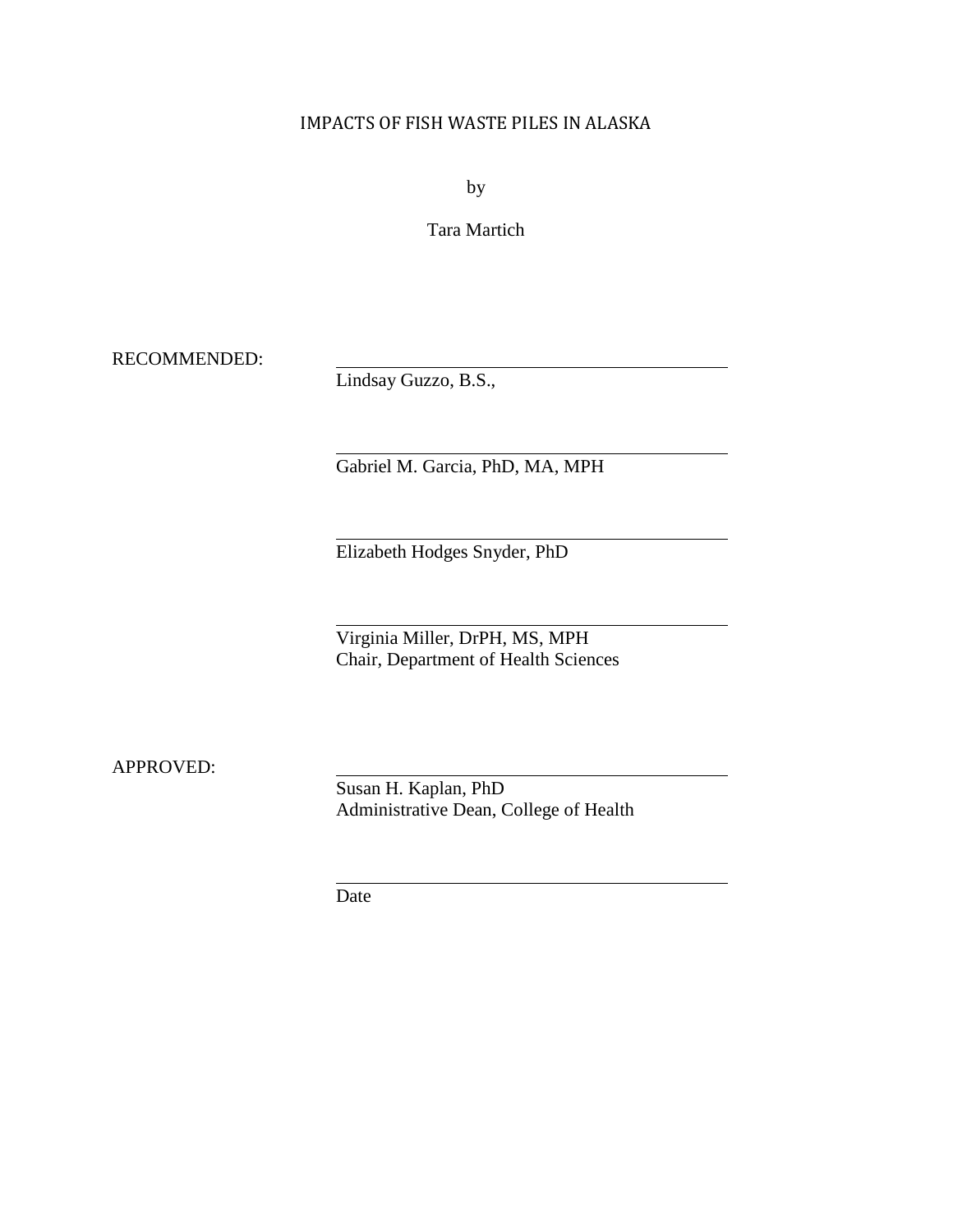## IMPACTS OF FISH WASTE PILES IN ALASKA

A Project

Presented to the Faculty of the University of Alaska Anchorage

in Partial Fulfillment of the Requirements

for the Degree of

### MASTER OF PUBLIC HEALTH

By

Tara Martich, B.A.

Anchorage, Alaska

December 2015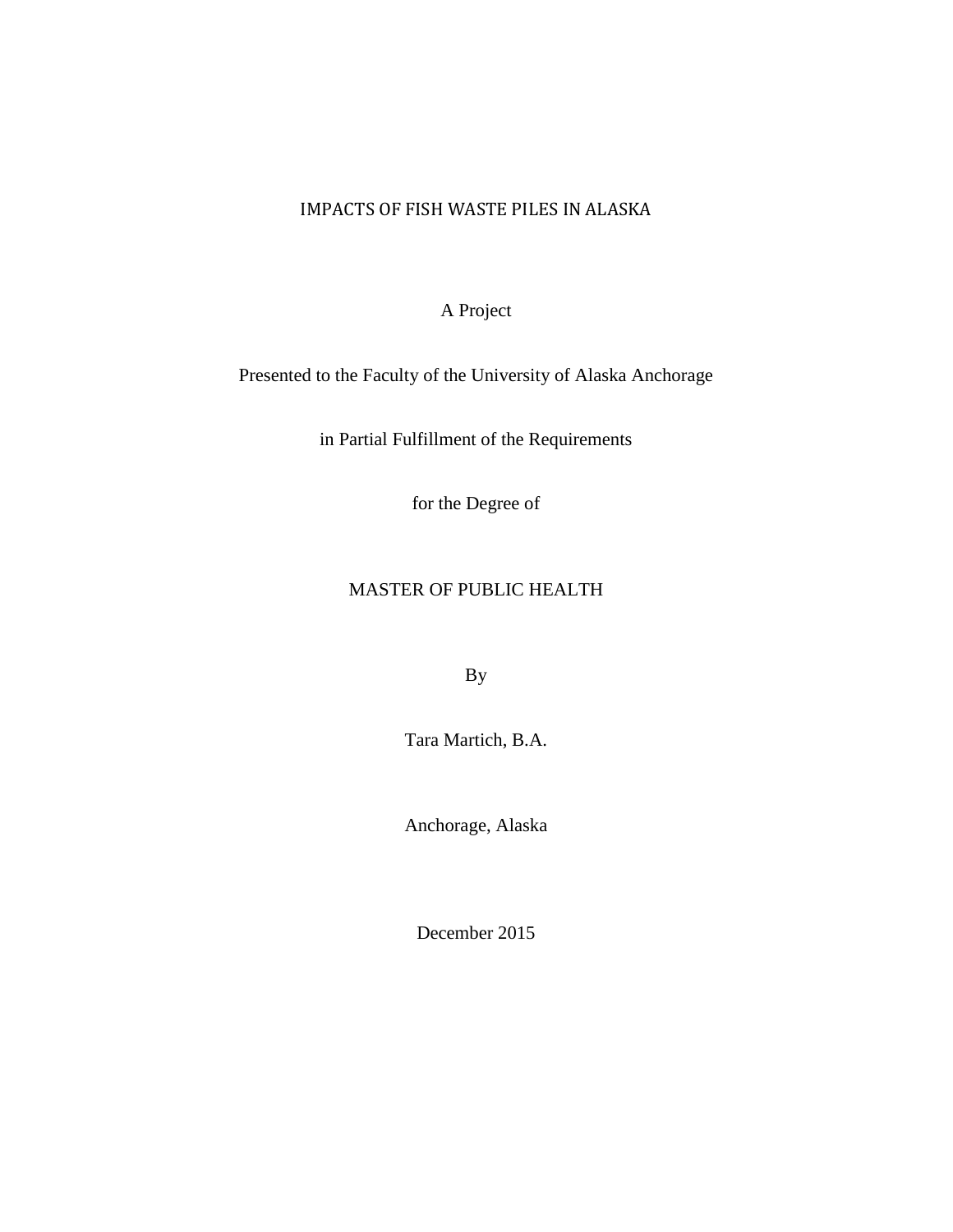## **Abstract**

The goal of this practicum project was to complete a meta-analysis and identify the location, size, and impact of fish waste piles on waterbodies in Alaska in one comprehensive report. Data collection for this project included obtaining secondary data from publically available sources. Alaskan shorebased seafood processing facilities discharge water mixed with fish waste from an outfall(s). Once discharged, buoyant fish waste enters the water column and floats to the surface, while denser fragments sink. Fish waste accumulates on the seafloor and creates fish waste piles. A persistent fish waste pile depletes the oxygen from the water column, smothers benthic invertebrates, alters benthic habitat and creates dead zones, all which lead to changes in the overall ecosystem. As the deposited material breaks down, it produces hydrogen sulfide and ammonia, which may be released into the environment and affect aquatic ecosystem health. Less than fifty percent of the facilities in the data set are in compliance with the requirement to monitor their fish waste piles. At least 115 acres of the Alaska seafloor is covered by fish waste piles and the impacts of these 115 acres are not widely known. The recovery process of benthic communities is typically different than a simple reverse of the pattern observed during its decline. It is unlikely that any benthic community impacted by these fish waste piles will recover to its original state, even if the organic loading ceases.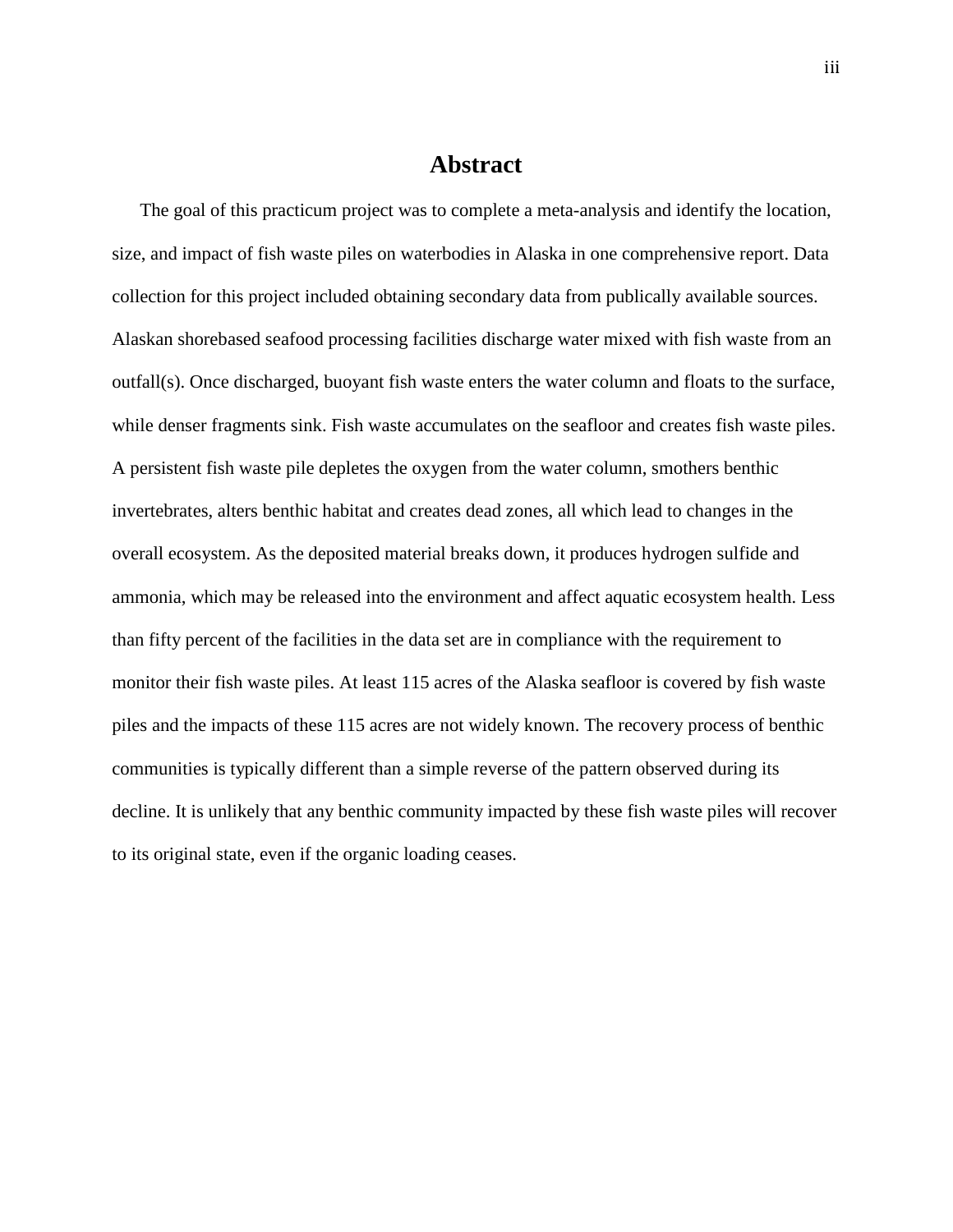## **Table of Contents**

| Page |
|------|
|      |
|      |
|      |
|      |
|      |
|      |
|      |
|      |
|      |
|      |
|      |
|      |
|      |
|      |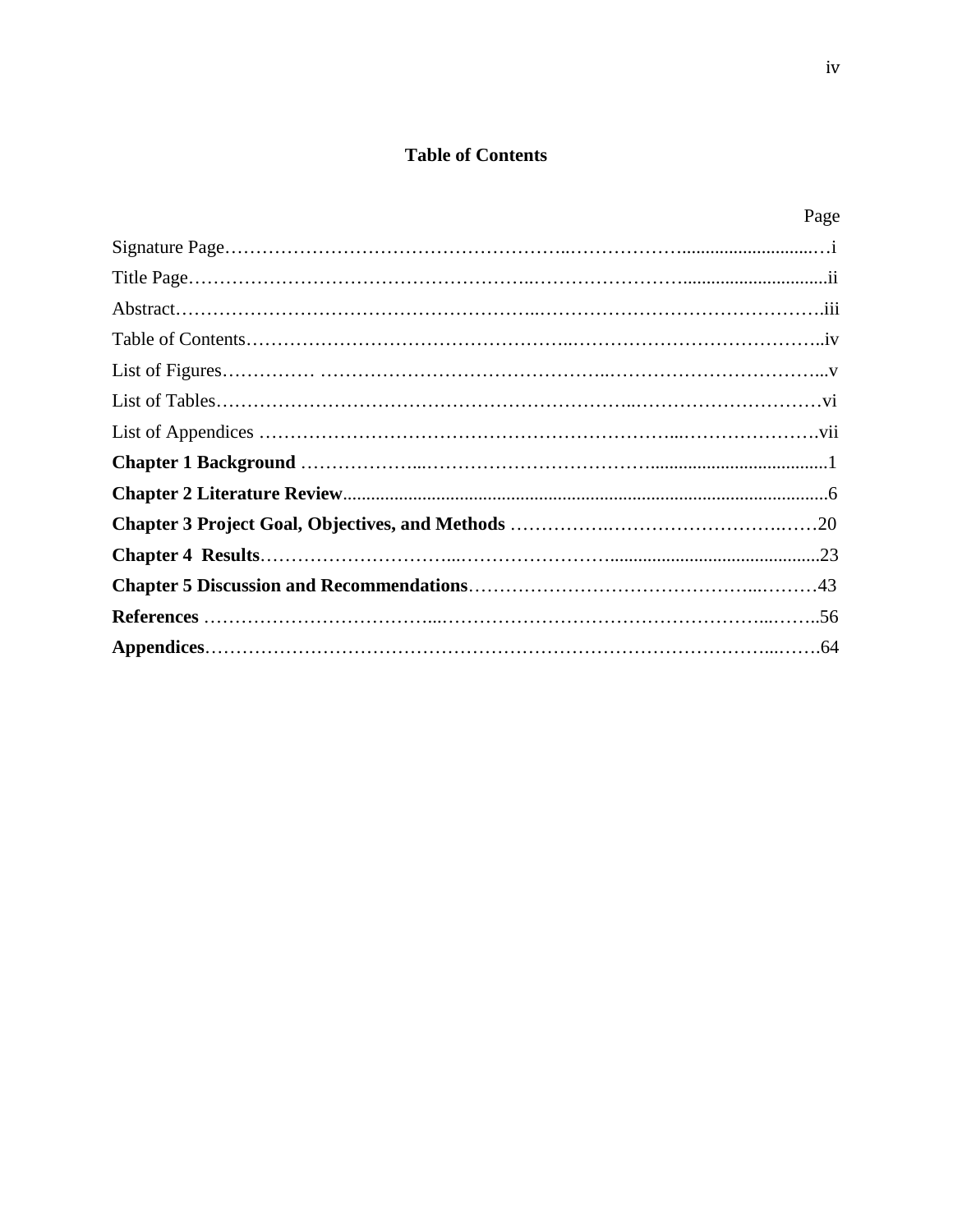### **List of Tables**

| Table 2 - Dive Survey Results from the Remaining Facilities with Dive Surveys 25 |  |
|----------------------------------------------------------------------------------|--|
|                                                                                  |  |
|                                                                                  |  |
|                                                                                  |  |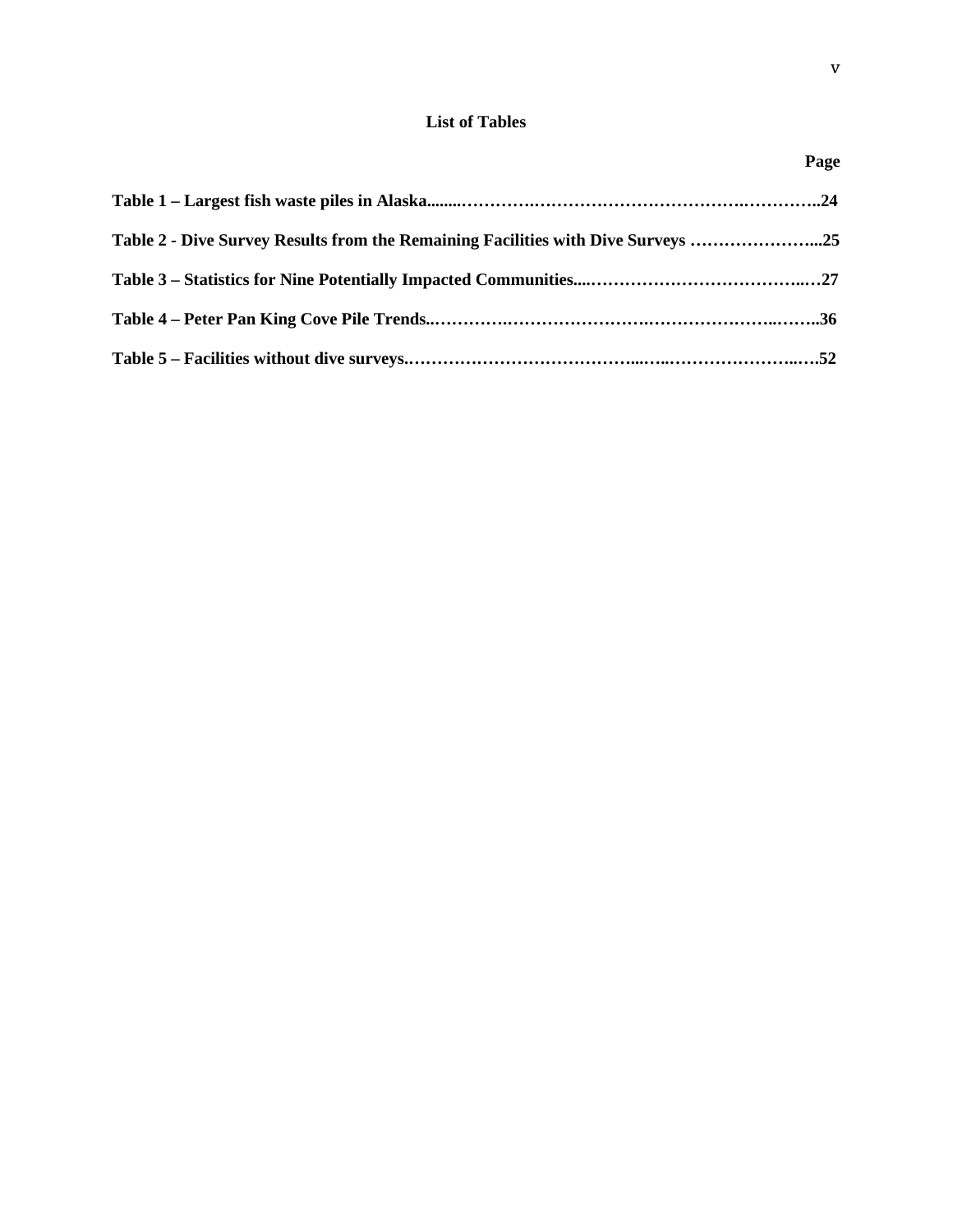## **List of Figures**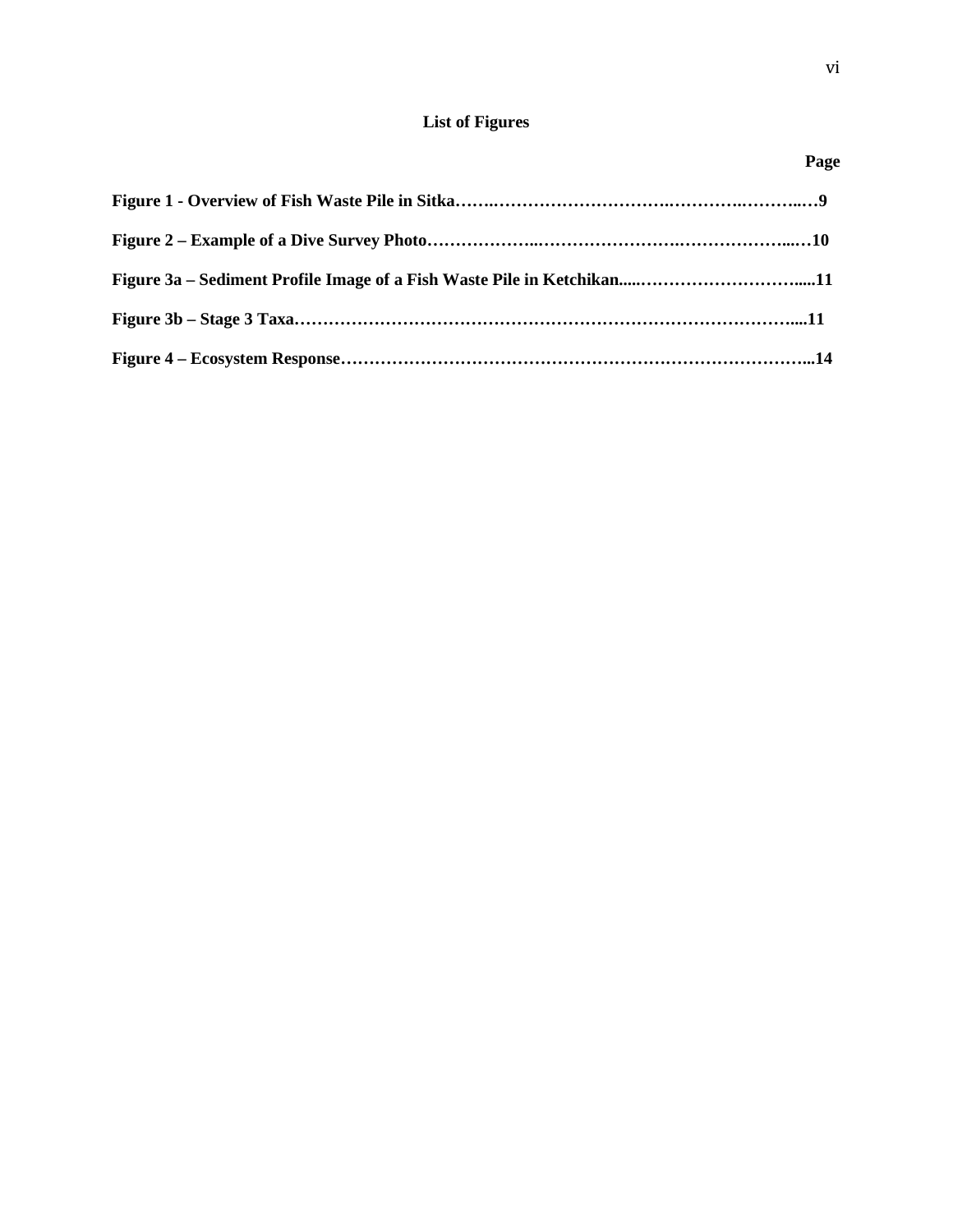## **List of Appendices**

| Page |
|------|
|      |
|      |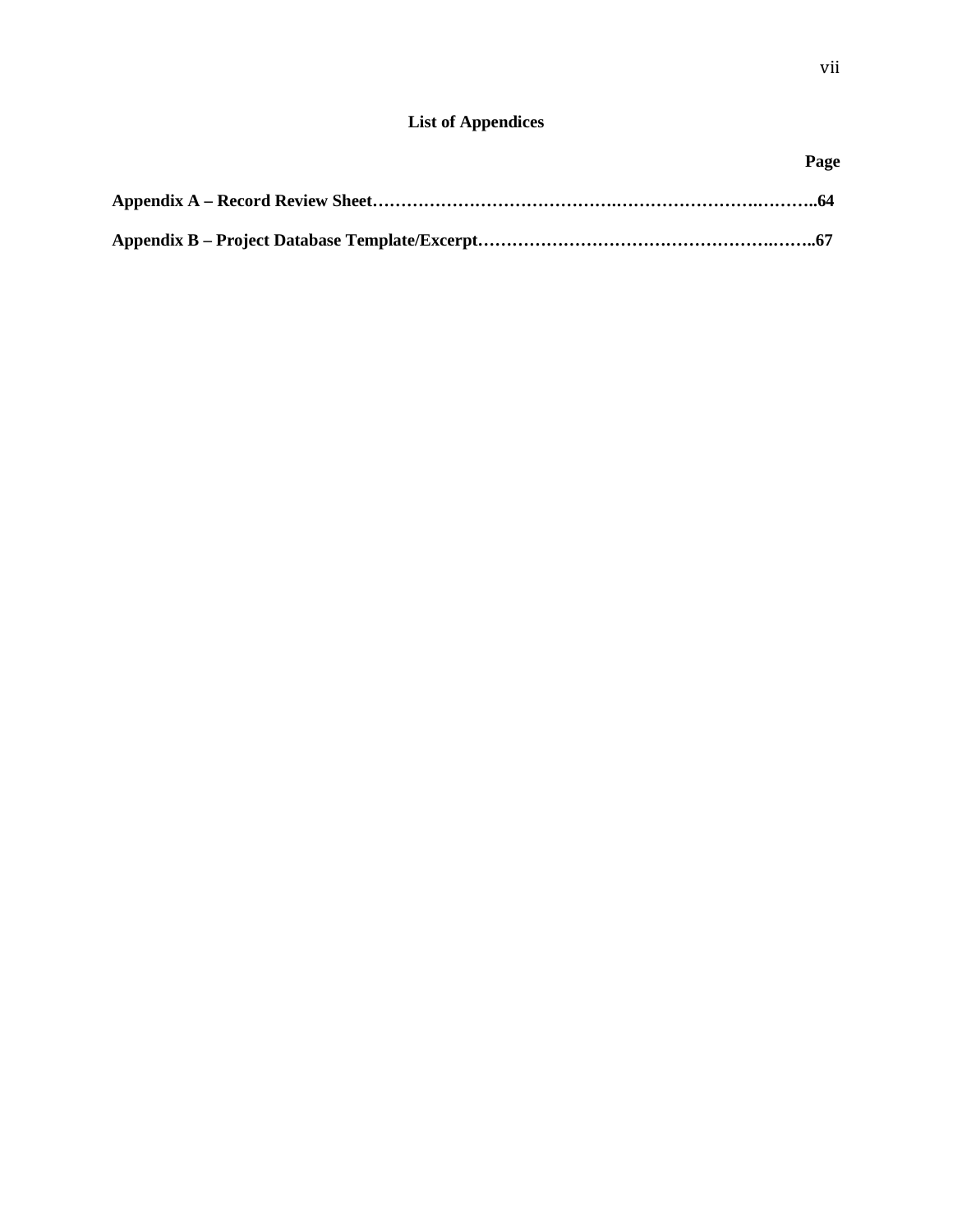# **Chapter 1. Background**

#### **1.1 Introduction**

There are over 500 active seafood processing facilities within Alaska (State of Alaska Department of Commerce, n.d). These facilities include boats, shellfish farms and shoreside plants (State of Alaska Department of Commerce, n.d). Of these, approximately 150 have wastewater discharge permits from the U.S. Environmental Protection Agency (EPA) and/or the State of Alaska Department of Environmental Conservation (ADEC) (ADEC, 2013a). Permitted seafood processing facilities discharge water mixed with fish waste from an outfall(s). The allowable size of the fish waste is specified in the facility's permit and ranges from 1 millimeter (0.04 inch) to 0.5 inch (ADEC, n.d.).

The fate of fish waste depends on the chemical, biological and physical features of the receiving water, as well as the chemical and physical characteristics of the waste (Mazik, Burdon, and Elliott, 2005). In general, once discharged, buoyant fish waste enters the water column and floats to the surface, while denser fragments sink (Mazik et al., 2005). Aquatic scavengers (e.g., fish and marine mammals) may feed on the waste and high volumes of discharged waste may accumulate on the seafloor (Mazik et al., 2005). Fish waste piles may also alter the benthic habitat rendering it inhospitable to many species, except for opportunistic ones.

Alaska Water Quality Standards prohibit the deposit of substances on the seafloor, except when ADEC authorizes a zone of deposit in a discharge permit (ADEC, 2002). Zones of deposits are considered a variance, or exception, to Alaska Water Quality Standards. The allowance of a zone of deposit originates from the 1985 Timber Task Force Steering Committee recommendations for the forestry industry. The Log Transfer Facility Siting, Construction, Operation and Monitoring/Reporting Guidelines evaluated log transfer facilities and recognized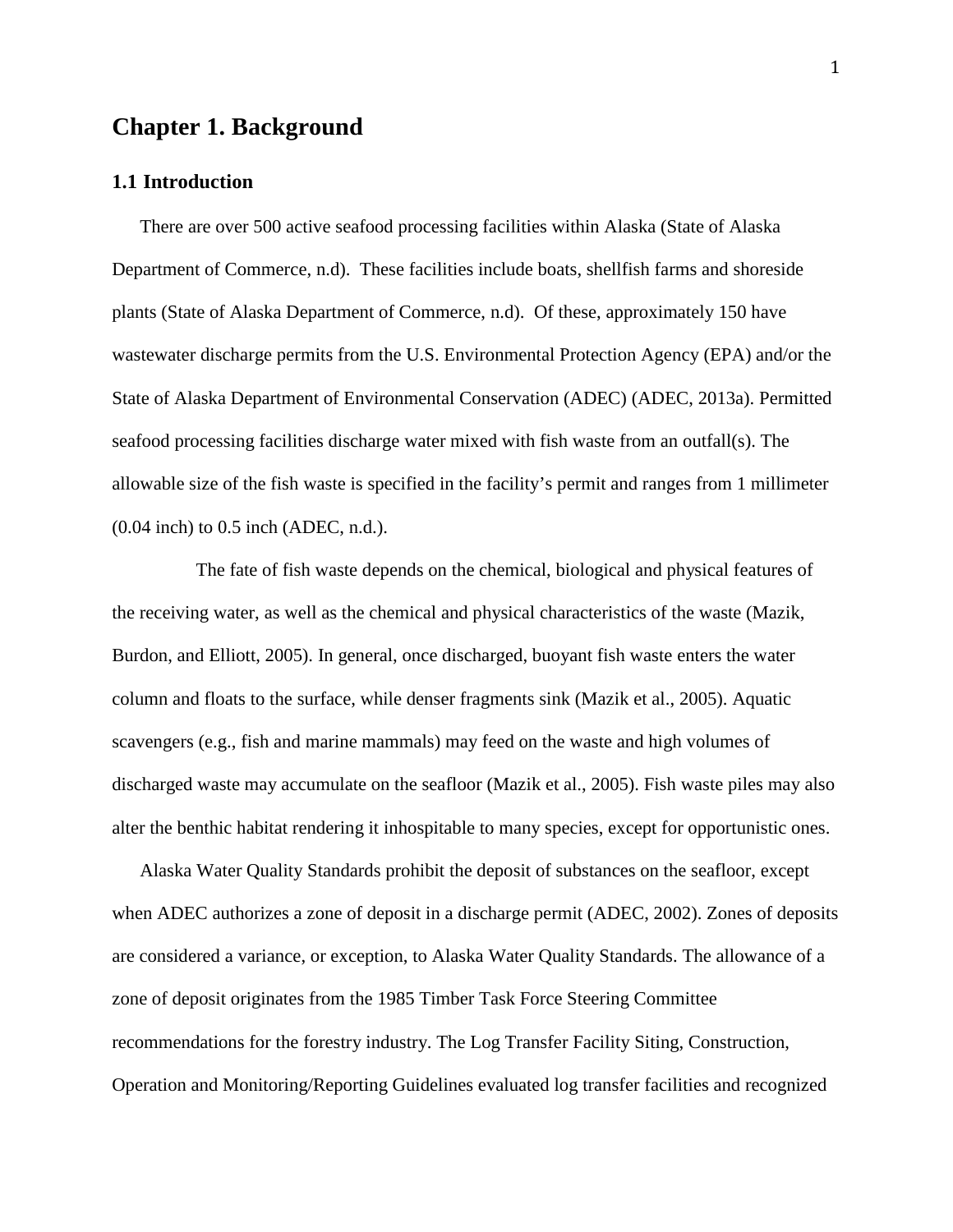that in Alaska these facilities store and process logs in water (Alaska Timber Task Force, 1985). As part of the operation, bark is removed and settles to the bottom of the waterbody; hence the need for a zone of deposit (Alaska Timber Task Force, 1985). The seafood processing general permit adopted similar rationale for the zone of deposit and applied the same broad one-acre allowance for each facility that was developed for log transfer facilities. Unlike the log transfer zone of deposit, the seafood zone of deposit limit does not specify or limit a maximum thickness. Currently, log transfer facility zones of deposit are in different locations from seafood processing zones of deposit. For purposes of this project, zones of deposits are hereby referred to as fish waste piles. In Alaska fish waste piles range in size from less than one acre to over 90 acres.

The authorizations of fish waste piles are found in a general discharge permit or individual discharge permits (ADEC, 2013a). Similarly, the sizes of fish waste piles are tracked by individual facilities (ADEC, 2013a). Permittees are required to monitor the zone of deposit by completing a dive survey, which uses a diver to measure and estimate the length, width and thickness of the pile (ADEC, 2013a). The frequency of monitoring is dependent on the type of discharge permit and size of the pile. Facilities with individual discharge permits are typically required to monitor the fish waste piles annually (ADEC, 2013a). Whereas, facilities covered by the current general discharge permit are required to monitor the pile once every five years, or more frequently if the zone of deposit is larger than one-half acre (ADEC, 2013a).

Seafood processing facilities in Alaska are the only in the United States that are only required to grind fish waste to 0.5 inch prior to discharge. Seafood processors in the Lower 48 are required to treat the waste using screens or other equivalent technology and meet conventional end-of-pipe discharge limits. These discharge limits are required by regulation (40 Code of Federal Regulations (CFR) Part 408). In 1974, when EPA promulgated the final effluent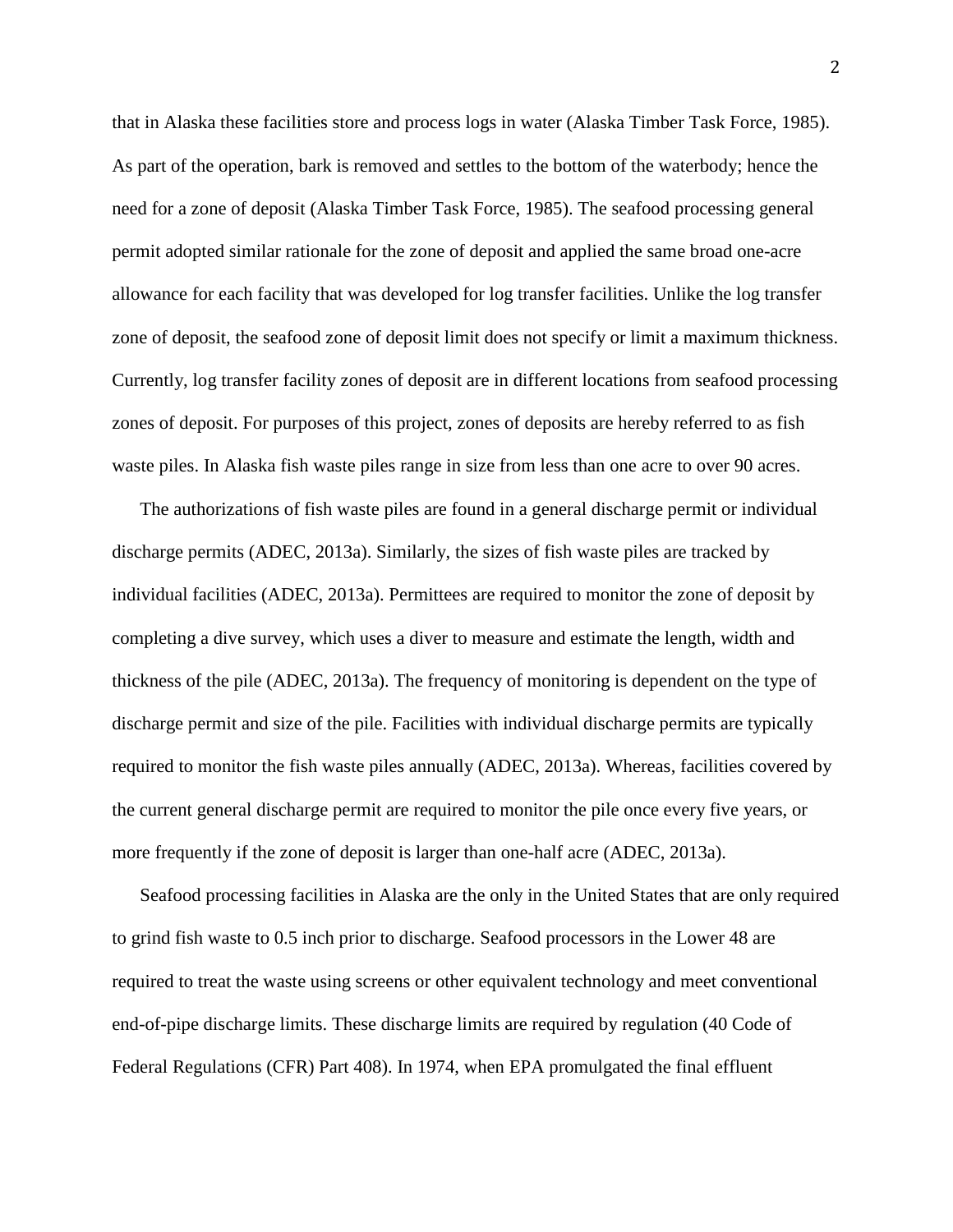limitation guidelines, the Alaskan seafood processing facilities were divided into two subcategories – remote and non-remote facilities. Remote facilities were required to grind fish waste to one-half inch or less prior to discharge; non-remote facilities were required to screen waste and meet end-of-pipe discharge limits for conventional pollutants, such as biochemical oxygen demand, total suspended solids, and oil and grease (40 CFR Part 408). The 1974 guidelines identified five cities in Alaska as non-remote locations and these included Anchorage, Cordova, Juneau, Ketchikan, Kodiak, and Petersburg (40 CFR Part 408).

In 1980, the Alaska seafood processing industry sent two petitions to EPA (U.S. EPA, n.d.). The first petition asked EPA to suspend the applicability of effluent limitations for non-remote subcategories set in the guidelines, and the second petition requested a new rulemaking (U.S. EPA, n.d.). The effluent limitations at issue were based upon screening technology. In response to the first petition, on May 19, 1980, EPA temporarily suspended the stricter limits for Anchorage, Cordova, Juneau, Ketchikan and Petersburg and instead allowed processors in those areas to use the limits for remote locations based upon grinding (U.S. EPA, n.d.). This temporary suspension left Kodiak as the only location in Alaska where the non-remote guidelines applied. Since 2010, EPA has been collecting information to update the effluent limitation guidelines in Alaska and plans to issue a final rule in 2016 (U.S. EPA, n.d.). The main reason for the difference in requirements between the Lower 48 and Alaska was recognition that in 1974, seafood processing facilities in Alaska faced unique operational challenges. The main implication of the differences between Alaska effluent guidelines and the Lower 48 is the impacts to waterbodies in Alaska.

Historically, the issue of fish waste piles was thought to be more of a legal issue (with respect to Alaska Water Quality Standards) rather than an environmental problem (ADEC, 2002).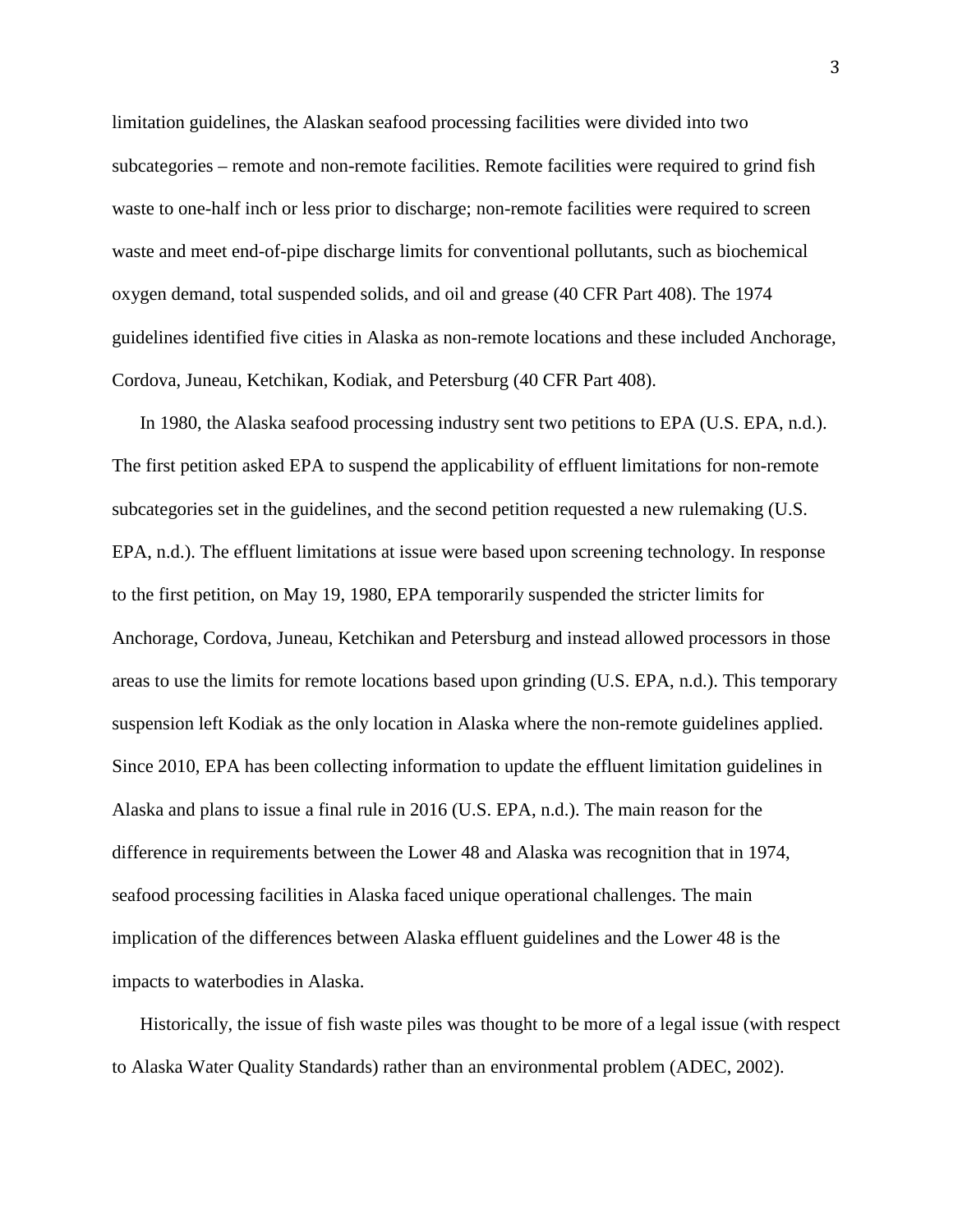However, the data collected from the piles and affected waterbodies document significant impacts to the benthic environment.

Since 2004, benthic assessments have been completed at approximately ten facilities, which use precise measurements to assess the health of the benthic community under and around the pile. A persistent pile depletes the oxygen from the water column, smothers benthic invertebrates and creates dead zones, which are an unsuitable habitat for fish and other organisms (Germano & Associates, 2004 & 2010). ADEC evaluates whether water quality standards are being met within a waterbody and then categorizes the waterbody. Categories used in Alaska for describing the health of waterbodies include Category 2, 3, 4a, 4b, and 5 (ADEC, 2010). A Category 2 waterbody is attaining some of the designated uses; however there is a lack of information available to determine if the remaining uses are attained (ADEC, 2010). A Category 3 waterbody is one which ADEC does not have enough information to determine their status. A Category 4a waterbody is impaired for one or more designated uses and a total maximum daily load (TMDL) has been completed (ADEC, 2010). Category 4(b) waterbodies are also impaired and have pollution controls in place. Category 5 waterbodies are impaired (this is the category for waterbodies on the 303(d) list) and need a total maximum daily load (TMDL) developed (ADEC, 2010). A TMDL is a plan to restore water quality. In accordance with Section 303(d) of the Clean Water Act, if a waterbody does not meet water quality standards, then the waterbody is identified as impaired (ADEC, 2010).

According to ADEC, five waterbodies are currently listed as impaired as a result of seafood processing facilities (ADEC, 2010). The five waterbodies and category determinations are the King Cove (Category 4a), Popof Strait (Category 5), Akutan Harbor (Category 4a), South Unalaska Bay (Category 4a), and Udagak Bay (Category 4a) (ADEC, 2010). In these five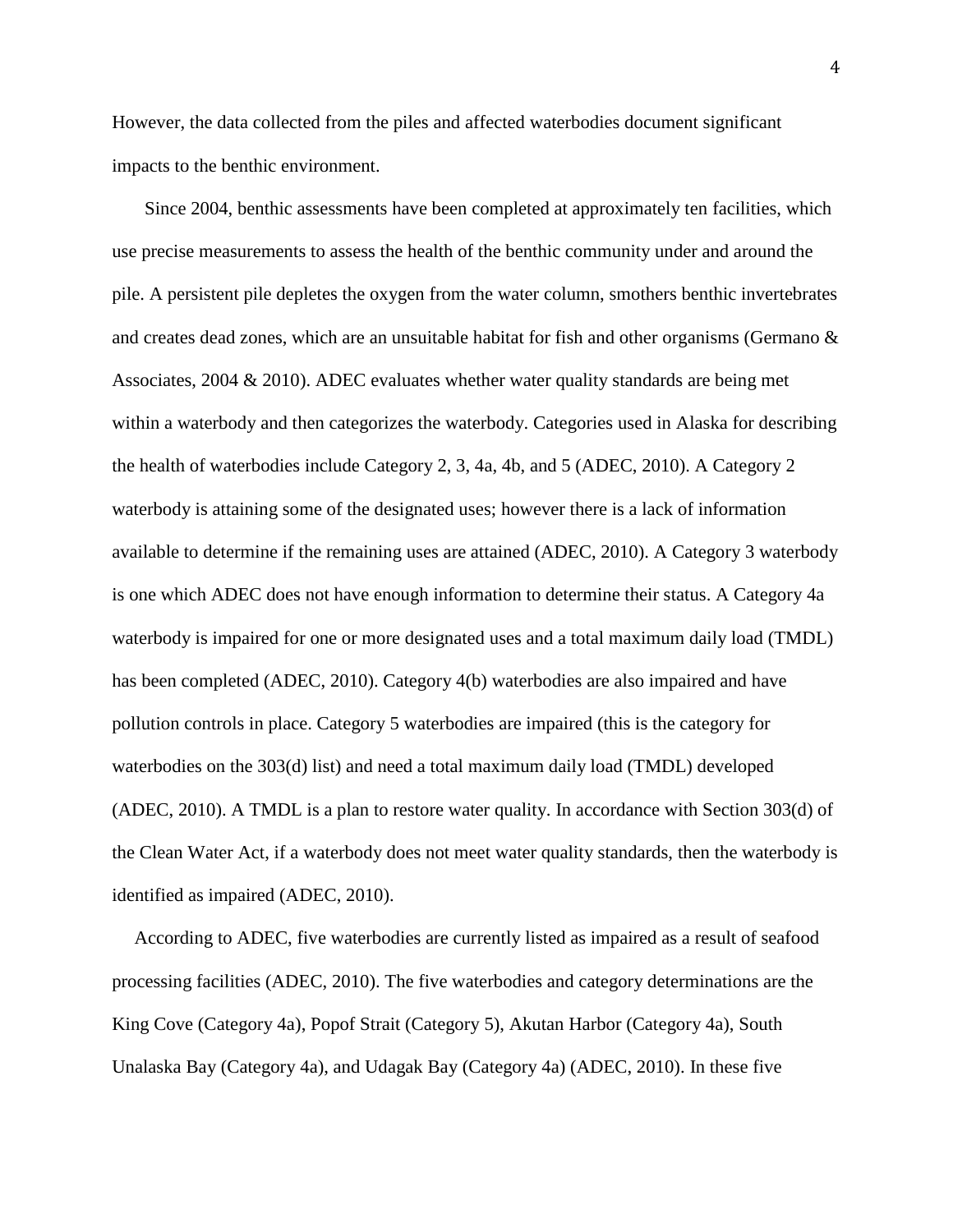waterbodies, the parameters violating Alaska Water Quality Standards include residues, settleable solids and dissolved oxygen (ADEC, 2010).

Historically, three additional waterbodies were impaired as a result of seafood processing and currently meet Alaska Water Quality Standards. Tongass Narrows I and II in Ketchikan were listed as Category 4b waterbodies in 2002/2003 and determined to be Category 2 waterbodies in 2006 and 2008, respectively (ADEC, 2010). Captains Bay in Unalaska/Dutch Harbor was added to the 303(d) list in 1994 and removed from that list and determined to be a Category 2 waterbody in 1998 (ADEC, 2010).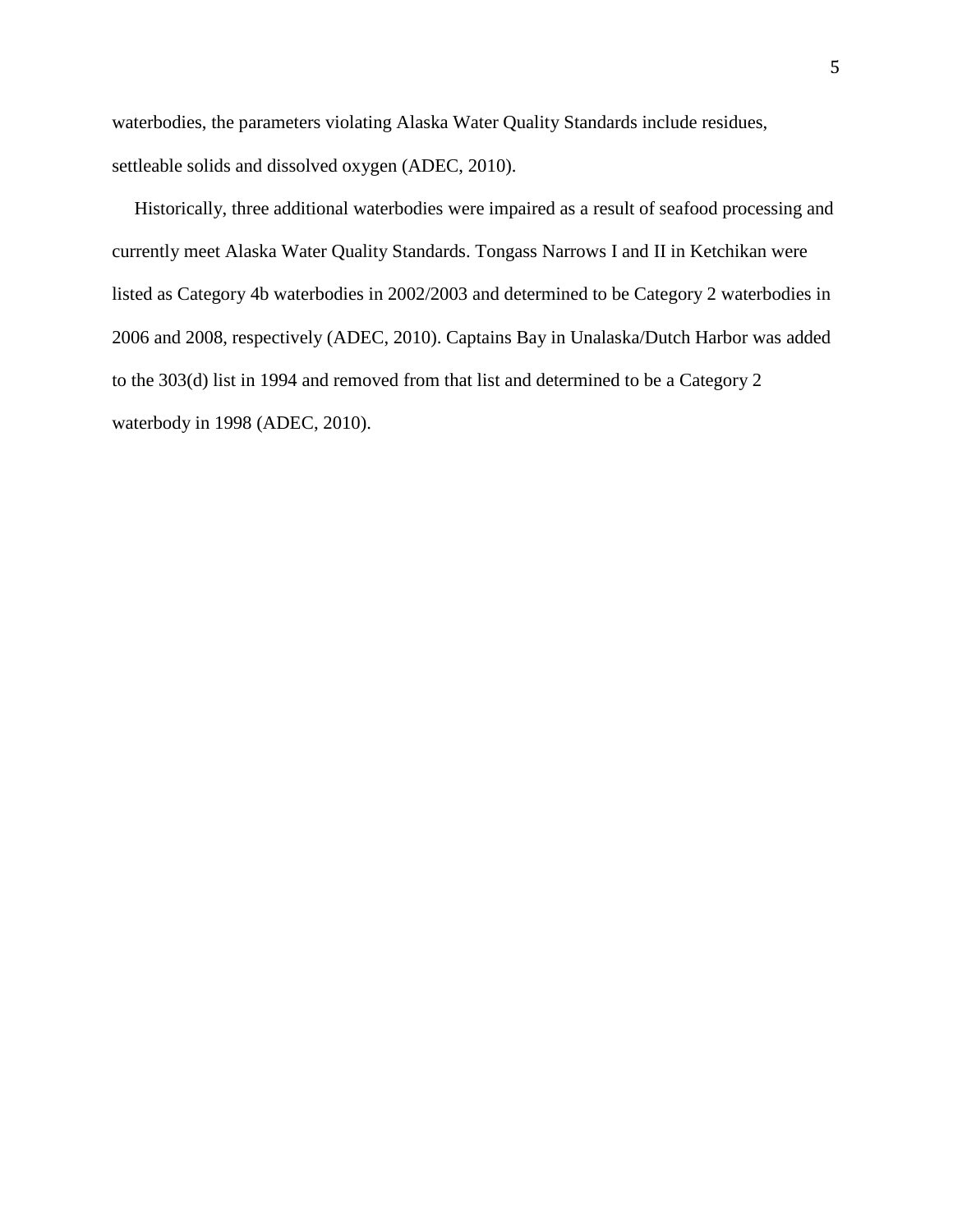# **Chapter 2 Literature Review**

#### **2.1 Organic Enrichment**

Oxygen is a key element in metabolic processes of fish and invertebrates. Diaz & Rosenberg (1995) identified major areas with severe hypoxia in marine and estuarine regions of the world oceans. Oceans in climates most closely compared with Alaskan waters include those around Denmark, Sweden, and Norway (Diaz & Rosenberg, 1995). Hypoxia is the term used to describe low oxygen conditions (Diaz & Rosenberg, 1995).

The accumulation of fish waste piles adversely affects the benthic community (Mazik et al., 2005). This can reduce the quality of the water so that fish, crustaceans, and mammals either avoid the area or cannot survive in the area. The latter may lead to changes in the overall community structure (Mazik et al., 2005). Other effects include the transmission of disease and parasites between habitats (e.g., from fish waste to species feeding on the waste). For example, disposal of fish waste has been associated with winter mortalities of sea otters in Cordova, which were found feeding on waste material when other food sources were limited (Mazik et al., 2005). Mortalities were attributed to infection by parasites that sea otters obtained from the fish waste (Mazik et al., 2005).

Since the late 1980s, ADEC has allowed the discharge from commercial fish processors to accumulate on the seafloor. This approach is similar to ADEC's approach for log transfer facilities/pulp and paper mills in Alaska. The impacts of pulp and paper mills on the seafloor have been published in the peer-reviewed literature, beginning in 1972. Pearson described the most serious effects of pulp and paper mills are the creation of an anaerobic blanket deposit of fiber and wood chips, which eliminates the existing benthic environment. In 1986, Germano and Rhoades published a conceptual model for measuring the health of the benthic community. The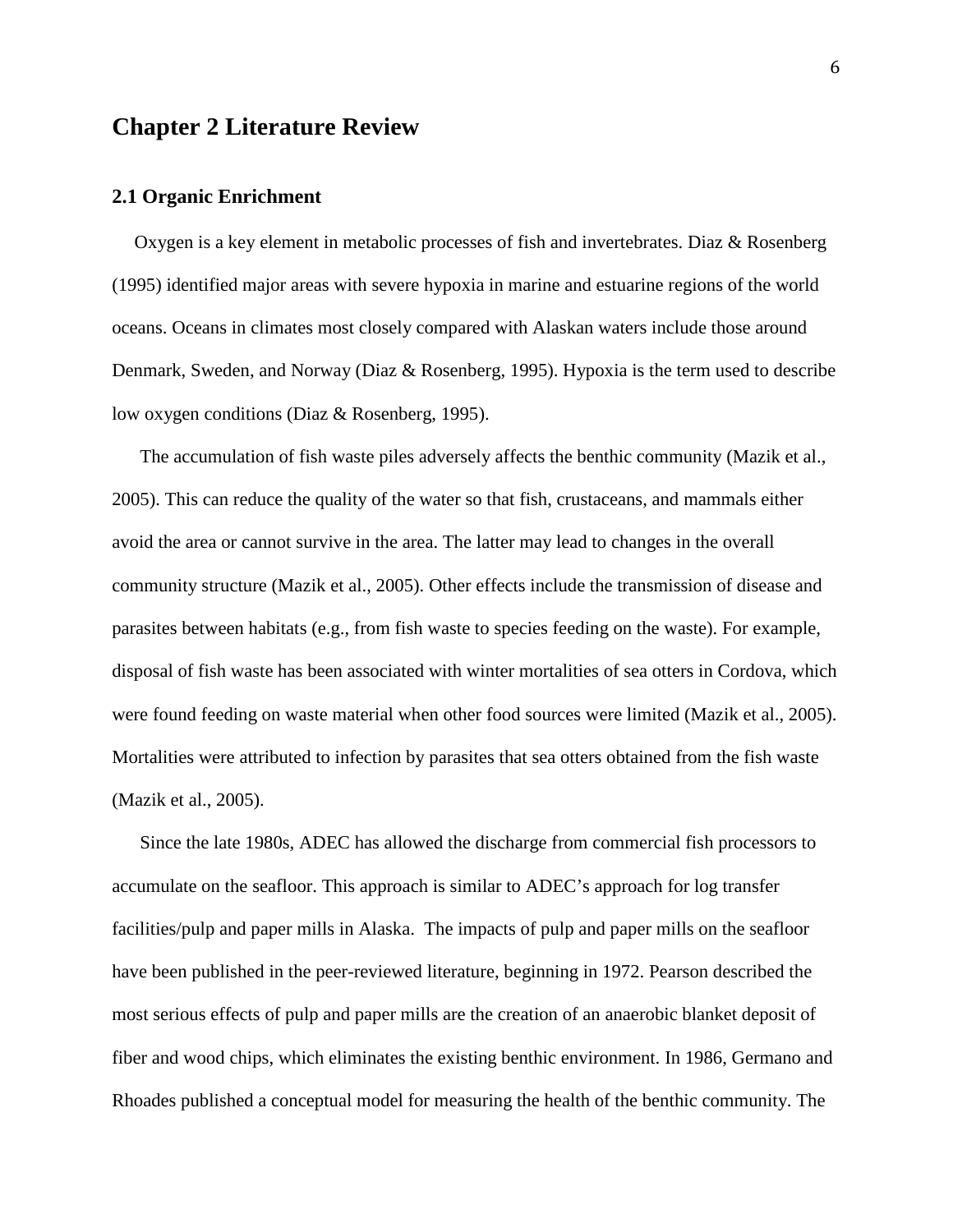impact of fish processing facilities in Canada and the United Kingdom has been published in the peer-reviewed literature. These publications explain that fish plant effluents are usually high in biochemical oxygen demand, nutrients, suspended solids, and oil and grease (Lalonde, Jackman, Doe, Garron, and Aube, 2009). When the material is deposited on top of sediments and the benthic community cannot recover, the sediment becomes anoxic, due to a lack of oxygen (Lalonde et al., 2009). As the deposited material breaks down, it produces hydrogen sulfide and ammonia, which may be released into the environment and affect aquatic ecosystem health (Lalonde et al., 2009).

These changes are also well documented throughout the aquaculture industry in the peerreviewed literature. At fish farms, a substantial quantity of food is deposited on the sediment either directly or as fish feces (McGhie, Crawford, Mitchell, and O'Brien, 2000). If biochemical degredation and physical processes do not remove the material, it will accumulate. The rate of organic matter accumulation is influenced by the physical nature of the location, particularly water current velocities (McGhie, et al., 2000).

Effects of fish waste piles occur from the bottom-up. First, physical and chemical changes in the sediment and water column occur and in turn affect the health of the biological system (Mazik et al., 2005). Eventually impacts may occur to species on the higher level of the biological system (Mazik et al., 2005). In Alaska, several seafood processing facilities are located in close proximity to or even in, rural Alaska villages (ADEC, 2013b). Residents of the affected villages may rely on subsistence activities. Fish waste piles may affect food, nutrition and subsistence activities and ultimately diet and food security of subsistence users of the waterbodies. Changes to the biological systems as a result of fish waste piles may limit the availability of food and/or may change the types of food available to subsistence users. These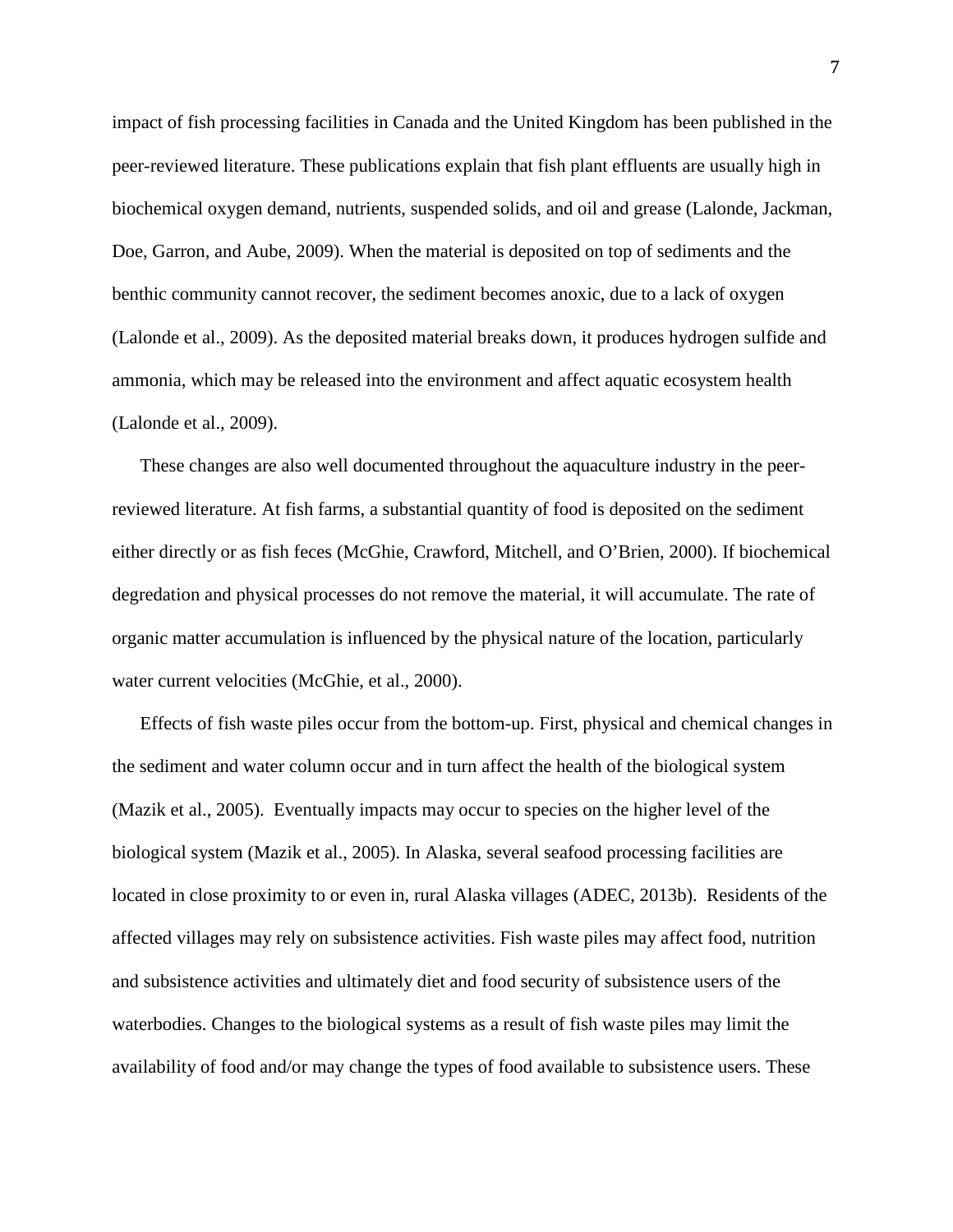potential changes may impact the overall diet of subsistence users if the users have to rely on other food sources.

Impacts to benthic ecosystems from fish waste piles varies and is dependent upon numerous factors, including the duration of organic loading and/or ecosystem disturbance, sediment type, and local hydrodynamics (Germano & Associates, 2011). If the sediments are fine-grained in size, then identification and classification of stages of communities allows scientists to determine the health of the benthic community based on which stages of communities are present. The three successional stages are Stage 1, 2, and 3 (Germano & Associates, 2011). This technique is not readily applicable to coarse-grained sediment.

According to Rhoads & Germano (1986), the distribution of successional stages in the context of the mapped disturbance gradients is one of the most sensitive indicators of the ecological health of the seafloor. Stage 3 taxa indicate that the sediment surrounding these organisms has not been disturbed severely in the recent past and that the inventory of bioavailable contaminants is relatively small (Germano, 2004). Therefore, for purposes of evaluating impacts to a benthic ecosystem, the presence of Stage 3 taxa can be a good indication of high benthic habitat stability and relative "health" (Germano, 2004). Conversely, the presence of Stage 1 taxa (in the absence of Stage 3 taxa) can indicate that the bottom is in an advanced state of organic enrichment or has received high contaminant loading. Unlike Stage 3 communities, Stage 1 taxa have a relatively high tolerance for organic enrichment and contaminants (Germano, 2004).

Another indicator of a benthic ecosystem experiencing adverse effects from organic loading is the presence of sulfur-reducing bacterial colonies, *Beggiatoa*. They can usually be found in habitats that have high levels of hydrogen sulfide (Haggit, 2010a). *Beggiatoa* can be found in marine or freshwater environments and appear as a whitish layer (Haggit, 2010a). *Beggiatoa* are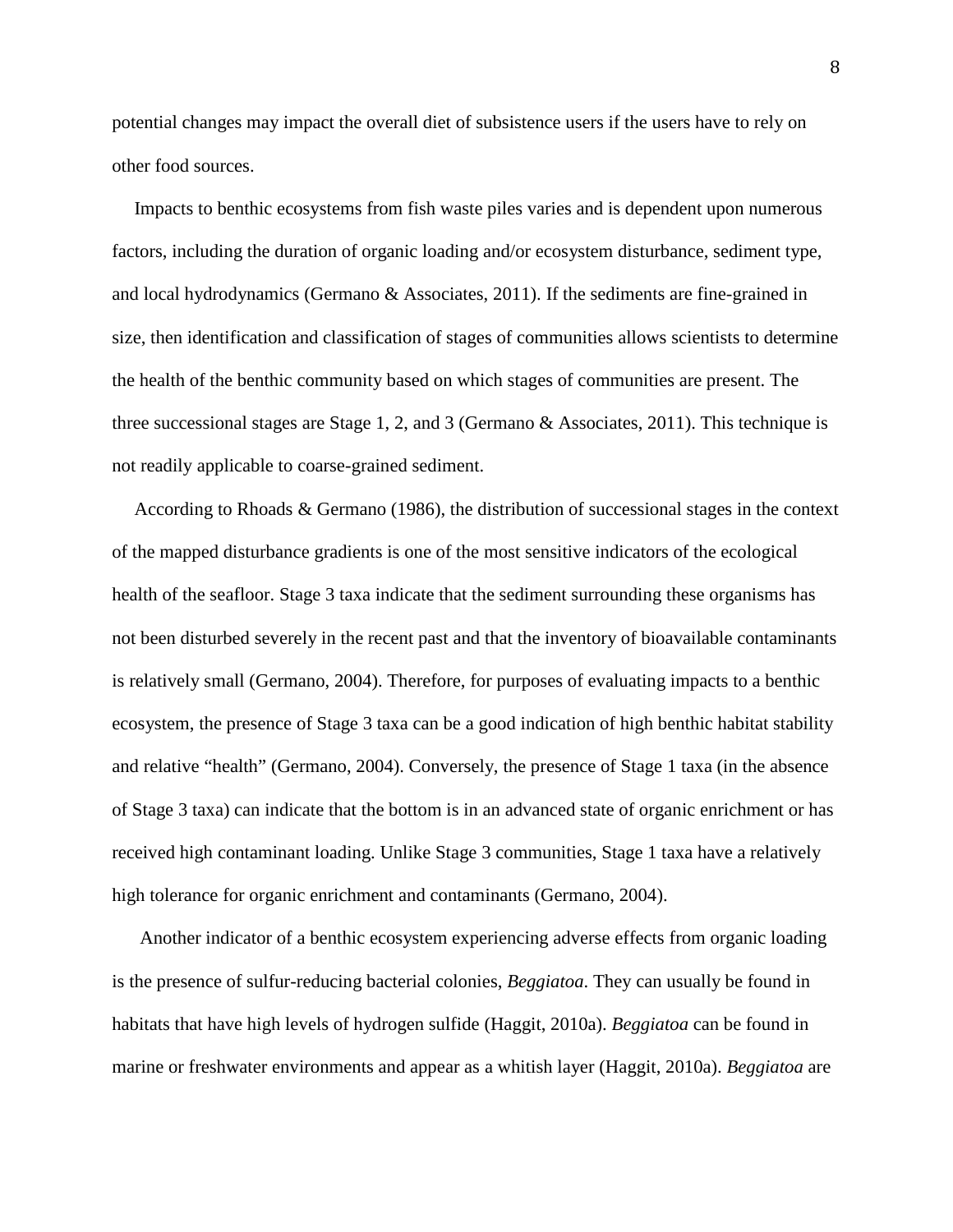indicative of low oxygen conditions and can be observed during both dive surveys and benthic assessments.

### 2.2 Measurement Tools

Two tools currently used to measure the size of fish waste piles in Alaska are dive surveys and benthic assessments. The primary tool used is a dive survey, in which a team of divers visually evaluates the fish waste pile according to a prescribed methodology. Historically, divers collected measurements of the pile using rulers and tape measures while on the seafloor. With the advent of technology, some divers are utilizing AutoCAD-type of software and GPS to measure the size of the pile. Figures 1 and 2 are pictures taken during dive surveys.



Figure 1. An overview of a fish waste pile in Sitka (Seafood Producers Cooperative, 2005)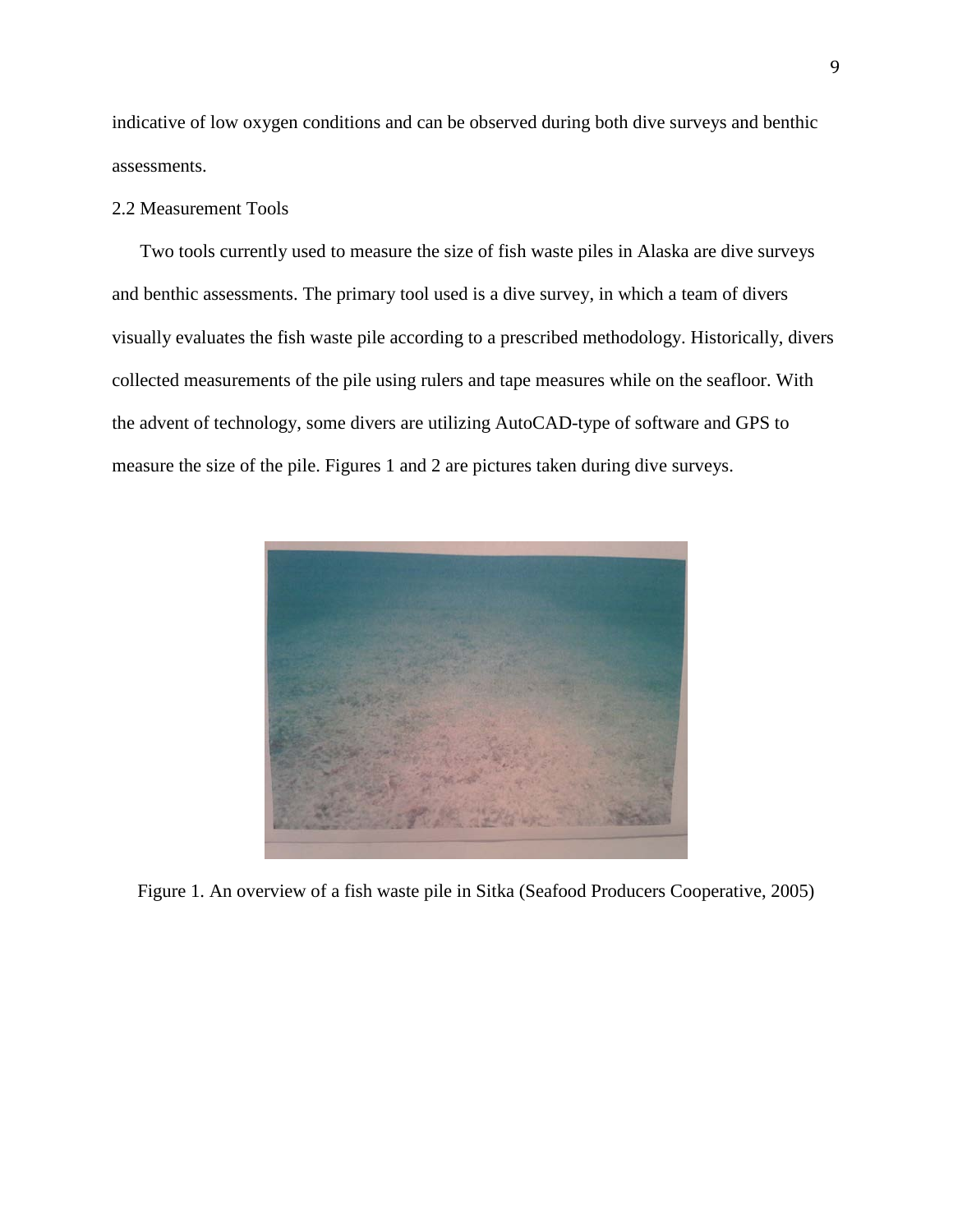

Figure 2. Picture taken during a dive survey (Haggit, 2011b)

Benthic assessments utilize sediment profile imaging, which is collected with a specialized camera. The camera is lowered into the sediment and a cross-section picture of the sediment is taken. Typically during benthic assessments, water quality measurements (e.g., dissolved oxygen, salinity, conductivity) are also collected from the vessel. Scientists then evaluate the sediment profile images and formulate conclusions regarding the health of the benthic community and conditions of the seafloor.

Sediment profile imagery can be a powerful tool that can map gradients in sediment type, biological communities, or disturbances from physical forces or organic enrichment (Germano, 2004). It can also be helpful in deeper water where diver visibility is reduced. Figures 3a and 3b are examples of sediment profile images taken during benthic assessments.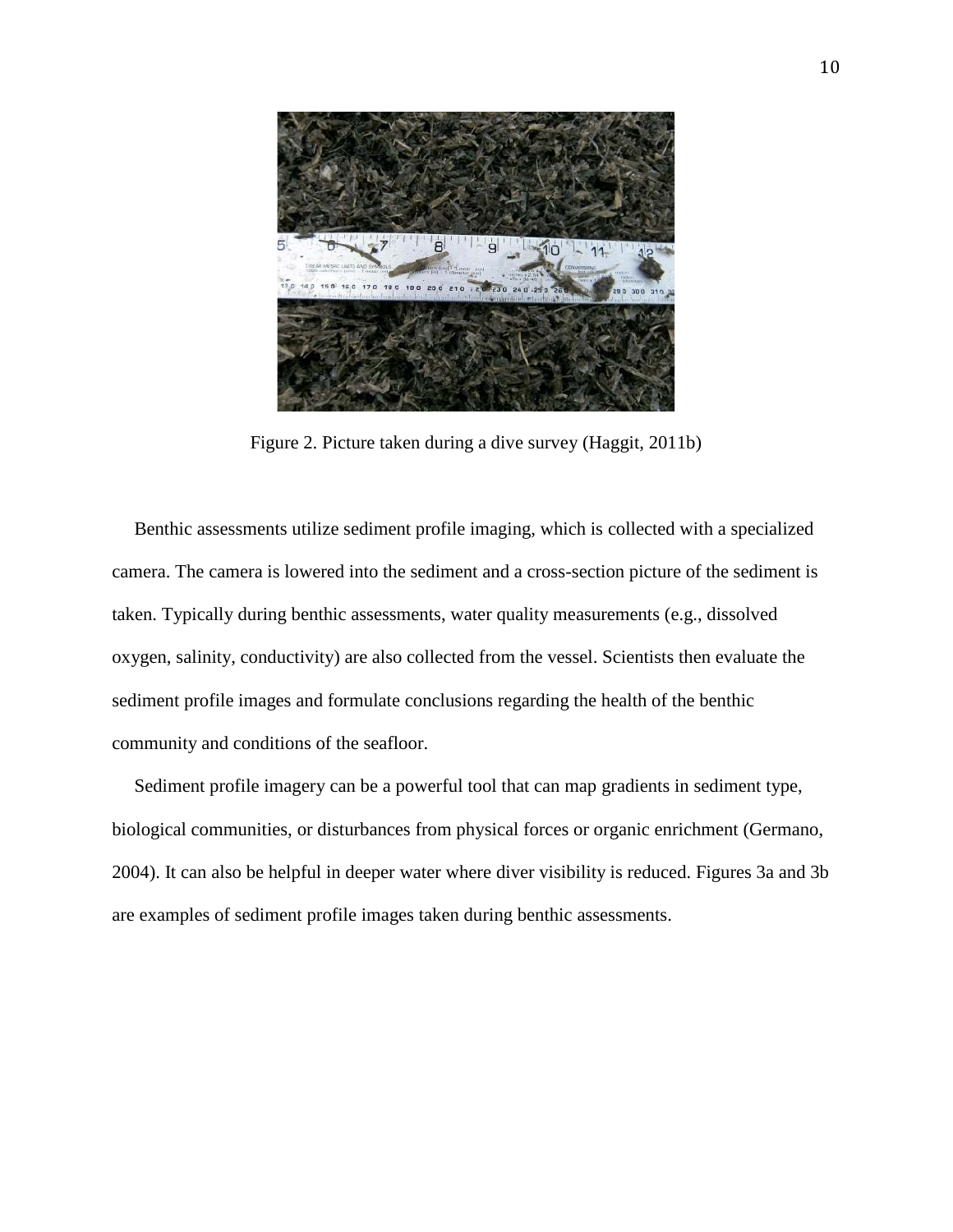



Figure 3a. Sediment profile image of a Ketchikan fish waste pile (Germano, 2004)

Figure 3b. Stage 3 taxa (e.g., worm) noted by arrow (Germano, 2004)

Annually in Alaska, individual seafood processing facilities discharge a total mass from approximately 100,000 pounds to tens of millions of pounds of fish waste, which combined with varying localized hydrodynamics results in piles of varying thickness. These piles may also have an impact to the benthos beyond the boundary of the wastes (Germano, 2004).

### **2.3 Impacts to ecosystems**

Viable benthic communities process, irrigate and rework the sediment and as a result, enhance sediment oxygen penetration, nutrient cycling as well as mineralization of organic matter (Villnäs et al., 2011). Benthic communities also serve as an important food source for higher tropic levels and therefore, changes in benthic community function may change the role of benthic communities within ecosystem functions (Villnäs et al., 2011).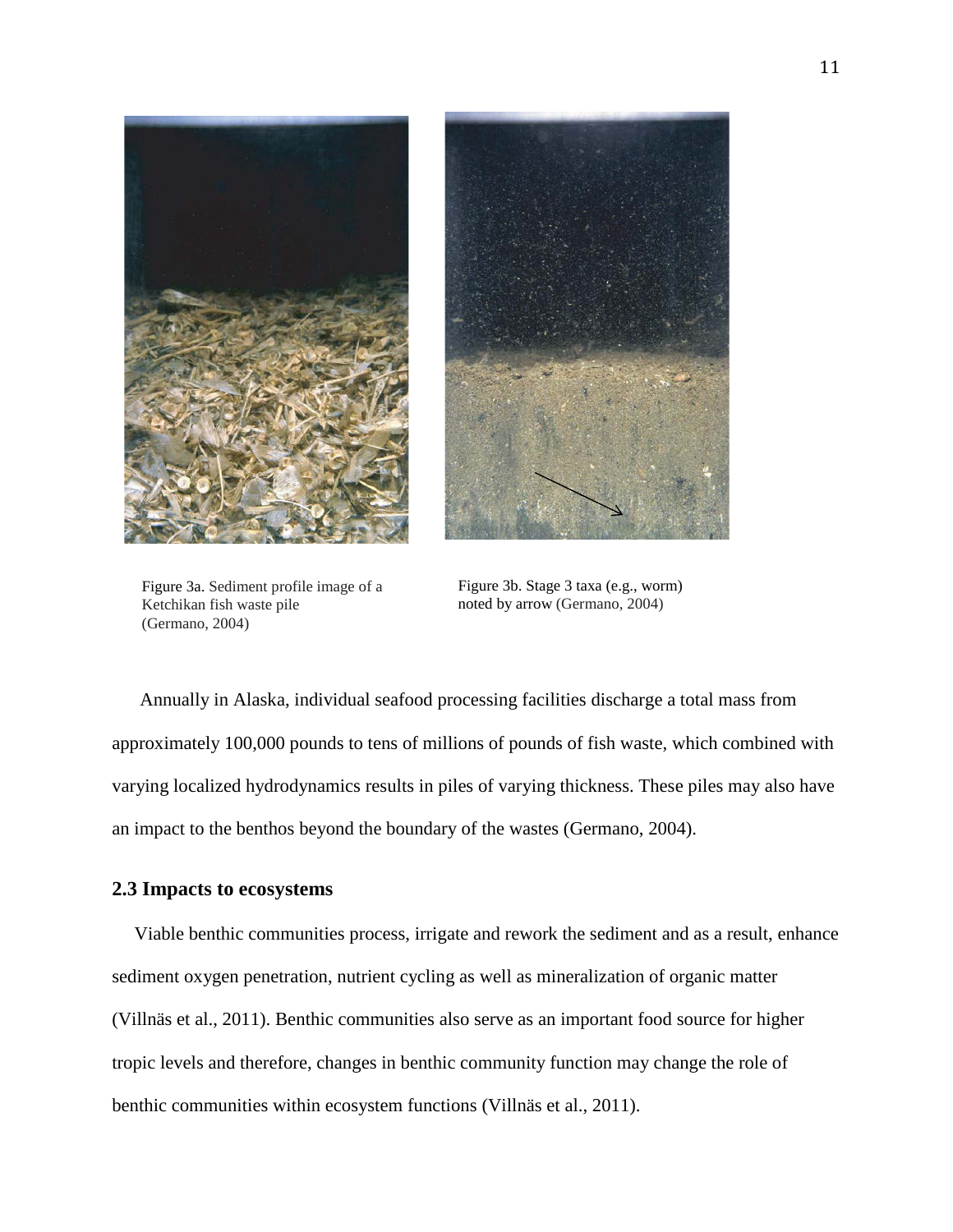Deposition of organic material (including fish waste) on the seafloor increases biological oxygen demand in sediments and can have an adverse impact on near-bottom water quality (Germano, 2011). In low oxygen environments, hypoxic (when dissolved oxygen is  $\leq 2$  mg/L) conditions can adversely affect near-bottom organisms and benthic communities, and anaerobic (when dissolved oxygen is  $\langle 0.1 \text{ mg/L} \rangle$  conditions can lead to mass mortality and benthic population crashes (Stachowitsch, 1984; Diaz and Rosenberg, 1995, 2008; Reading 1996; Lardicci et al., 1997; Parr et al., 2007).

The presence of sulfur-reducing bacterial colonies such as *Beggiatoa* is diagnostic of an area that has experienced prolonged periods of low dissolved oxygen in the overlying water column. The implications for benthic community structure and ecosystem energy cycling once an area starts to experience seasonal anoxia or hypoxia are quite dramatic (Diaz and Rosenberg, 1995).

Benthic habitats experiencing recurring hypoxia share a common set of features that are related to the interaction of oxygen dynamics and faunal response (Diaz & Rosenberg, 1995). Oxygen availability influences community structure and function by directly affecting metabolic processes and by indirectly affecting water column processes (Diaz & Rosenberg, 1995). Seasonal hypoxia is predominantly a summer-autumnal phenomena, so the elimination or suppression of macrobenthic activity during periods when biological activity should be peaking leads to an increase in organic matter in surface sediments and to an increased importance of microbes in energy cycling and carbon remineralization (Diaz & Rosenberg, 1995). Anaerobic metabolism is less efficient than aerobic pathways and does not utilize deposited organic matter as quickly. During hypoxic events the energy, from dead macrofauna and newly deposited organic matter, is sequestered by microfauna (Diaz & Rosenberg, 1995). This transfer of benthic energy to microbes still favours recolonization by macrobenthos if the duration of the hypoxia is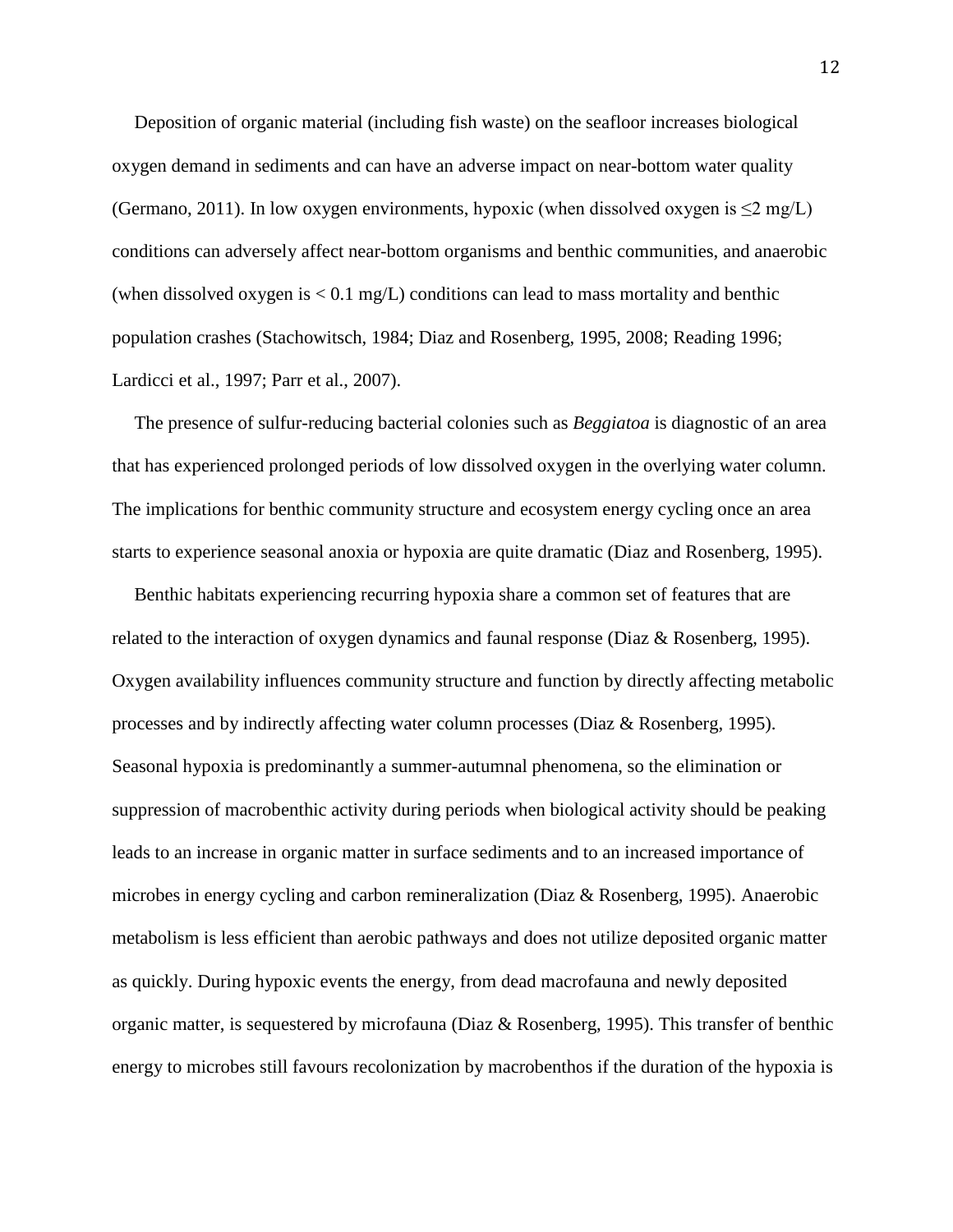short (Diaz & Rosenberg, 1995). As hypoxic events become longer and more intense, a larger proportion of the organic carbon will be remineralized by microbes and less energy will be available to support benthic recruitment with the return of normoxic conditions (Diaz & Rosenberg, 1995).

The effects of seasonal hypoxia on benthic community structure are consistent between ecosystems, and depend on the frequency and severity of the hypoxia (Diaz & Rosenberg, 1995). Prior to hypoxic stress, communities undergo natural cycles of annual variation. In systems that begin to experience hypoxia, communities are not conditioned to low oxygen, and results in mortality of species in advanced successional stages (Diaz & Rosenberg, 1995). Annual variation within advanced stage communities increases significantly (Diaz & Rosenberg, 1995). By the time a system experiences periodic or seasonal hypoxia, communities have undergone most of their structural and organizational changes (Diaz & Rosenberg, 1995). Ecosystems with persistent hypoxia are occupied only by early successional stage communities (Diaz & Rosenberg, 1995). Diversity, abundance, and biomass of these communities decrease along stable gradients of increasing hypoxia to the point of persistent anoxia, which is characterized by the absence of macrofauna (Diaz & Rosenberg).

Figure 4 is a model of the general behavior response pattern observed in studies evaluating impacts to benthic communities from organic enrichment (Rosenberg, 2001).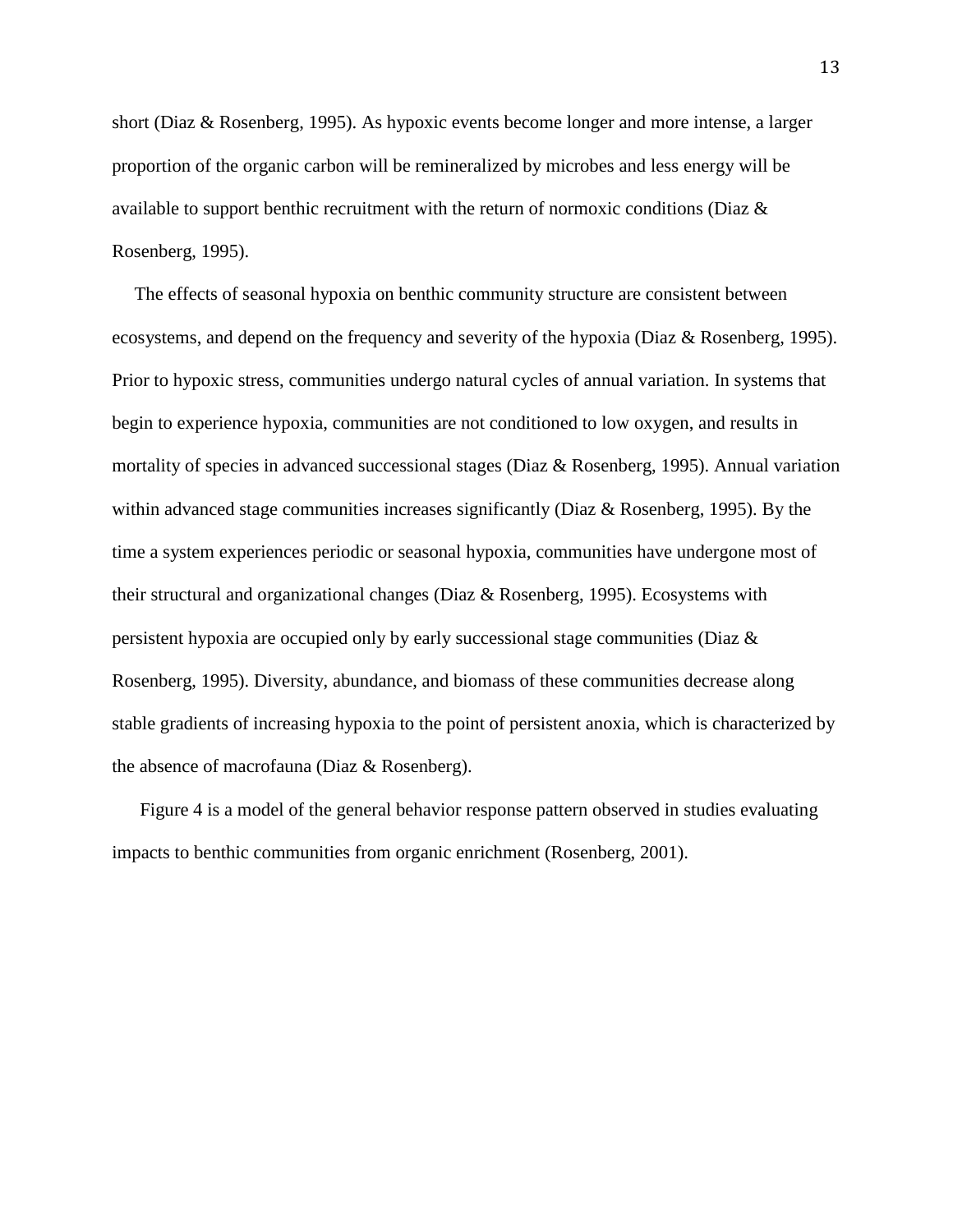



#### **2.4 Ecosystem Recovery**

A common belief embodied in conservation management practices is that if the stressor can be eliminated, the ecosystem will automatically revert from an altered state to its original condition within a few years or decades (Germano & Associates, 2011). However, chronic impacts, such as discharges from fish processing facilities, profoundly alter the ecosystem (Germano & Associates, 2011). According to Germano and Kalantzi and Karakassis, the recovery process of benthic communities is typically different than a simple reverse of the pattern observed during its decline (e.g., the density and/or type of organisms) (Germano  $\&$ Associates, 2011; Kalantzi and Karakassis, 2006). This conclusion is important because it may be unlikely that the ecosystems impacted by these fish waste piles throughout Alaska will return to their "original state," considering the duration of organic loading the waterbodies have endured (e.g., 10 to 30 years).

While there are no results reported in the literature about benthic ecosystem recovery after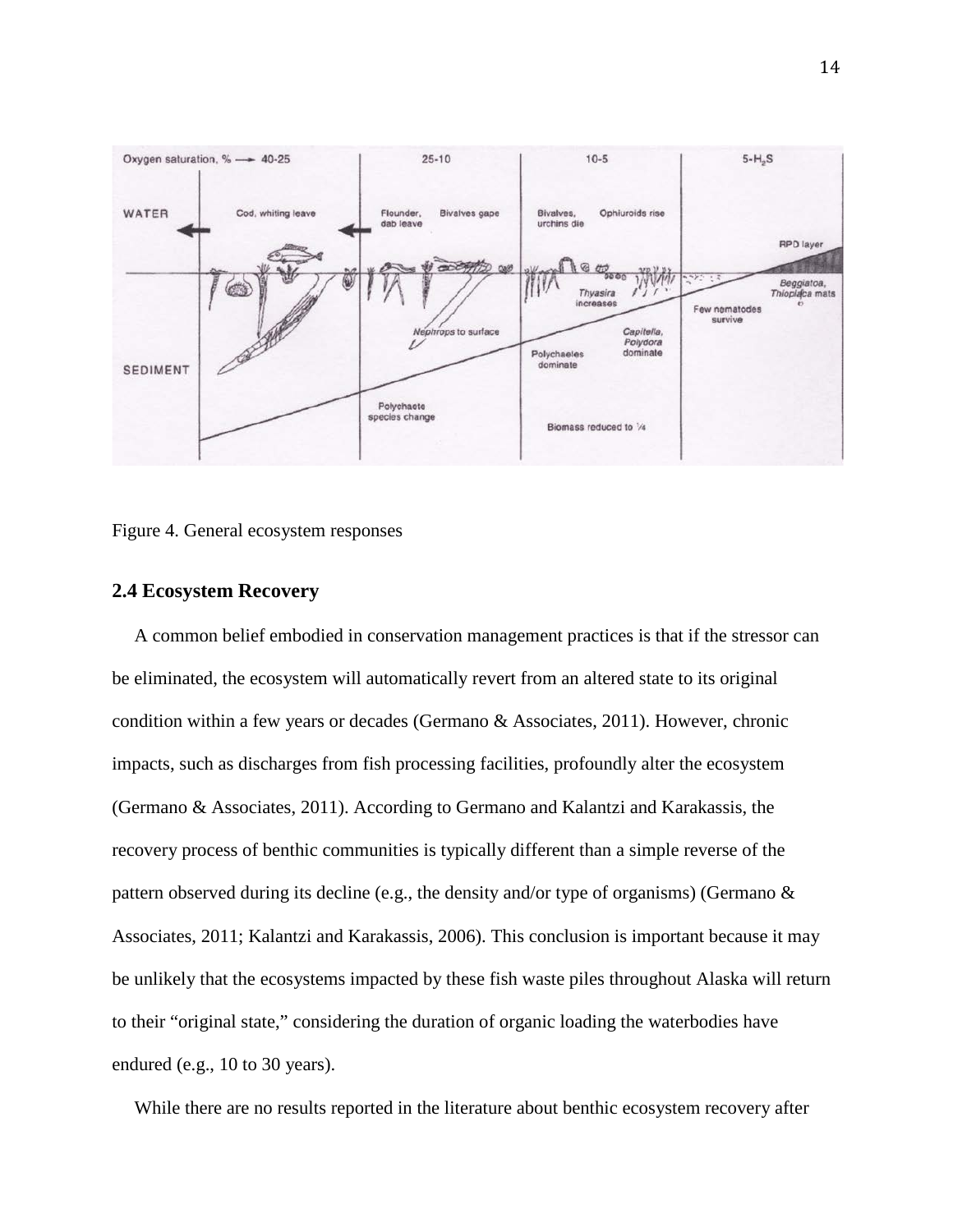ceasing seafood processing discharges, there are numerous studies about benthic response to other sources of organic enrichment, such as those from aquaculture (Brooks et al., 2003; Pereira, 2004; Edgar et al., 2005; Gao et al., 2005; Heilskov et al., 2006; Macleod et al., 2006, Sanz-Lázaro and Marin, 2006; Kutti et al., 2007; Villnäs et al., 2011), coastal sewage outfalls (Smith and Shackley 2006, Shin et al., 2008), treated ballast water (Blanchard et al., 2003), or experimental enrichment treatments (Posey et al., 2006 and O'Brien et al., 2009 in Germano, 2011).

Numerous studies have been conducted on how quickly the benthic environment within fish cages recovers when fish farming activities are ceased in the fish cage. In Greece, after twentythree months, benthic recovery was not achieved (Karakassis, Hatziyanni, Tsapakis, and Plaiti, 1999). In British Columbia, benthic recovery was achieved within 6 months (Brooks, Stierns, and Backman, 2004). In Scotland, benthic recovery was achieved within fifteen months (Pereira, Black, McLusky, and Nickell, 2004). In Spain, benthic recovery was monitored at three former fish farm locations for between 7 and 33 months of the end of fish farming activities (Sanz-L**á**zaro and Marin, 2006). Even after 33 months, benthic recovery had not been achieved. Potential reasons for the wide range in recovery include factors such as length of time of accumulation, location of waterbody (e.g., water temperature and currents), water depth, and type of native sediment on seafloor (e.g., amount of sand or clay). Native sediment in this context is meant to represent the seafloor as it originally existed rather than sediments that have been deposited here or moved around as a result of the disturbances in the area.

The time of benthic community recovery after cessation of organic or nutrient enrichment varies based on numerous variables including, but not limited to, spatial latitude of the enrichement, depth, salinity, volume of organic input, sediment type, and local hydrodynamics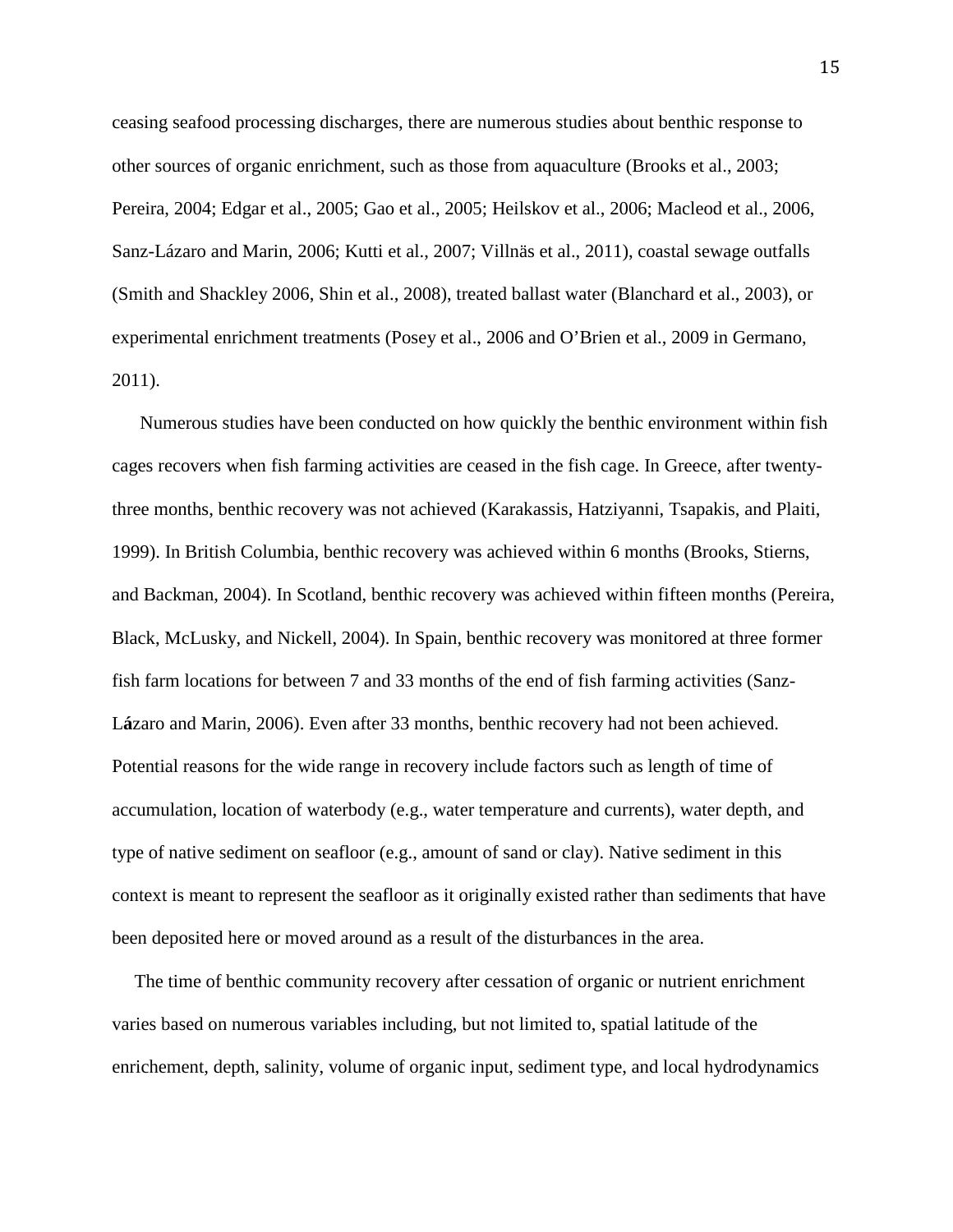(Germano & Associates, 2011). According to Germano & Associates (2011), based on past studies on benthic recovery related to aquaculture impacts and recolonization studies of dredged material disposal sites, the typical recovery time for benthic communities after a substantial disturbance event ceases is somewhere between 18–60 months (depending on a variety of sitespecific factors). Diaz & Rosenberg (1995) anticipated that if the input of nutrients to the ecosystem were significantly reduced and followed by increased oxygen concentrations in hypoxic/anoxic bottom water, a rapid colonization is anticipated and could restore the ecosystems within a decade.

Recovery may be slowed by the presence of seasonal or even periodic hypoxic conditions, ongoing organic loading, deeper water, and in quasi enclosed areas or areas with slower current velocities. Recovery is generally more rapid in shallow waters and in open waters with swifter currents. Studies comparing the impacts and recovery timeframes in warm water climates versus cold-water climates do not exist.

Several studies on the effects of low oxygen conditions on marine benthos exist in areas comparable to Alaska. In Sweden after low oxygen conditions lasted about six months, within two years, the benthic community had recovered to the same community composition and approximate density that existed before the adverse impact (Rosenberg et al., 2002). However, Mee et al. (2005) found in the Black Sea that if low-oxygen conditions last longer than five years, it appears that the hysteresis-like recovery response is exaggerated. In this case, recovery of the benthos was incomplete ten years after the low oxygen conditions ceased (Mee et al, 2005). These results seem to be comparable to a response recently observed in Ketchikan, Alaska.

In 2004, the result of the benthic assessment conducted in Ketchikan was that the area of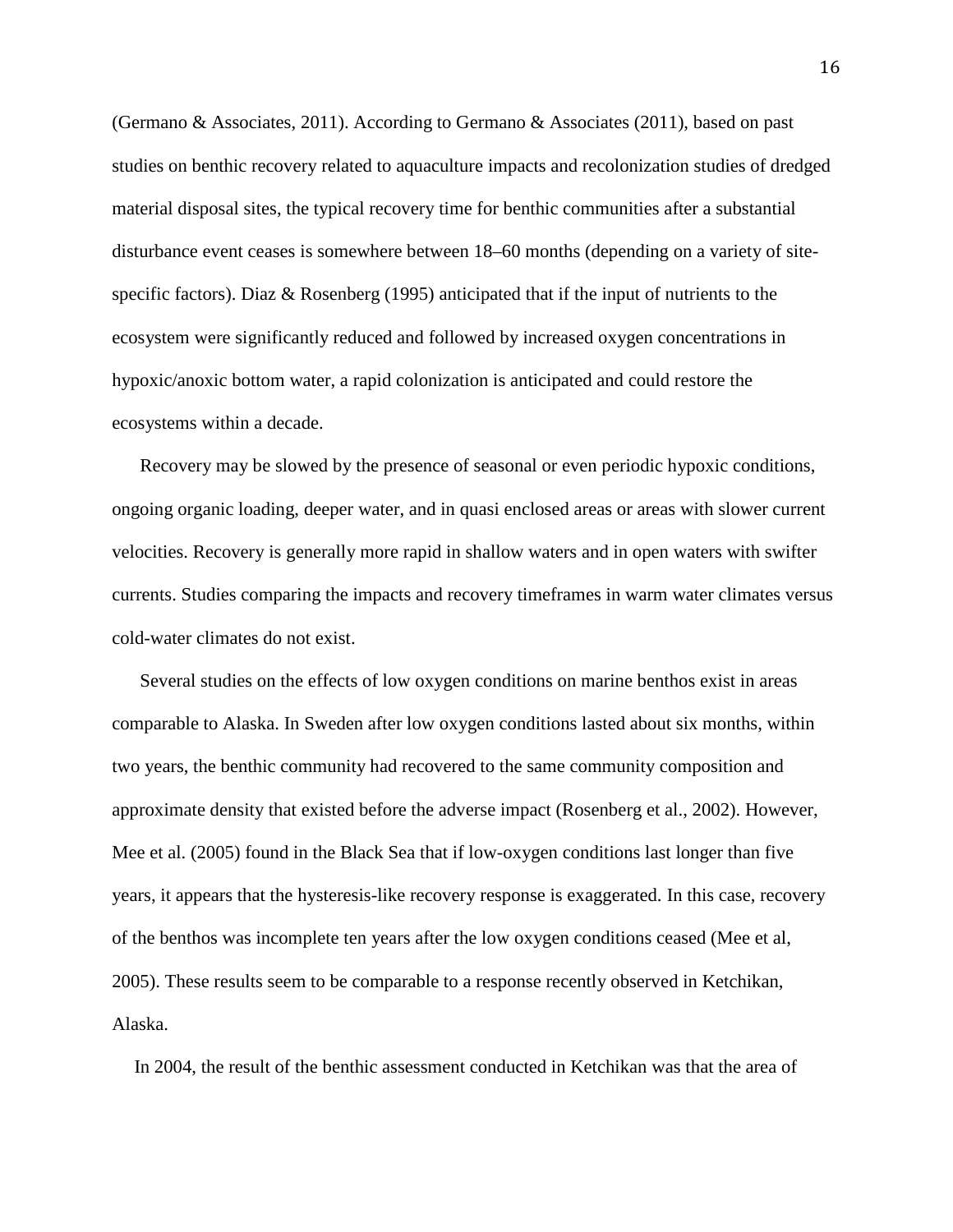seafloor experiencing adverse effects from excess organic loading around two active seafood processing facilities was almost 7 acres (Germano et. al., 2004). At that time, Germano concluded that if the fish processing plants ever ceased operations, the effects caused by the waste discharge on the benthic ecosystem would disappear over time, and the benthic community would recover within five to ten years with few adverse effects remaining from these point sources of organic loading (Germano et al., 2004). According to the 2010 benthic assessment, the fish waste pile and area of negatively impacted benthos was approximately 1 acre, despite extreme reductions in or eliminations of the discharge of seafood waste (Germano & Associates, 2011). These results demonstrate a reduction in the impacts from organic enrichment, albeit more slowly than initially predicted (Germano et al., 2004).

According to Pearson and Rosenberg (1978), benthic community disturbance due to organic enrichment will be apparent as the number of opportunist species increases followed by decreases in sensitive species. This pattern was observed in a study in Port Valdez, Alaska, which evaluated the benthic community near an effluent source of petroleum hydrocarbons (Blanchard et al., 2003). The study noted a strong association between the benthic community in Port Valdez and hydrocarbons from the diffuser effluent (Blanchard et al., 2003)

Kutti et al. (2008) evaluated benthic communities at aquaculture facilities in Norway and documented a higher density of pollutant resistant species during periods of moderate loading of organic matter and only one species during periods of high organic loading (Kutti, Ervik, and Høisæter, 2008).

Villnäs et al (2011) evaluated the benthic recovery from fish farms in the Northern Baltic Sea. The two fish farms that were included in the study had operated for 15-20 years and had ceased activities two years previous to the study (Villnäs et al., 2011). According to Villnäs et al.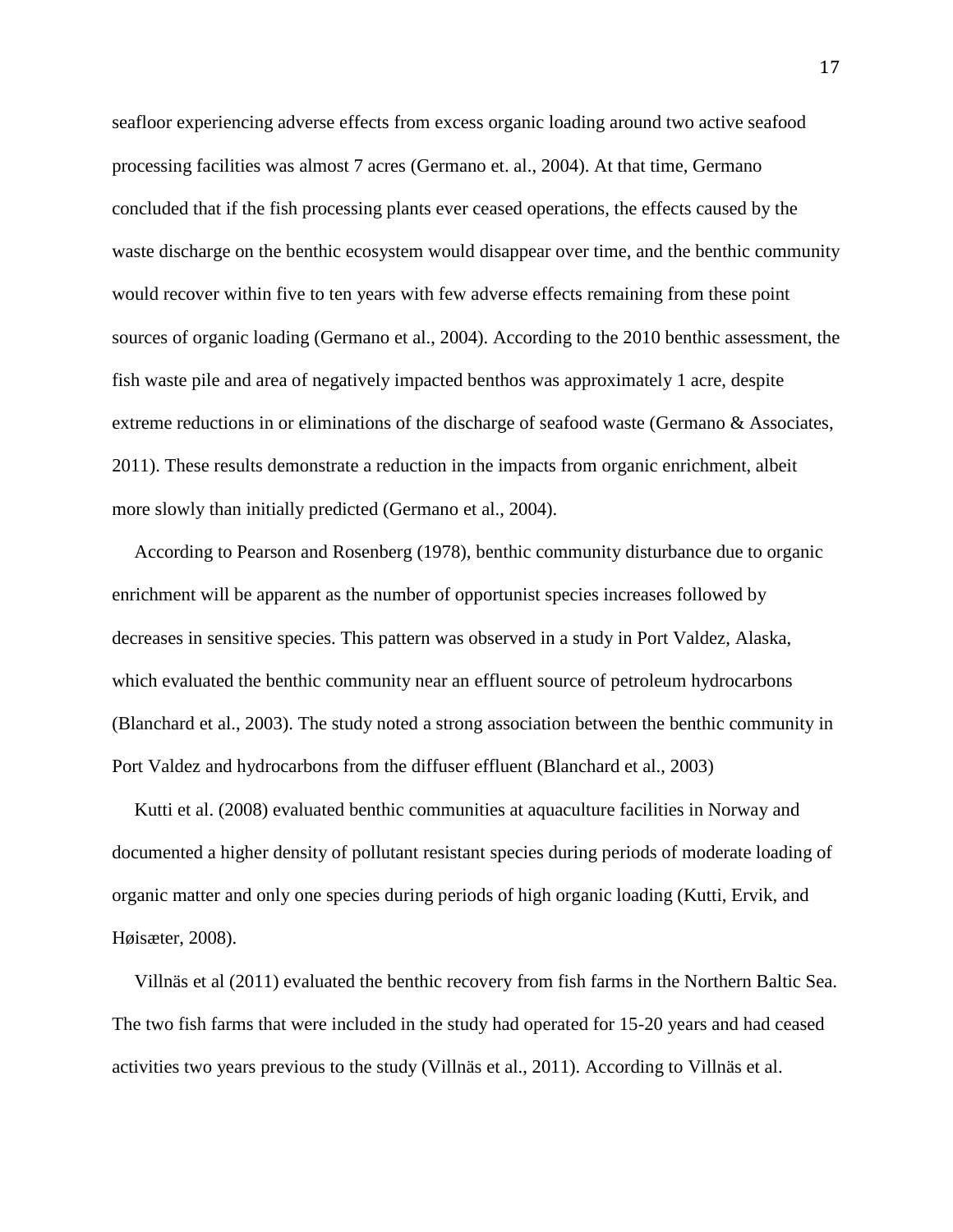(2011), macrobenthic communities close to both fish farms were degraded soon after the fish farms became operational and continued organic enrichment resulted in high species turnover rates and altered benthic community composition. A shift was recorded in the dominance of individual benthic species (Villnäs et al., 2011). This study emphasized the importance of evaluating structural and functional response patterns as well as the recovery potential of benthic communities to organic enrichment (Villnäs et al., 2011).

Smith and Shackley (2006) conducted a study on the benthos in Wales, United Kingdom, before, during and after major sewage discharges. Their study documented changes in species composition of benthic communities; noted an increase in the diversity of deposit feeders; and a decrease in diversity of filter feeders (Smith and Shackley, 2006). This study also noted a change in the bivalve benthic community and associated this specific change with winter storm activity (Smith and Shackley, 2006). Winter storm activity in Alaska has also been noted to alter the location and composition of a fish waste pile in Cordova (Envirotech, 2013(c)). This highlights the importance of conducting routine monitoring of recovering benthic communities.

#### **2.5 Project Significance**

While EPA has permitted the discharge of pollutants from shore- and vessel-based seafood processors in Alaska for decades, the various policies framing what, where and how seafood processors discharge pollutants in Alaska are decades old, not well vetted, and/or disjointed. As an example, the most recent general permit authorizing the discharge of seafood processing waste in Alaska became effective in 2001. In addition, the NPDES Program is a facility-based program; meaning the monitoring conducted by each facility is tracked separately. Given limited resources within EPA, compiling and evaluating information in a comprehensive manner across the industry has not occurred. Furthermore, since the issuance of the 2001 NPDES Permit for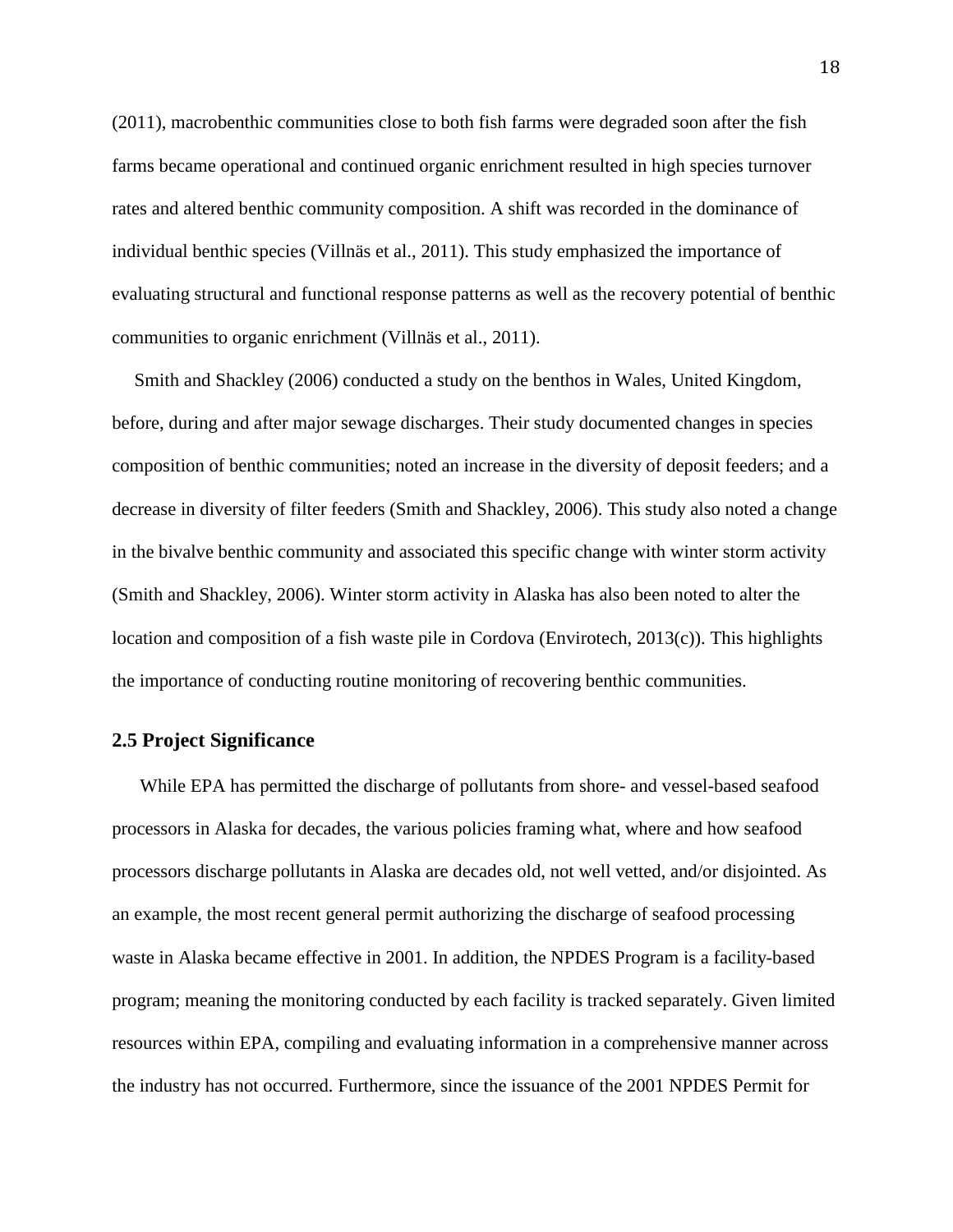Seafood Processors in Alaska, knowledge within the industry and the regulatory agencies regarding potential impacts of these piles has broadened. ADEC is developing the next general permit for seafood processors in Alaska, which EPA will review. This project report and the information contained within will provide EPA with a snapshot of the universe of permitted facilities in such a permit and aid in its review process.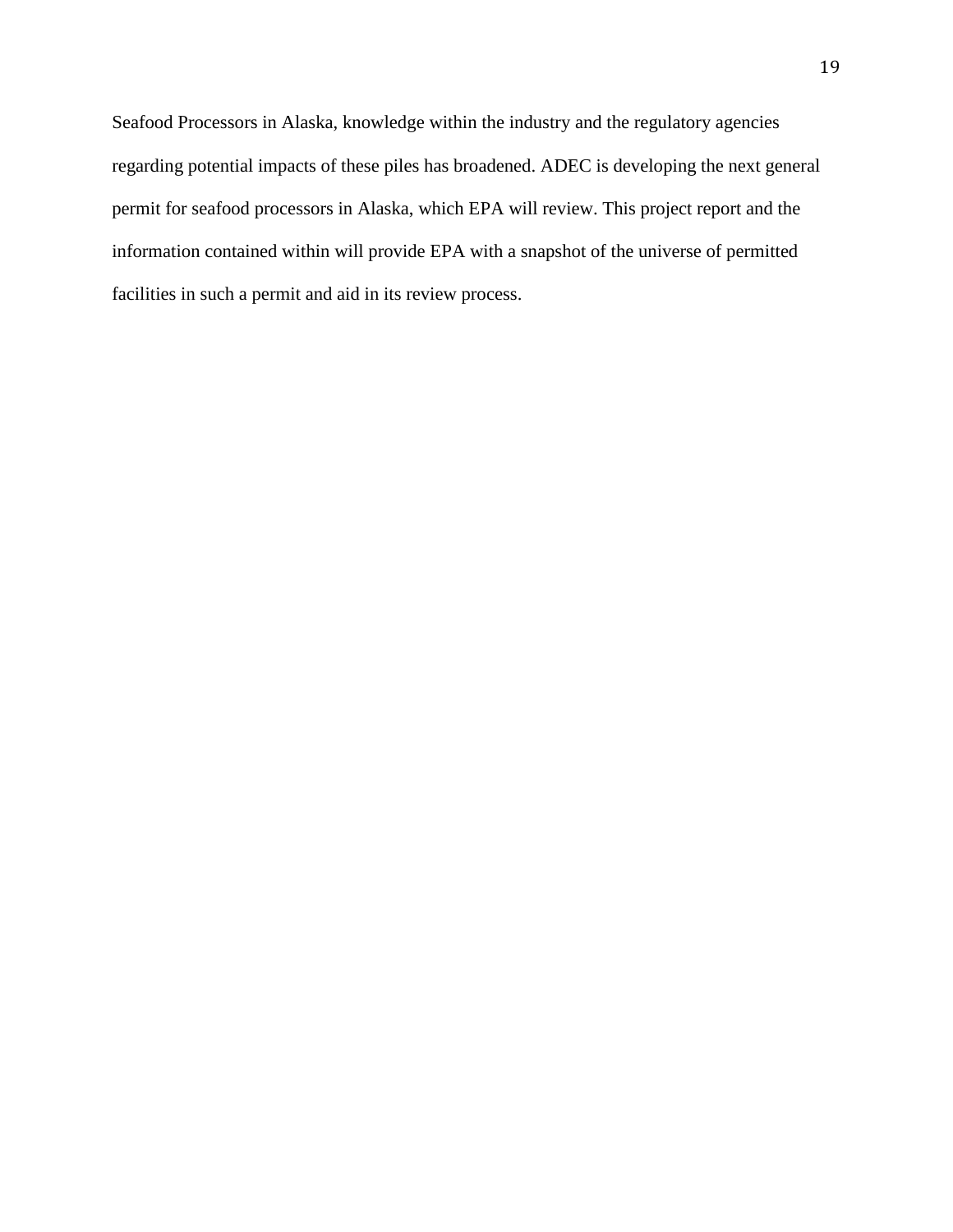# **Chapter 3. Project Goals, Objectives and Methods**

### **3.1 Goal**

The goal of this practicum project was to complete a meta-analysis and identify the location, size, and impact of fish waste piles on waterbodies in Alaska in one comprehensive report. For the most part, impacts from seafood processors in Alaska are evaluated on an individual facility basis; however, in some locations, where multiple facilities discharge to the same waterbody, ecosystem-wide analysis is important for impacts evaluation. Also, impacts from these seafood processing facilities are typically evaluated solely on the size of the fish waste pile. If the fish waste pile is less than the one-acre threshold identified in the 2001 General Permit for Seafood Processing in Alaska, then the underlying assumption is that the impacts are negligible.

#### **3.2 Objectives**

The project objectives were as follows:

- a. Quantify the total number of acres on the bottom of waterbodies covered by fish waste piles.
- b. Identify the number of permittees required to monitor piles and compare with the number of permittees that have completed the monitoring.
- c. Describe trends observed with respect to changes in the size of the piles.
- d. Determine if fish waste piles may be linked to changes in subsistence activities.
- e. Describe watershed-wide chemical, physical, and biological impacts.
- f. Compare/contrast differences in impact(s) to a waterbody by type of receiving water (flow, depth of waterbody, etc).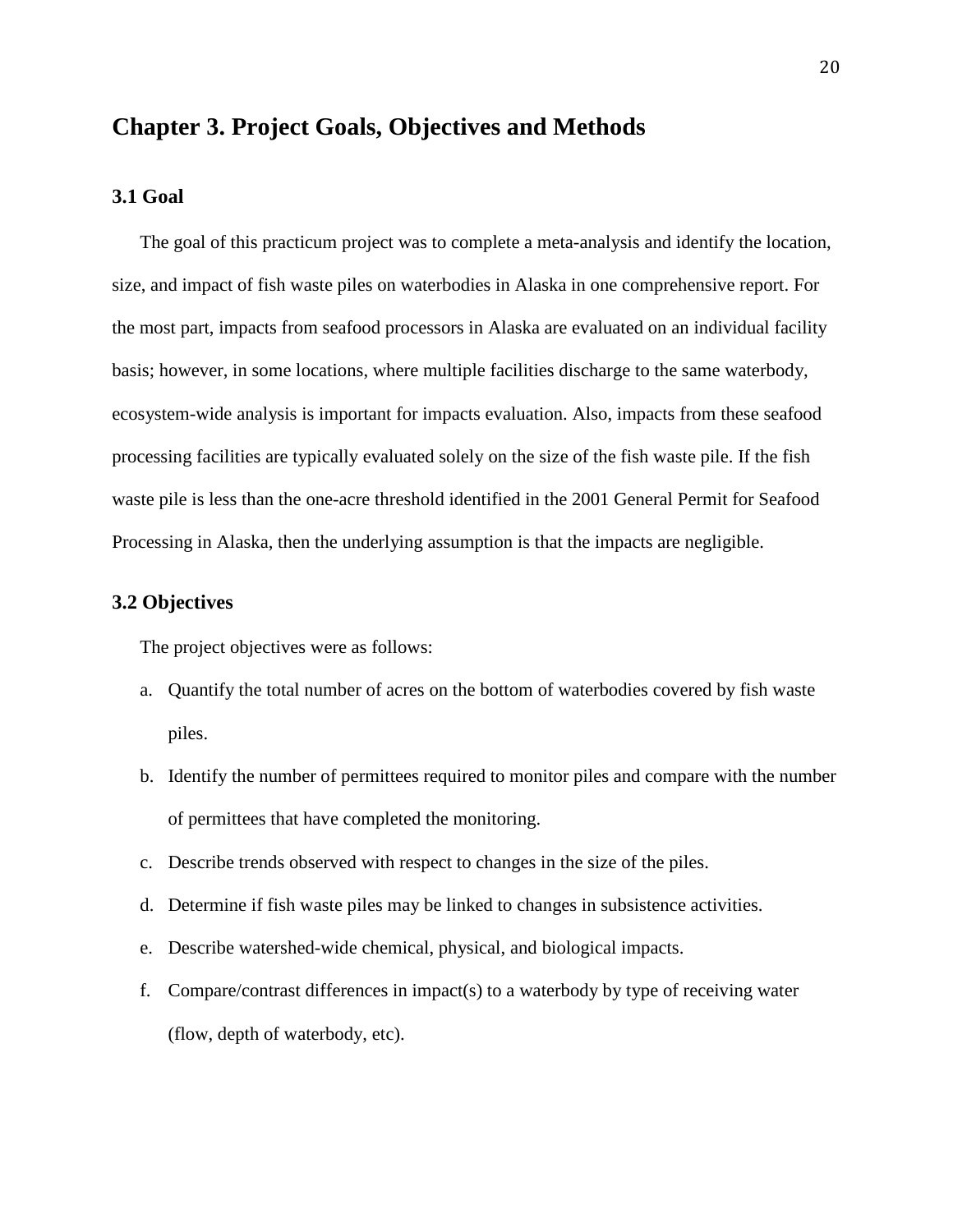#### **3.3 Methods/ Activities**

The UAA Institutional Review Board approved this project on June 10, 2014. Data collection for this project included obtaining secondary data collection from publically available sources. First, a wastewater discharge permit search was conducted on ADEC's website to obtain a list of all current seafood processors in Alaska with wastewater discharge permits. This list was then filtered to include only shorebased processors. Next, a public records request was submitted to ADEC for dive surveys and benthic assessments associated with all the shorebased seafood processing facilities with current NPDES permits. ADEC provided electronic copies of dive surveys, annual report, benthic assessments, and quality assurance plans, as applicable to the list of facilities identified in the request. These reports were provided by ADEC on a CD, which was then transferred to the principle investigator's personal computer. The original CDs were placed into a locked cabinet for storage. As each report was reviewed, a Record Review Sheet was used to summarize pertinent information (see Appendix A for the Record Review Sheet). Then a project database was developed on the personal investigator's computer and information from the Record Review Sheets was entered into the project database (see Appendix B for template of database). This information included quantitative data, such as the acreage and thickness of each fish waste pile, as well as the date(s) of surveys.

Once the information from the ADEC public request was entered into the project database, a list of potentially impacted communities was identified, with respect to the size of fish waste piles. This list of potentially impacted communities was discussed with EPA, which then provided additional benthic assessments and dive surveys electronically.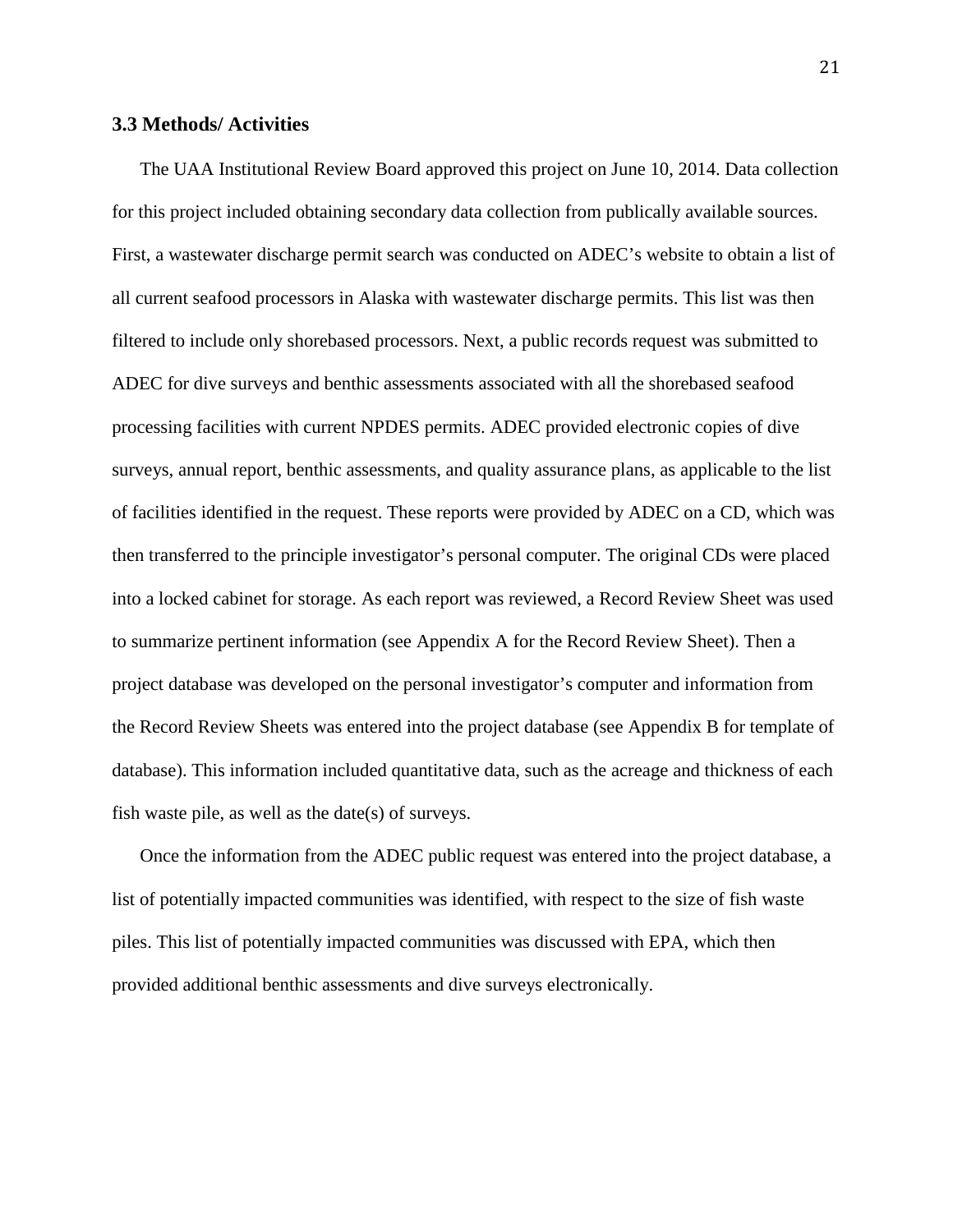Subsistence information was obtained electronically from the Community Subsistence Information System, which is maintained by the State of Alaska Department of Fish and Game. ADEC's list of impaired waterbodies was used to obtain pertinent information regarding water quality in the waterbodies potentially impacted by the seafood processing facilities. ADEC's list of impaired waterbodies was obtained from the ADEC website and saved electronically on the principle investigator's personal computer. Any plans for improving water quality in impaired waterbodies (called Total Maximum Daily Load reports) were obtained from EPA's website and also saved on the principle investigator's personal computer. The presence of resident and anadromous fish in proximity to the potentially impacted communities was obtained through the State of Alaska Department of Fish and Game's Fish Monitor online mapping application.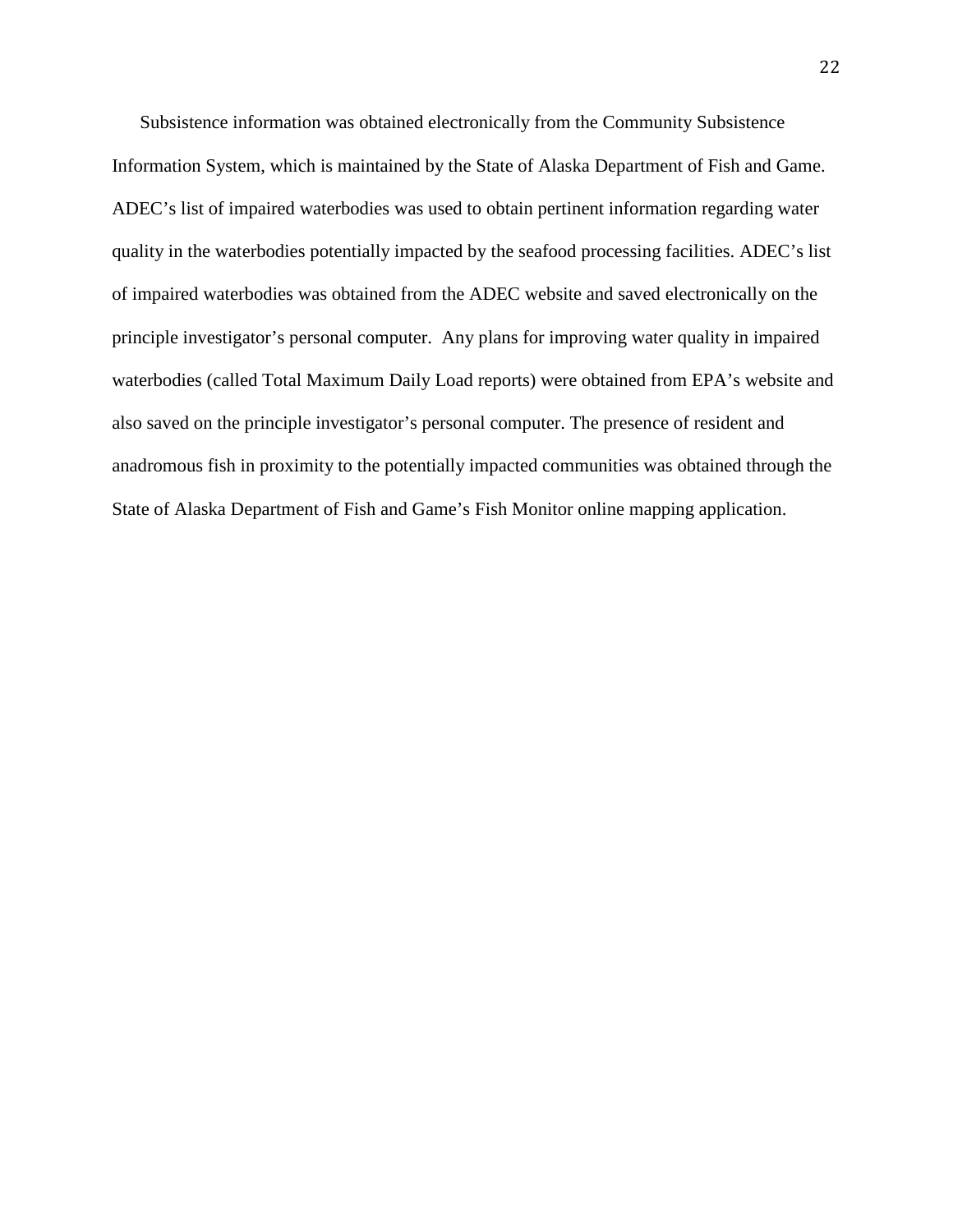# **Chapter 4. Results**

Out of the 81 shorebased facilities included in the ADEC records request, ADEC had annual reports and dive surveys from 39 facilities. Based on this information from 39 shorebased facilities, approximately 115 acres of seafloor in Alaska is covered by fish waste piles. This is a conservative estimate because some of the dive surveys only include "continuous" coverage of fish waste in the measured estimates. Continuous coverage is defined by 100% coverage of fish waste in a three by three square foot area (Envirotech, 2013c). In addition, numerous facilities do not have a recent dive survey on record. The average thickness of the fish waste piles in Alaska is eight feet, for the facilities that monitor fish waste piles. The facilities listed in Table 1 account for 95% of the approximately 115 acres of seafloor covered with fish waste.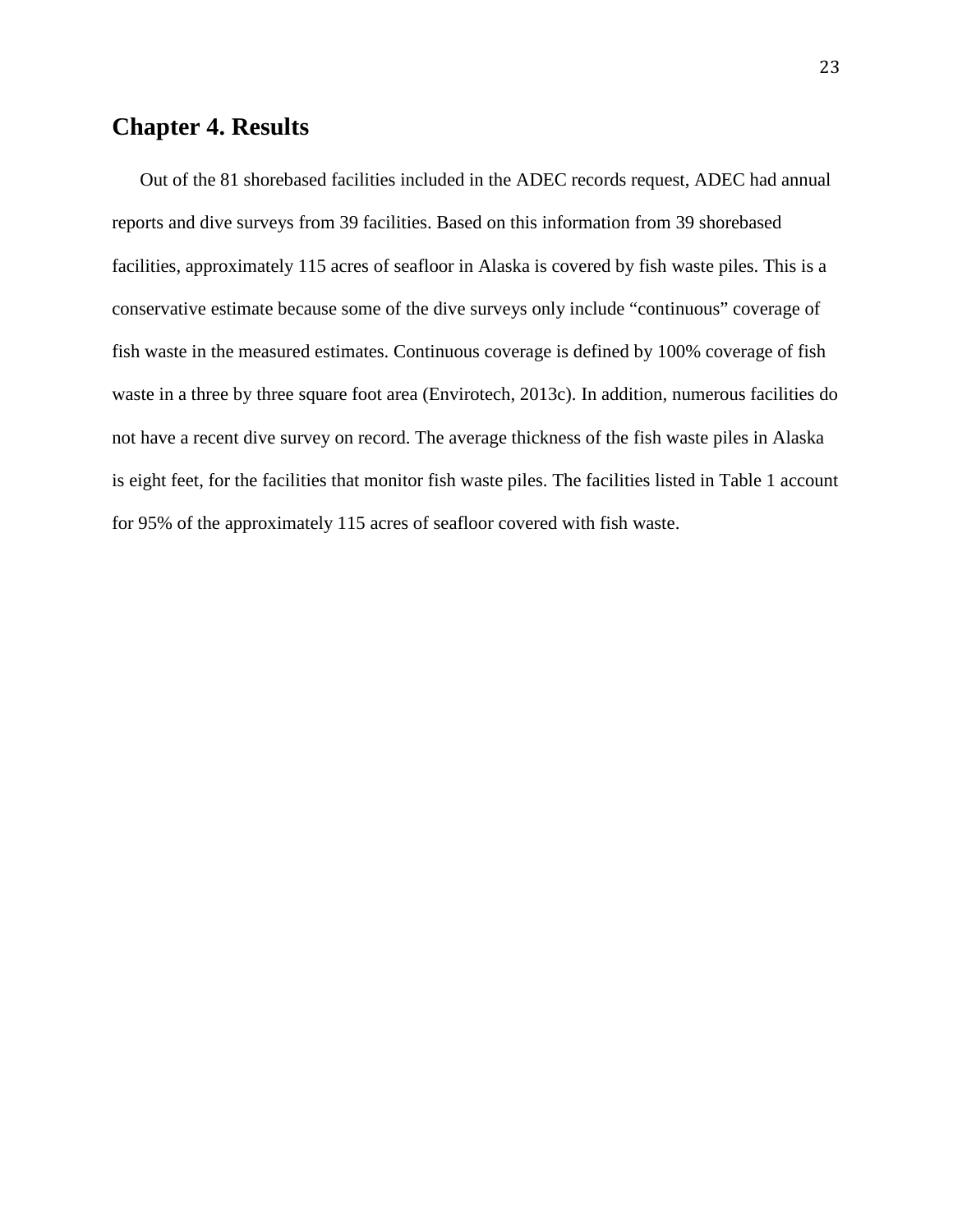## Table 1. Largest fish waste piles

|                                  |                                                     | Size of fish         | <b>Maximum</b><br>Depth of |                         |                                      |
|----------------------------------|-----------------------------------------------------|----------------------|----------------------------|-------------------------|--------------------------------------|
| <b>Community</b>                 | <b>Facility</b>                                     | waste pile<br>(acre) | pile<br>(feet)             | Waterbody               | Date of Most<br><b>Recent Survey</b> |
|                                  | <b>Trident Seafoods Akutan</b>                      |                      |                            |                         |                                      |
| <b>Akutan</b>                    | Shore Plant                                         | 90                   | 20                         | Akutan Harbor           | 2010                                 |
|                                  | <b>Trident Seafoods Chignik</b>                     |                      |                            |                         |                                      |
| Chignik                          | <b>Production Facility</b>                          | 0.85                 | 8                          | Anchorage Bay           | 2013                                 |
|                                  | Trident Seafoods Chignik<br><b>Support Facility</b> | 0.32                 | 2.9                        | Anchorage Bay           | 2013                                 |
| <b>Chignik Total</b>             |                                                     | 1.17                 |                            |                         |                                      |
| Cordova                          | <b>Trident Seafoods</b><br>Cordova South            | 0.21                 | 2.1                        | Orca Inlet              | 2014                                 |
|                                  | <b>Trident Seafoods</b><br>Cordova North            | 2.06                 | 3                          | Orca Inlet              | 2013                                 |
|                                  |                                                     |                      | <b>Not</b>                 |                         |                                      |
|                                  | Ocean Beauty Seafoods                               | 0.09                 | specified                  | Orca Inlet              | 2012                                 |
|                                  | <b>Copper River Seafoods</b>                        | 0.19                 | 4.9                        | Orca Inlet              | 2013                                 |
| <b>Cordova Total</b>             |                                                     | 2.55                 |                            |                         |                                      |
|                                  |                                                     |                      | <b>Not</b>                 |                         |                                      |
| Ketchikan                        | E.C. Phillips & Sons                                | 0.44                 | specified                  | <b>Tongass Narrows</b>  | 2013                                 |
|                                  | <b>Trident Seafoods</b>                             | 3.14                 | 7                          | <b>Tongass Narrows</b>  | 2011                                 |
|                                  | Alaska General Seafoods                             | 0.24                 | $15(2010)^1$               | <b>Tongass Narrows</b>  | 2013                                 |
| <b>Ketchikan Total</b>           |                                                     | $3.82^2$             |                            |                         |                                      |
| <b>King Cove</b>                 | Peter Pan Seafoods                                  | 0.89                 | 10                         | King Cove               | 2011                                 |
| <b>Sand Point</b>                | <b>Trident Seafoods</b>                             | 4.73                 | 14                         | Popof Strait            | 2011                                 |
| <b>Sitka</b>                     | Seafood Producers<br>Cooperative                    | 0.44                 | $9(2011)^1$                | Sitka Harbor<br>Channel | 2012                                 |
|                                  | Sitka Sounds Seafood                                |                      |                            | Sitka Harbor            |                                      |
|                                  |                                                     | 0.68                 | $14(2010)^1$               | Channel                 | 2011                                 |
| <b>Sitka Total</b><br>Unalaska/  |                                                     | $1.12^3$             |                            |                         |                                      |
| <b>Dutch Harbor</b>              | Unisea                                              | $3.5^4$              | 16.7                       | S. Unalaska Bay         | 2011                                 |
| Unalaska/<br><b>Dutch Harbor</b> | <b>Westward Seafoods</b>                            | 1.64                 | 16.75                      | Captains Bay            | 2012                                 |
| Wrangell                         | <b>Trident Seafoods</b>                             | 1.6                  | $\,8\,$                    | Wrangell Harbor         | 2013                                 |

1. Maximum depth not specified in the most recent dive survey report, thus most recent depth is noted with corresponding year; 2. Total includes data from three of four Ketchikan facilities; 3. Total includes data from one of three Sitka facilities; 4. Total includes data from one of two facilities that discharge into S. Unalaska Bay.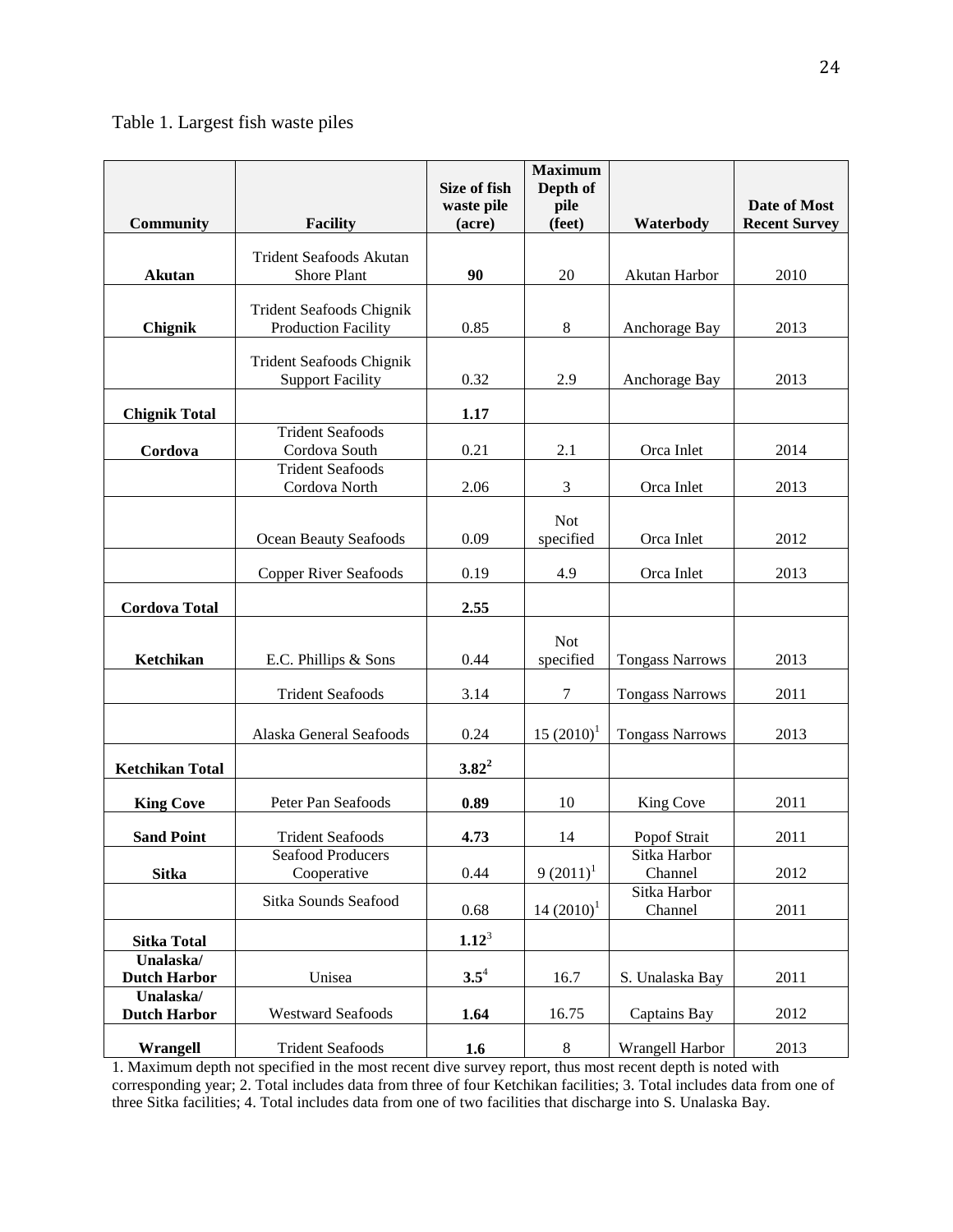| <b>Community</b><br><b>Name</b> | <b>Name of Facility</b>                                   | Waterbody              | <b>Pile Size</b><br>(acre)                                                       | <b>Maximum Pile</b><br>Depth                                                        |
|---------------------------------|-----------------------------------------------------------|------------------------|----------------------------------------------------------------------------------|-------------------------------------------------------------------------------------|
| <b>Community</b><br><b>Name</b> | <b>Name of Facility</b><br>Waterbody                      |                        | <b>Pile Size</b><br>(acre)                                                       | <b>Maximum Pile</b><br><b>Depth</b>                                                 |
| Alitak                          | Ocean Beauty Seafoods<br><b>Alitak Plant</b>              | Lazy Bay               | 0.69(2012)<br>0.70(2008)                                                         | 10' (2012)<br>4' (2008)                                                             |
| Cold Bay                        | Peter Pan Seafoods Port<br>Moller Plant                   | Port Moller Bight      | 0(2012)                                                                          | $\boldsymbol{0}$                                                                    |
| Craig                           | <b>Silver Bay Seafoods</b>                                | Klawock Inlet          | 0.86(2012)<br>0.42(2010)                                                         | $\boldsymbol{0}$                                                                    |
| Dillingham                      | Peter Pan Seafoods<br>Dillingham Plant                    | Nushagak River         | 0(2009)                                                                          | $\boldsymbol{0}$                                                                    |
| Egegik                          | Icicle Seafoods Egegik Plant                              | Egegik Bay             | 0 (2013, 2012,<br>2011.2010,<br>2009, 2008)                                      | $\boldsymbol{0}$                                                                    |
| <b>False Pass</b>               | <b>Bering Pacific Seafoods</b><br><b>False Pass Plant</b> | Isanotski Straits      | 0.03(2012)<br>0(2008)                                                            | 6" (2012)<br>0(2008)                                                                |
| Homer                           | The Fish Factory Homer<br>Seafood Plant                   | Kachemak Bay           | 0.03(2014)<br>0.03(2012)<br>12 ft <sup>2</sup> (2011)<br>0(2009)<br>0(2007)      | 1' (2014)<br>6' (2012)<br>$18-24$ " (2011)<br>0(2009)<br>0(2007)                    |
| Hoonah                          | Alaska Seafood Holdings<br>Hoonah Cold Storage            | Port Frederick         | 0.28(2011)                                                                       | 5' (2011)                                                                           |
| Juneau                          | Ocean Beauty Seafoods<br><b>Excursion Inlet Plant</b>     | <b>Excursion Inlet</b> | 0.26(2012)<br>0.32(2007)<br>0.23(2003)                                           | 4.6' (2012)<br>3'(2007)                                                             |
| Juneau                          | SASSCo Taku Fisheries and<br>Smokeries Juneau Plan        | Gastineau<br>Channel   | 0.45(2013)<br>0.45(2012)<br>0.53(2011)<br>0.48(2010)<br>0.41(2009)<br>0.42(2008) | 6.4' (2013)<br>8.9' (2012)<br>7.6'(2011)<br>8.7' (2010)<br>9.4' (2009)<br>9' (2008) |
| Kenai                           | Pacific Star Seafoods Kenai<br>Plant                      | Kenai River            | 0 (2008, 2009,<br>2010, 2011,<br>2012)                                           | $\boldsymbol{0}$                                                                    |
| Kenai                           | <b>Inlet Fish Producers Kasilof</b><br>Plant              | <b>Kasilof River</b>   | 0 (2008, 2009,<br>2020, 2012,<br>2013)                                           | $\boldsymbol{0}$                                                                    |
| Larsen Bay                      | Icicle Seafoods Larsen Bay<br>Plant                       | Uyak Bay               | 0 (2013, 2012,<br>2011, 2009)                                                    | $\boldsymbol{0}$                                                                    |

Table 2. Dive survey results from the remaining facilities with dive surveys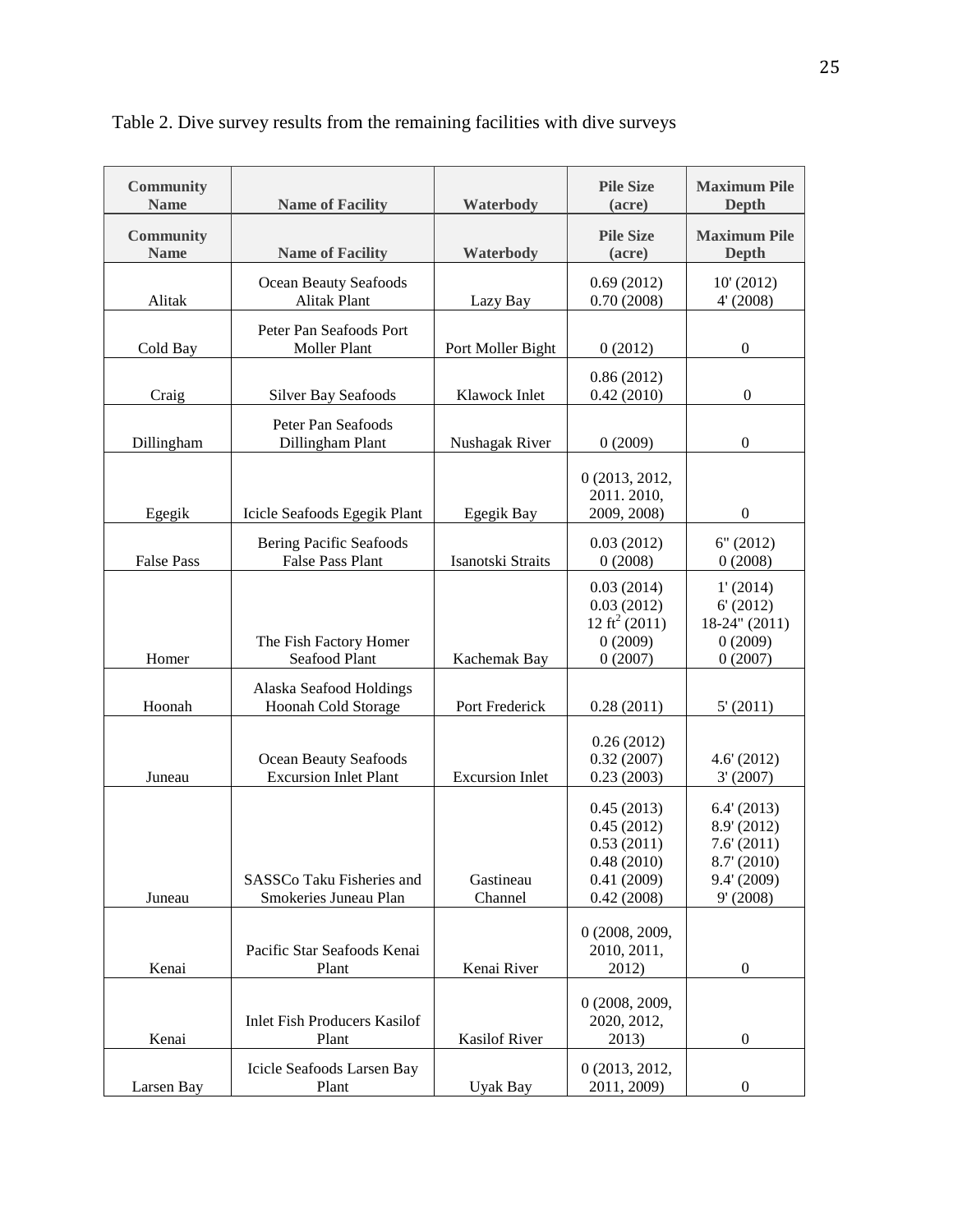|            | Alaska General Seafoods                                                              |                         |                                    |                       |
|------------|--------------------------------------------------------------------------------------|-------------------------|------------------------------------|-----------------------|
| Naknek     | Naknek Seafood Plant<br>Naknek River                                                 |                         | 0(2009)                            | $\overline{0}$        |
| Nome       | Norton Sound Economic<br>Dry Creek &<br><b>Snake River</b><br>Development Nome Plant |                         | 0(2011)<br>0(2010)<br>0.092(2009)  | $\overline{0}$        |
|            |                                                                                      |                         |                                    |                       |
| Petersburg | Icicle Seafoods Petersburg<br>Plant                                                  | <b>Wrangell Narrows</b> | 0(2009)<br>0(2008)                 | $\theta$              |
| Petersburg | <b>Trident Seafoods Petersburg</b><br>Plant<br><b>Wrangell Narrows</b>               |                         | 0(2012)<br>0(2011)                 | $\theta$              |
| Petersburg | Ocean Beauty Seafoods<br>Petersburg Plant<br><b>Wrangell Narrows</b>                 |                         | $8 \text{ ft}^2 (2012)$<br>0(2008) | $\Omega$              |
| Seward     | <b>Resurrection Bay Seafoods</b><br>Seward Plant (Sea Level<br>Seafoods)             | <b>Resurrection Bay</b> | 0.17(2013)<br>0.15(2010)           | 3'(2013)<br>4' (2010) |
|            |                                                                                      |                         |                                    |                       |
| Seward     | Polar Seafoods Seward Plant                                                          | <b>Resurrection Bay</b> | 0.0095(2010)                       | $\overline{0}$        |
| Unalakleet | <b>Norton Sound Seafood</b><br><b>Unalakleet Plant</b>                               | <b>Unalakleet River</b> | 0(2011)                            | $\theta$              |
| Yakutat    | Yakutat Seafoods Yakutat<br>Plant                                                    | Mondi Bay               | 0.29(2010)<br>1.45(2006)           |                       |

Table 2 Continued. Dive survey results from the remaining facilities with dive surveys

Table 3 provides population information for each of the nine potentially impacted communities where the largest known fish waste piles are located. This information was obtained from the State of Alaska Department of Commerce, Community, and Economic Development (2014) Alaska Community Database Online.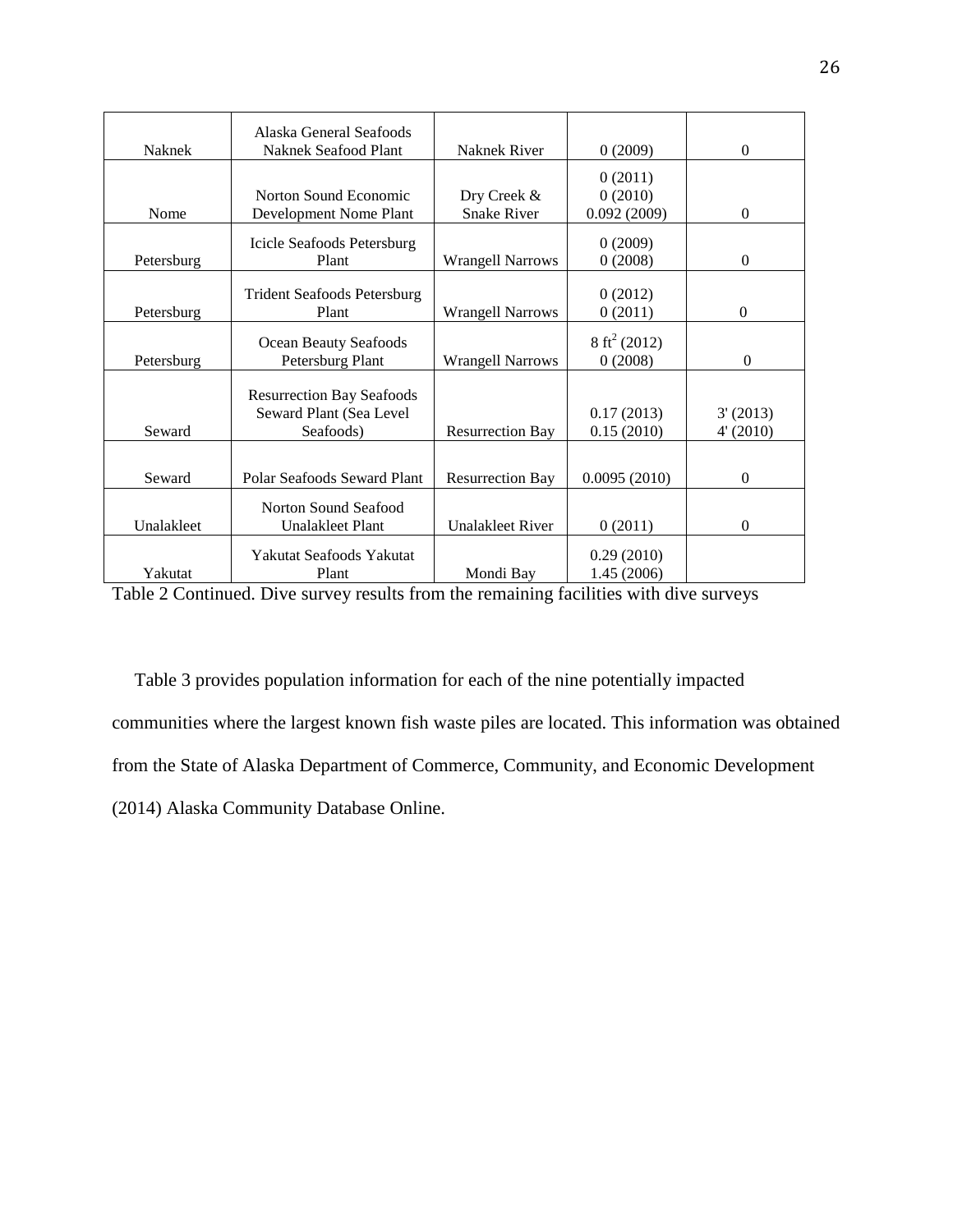| Community         | Current                 |             | Name of Federally           | Per Capita |
|-------------------|-------------------------|-------------|-----------------------------|------------|
| Name              | Population <sup>1</sup> | Land $(m2)$ | Recognized Tribe            | Income     |
| Akutan            | 1052                    | 65.58       | Native Village of Akutan    | \$25,370   |
|                   |                         |             | Chignik Bay Tribal          |            |
| Chignik           | 96                      | 11.7        | Council                     | \$25,960   |
| Cordova           | 2286                    | 61.4        | Native Village of Eyak      | \$37,992   |
|                   |                         |             | Ketchikan Indian            |            |
| Ketchikan         | 8314                    | 3.4         | Community                   | \$28,279   |
|                   |                         |             | Agdaagux Tribe of King      |            |
| King Cove         | 905                     | 25.3        | Cove                        | \$25,958   |
| <b>Sand Point</b> | 946                     | 7.8         | Native Village of Unga      | \$27,165   |
| Sitka             | 9061                    | 2874        | Sitka Tribe of Alaska       | \$32,521   |
| Unalaska /        |                         |             | Qawalangin Tribe of         |            |
| Dutch Harbor      | 4689                    | 111         | Unalaska                    | \$32,331   |
|                   |                         |             | <b>Wrangell Cooperative</b> |            |
| Wrangell<br>2011B | 2406<br>$\alpha$ i m    | 2582        | Association                 | \$28,474   |

Table 3. Statistics for nine potentially impacted communities

1 – 2014 Department of Labor Estimate

#### **4.1 Fish Pile Trends, Waterbody Characteristics and Uses**

This section contains information about each of the nine communities and waterbodies that contain the largest fish waste piles. One Category 4a waterbody that is not included in this list of the largest fish waste piles is Udagak Bay. This waterbody was listed on the Section 303(d) list in 1994 for settleable solids from fish waste (ADEC, 2010). One floating processor discharges seafood waste into Udagak Bay and because of the poor flushing in Udagak Bay, two piles of fish waste have accumulated at the bottom of the bay (ADEC, 2010). A TMDL was completed for Udagak Bay on September 30, 1998, and the waterbody was removed from the Section 303(d) list in 1998 and remains as a Category 4a waterbody (ADEC, 2010). Since this project focused on shore-based facilities, data from this facility was not collected.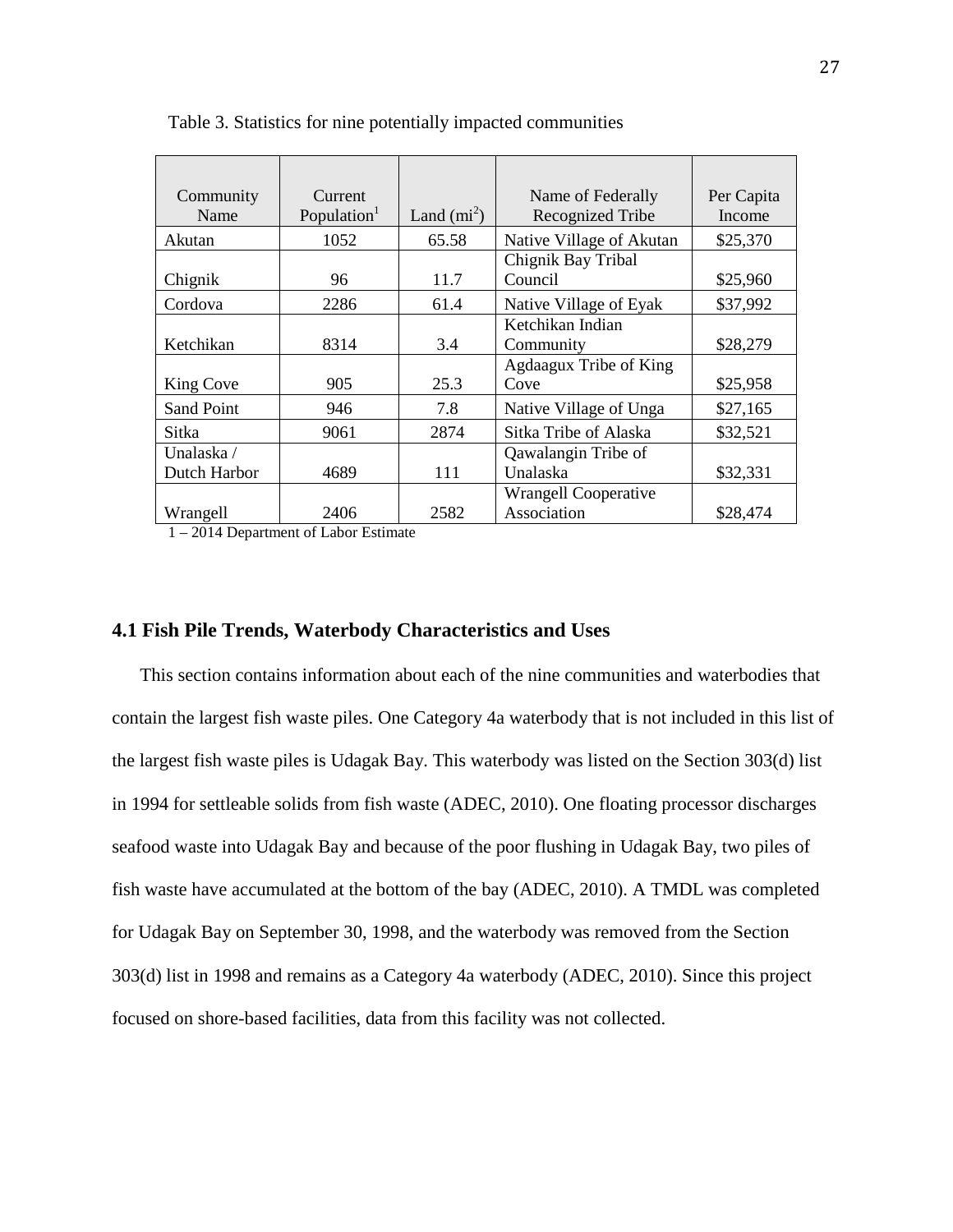Trends of the fish waste piles depend on three main variables - the characteristics of the waterbody, the amount of discharge, and the survey method. Waterbodies with multiple facilities rarely had dive surveys completed in the same years, which limited opportunities for trend analysis. In addition, surveyors do not calculate the area of a pile in the same way. The Alaska Seafood General Permit directs permittees to calculate the area of fish waste piles by the following equation: maximum length x maximum width x 0.67 (conversion factor) (EPA, 2001). The conversion factor is used in calculating the area due to the fact that the fish waste piles typically form a parabola shape, as opposed to a rectangular shape.

Individual seafood permits do not contain any equation for calculating the area of fish waste piles. Based on the reports received, some surveyors calculate the area of fish waste piles using the correction factor and some do not. Furthermore, there are inconsistencies with how much waste is included in each calculation. Some of the individual permits require permittees to quantify only the "continuous" waste in the area calculation; while other permits are silent on the density of fish waste to be included in the quantification of the piles. Therefore, some dive survey reports quantify the density of the fish waste in a given area (e.g., continuous versus discontinuous), while other dive survey reports do not contain this level of detail. Continuous coverage has been defined in recent surveys as 100% fish waste coverage of the seafloor within a 3 foot by 3 foot sample square and discontinuous is defined as 10 to less than 100% fish waste coverage of the seafloor (Envirotech, 2013c). For purposes of this project, the size of fish waste piles was calculated using the maximum length times maximum width as provided in the dive survey reports and included both continuous and discontinuous coverage of fish waste in the calculation, where reported and identified.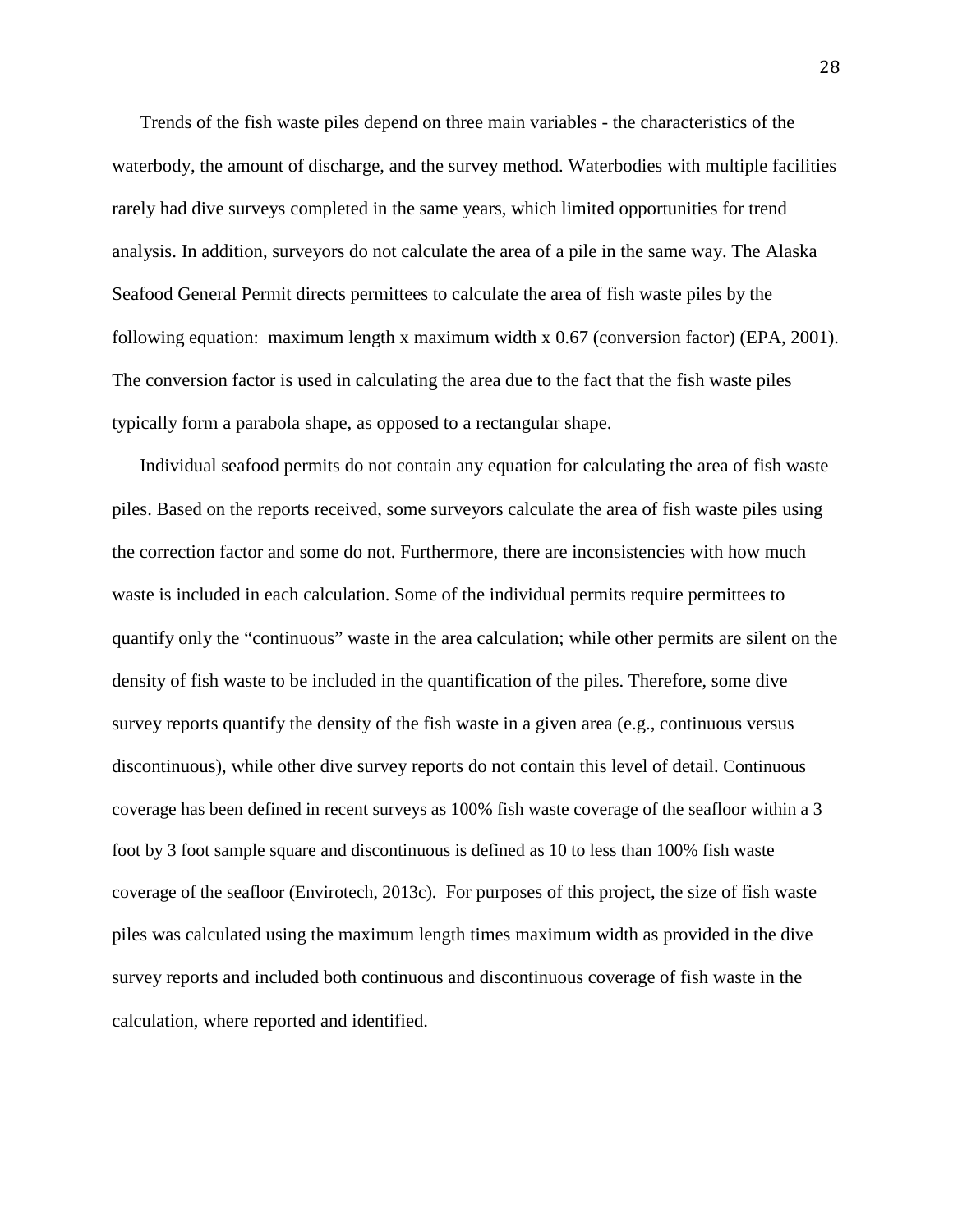#### **4.1.1 Akutan - Akutan Harbor**

In Akutan, Trident Seafood Corporation operates the largest seafood processing facility in North America. Akutan Harbor is a Category 4a waterbody for settleable solids and dissolved oxygen (ADEC, 2010). In 1995, TMDLs for both settleable solids and biochemical oxygen demand were developed and included an approach for reducing the load of these pollutants (EPA, 1995a and 1995b). The approach for reducing settleable solids was to require the seafood processor to screen its waste into smaller pieces (EPA, 1995a). For dissolved oxygen, limits were placed on the seafood processor for the amount of loading allowed during the year (EPA, 1995b). Water quality data collected by Trident in 2008, 2009, and 2010 indicate that the Alaska Water Quality Standard for dissolved oxygen is being met and ADEC plans to remove Akutan Harbor from the impaired list for dissolved oxygen (ADEC, 2012).

There are two anadromous streams at the west side of the Akutan Harbor. These streams contain Coho salmon and are used by pink salmon for spawning (ADF&G, 2014). The community also uses the waterbody for subsistence activities. Residents harvest fish, berries, marine mammal, bird eggs and plants (ADF&G, n.d.). According to the State of Alaska Department of Fish and Game (ADF&G), 100% of residents use all resources and 94.4% participate in harvesting activities (ADF&G, n.d.).

In the past decade, dive surveys and benthic assessments in Akutan Harbor have documented the pile to increase from 8 to 15 acres in size and the maximum depth of the pile has ranged from 12 to 15 feet thick (Envirotech, 2004, 2006a, 2008b, 2010b). A benthic assessment was conducted in Akutan Harbor in 2010 and found the presence of fish waste on 90 acres and determined that approximately 50 acres of the seafloor contained anoxic sediments and depletion of the benthic community of worms/tubes (Germano, 2011). According to Germano  $\&$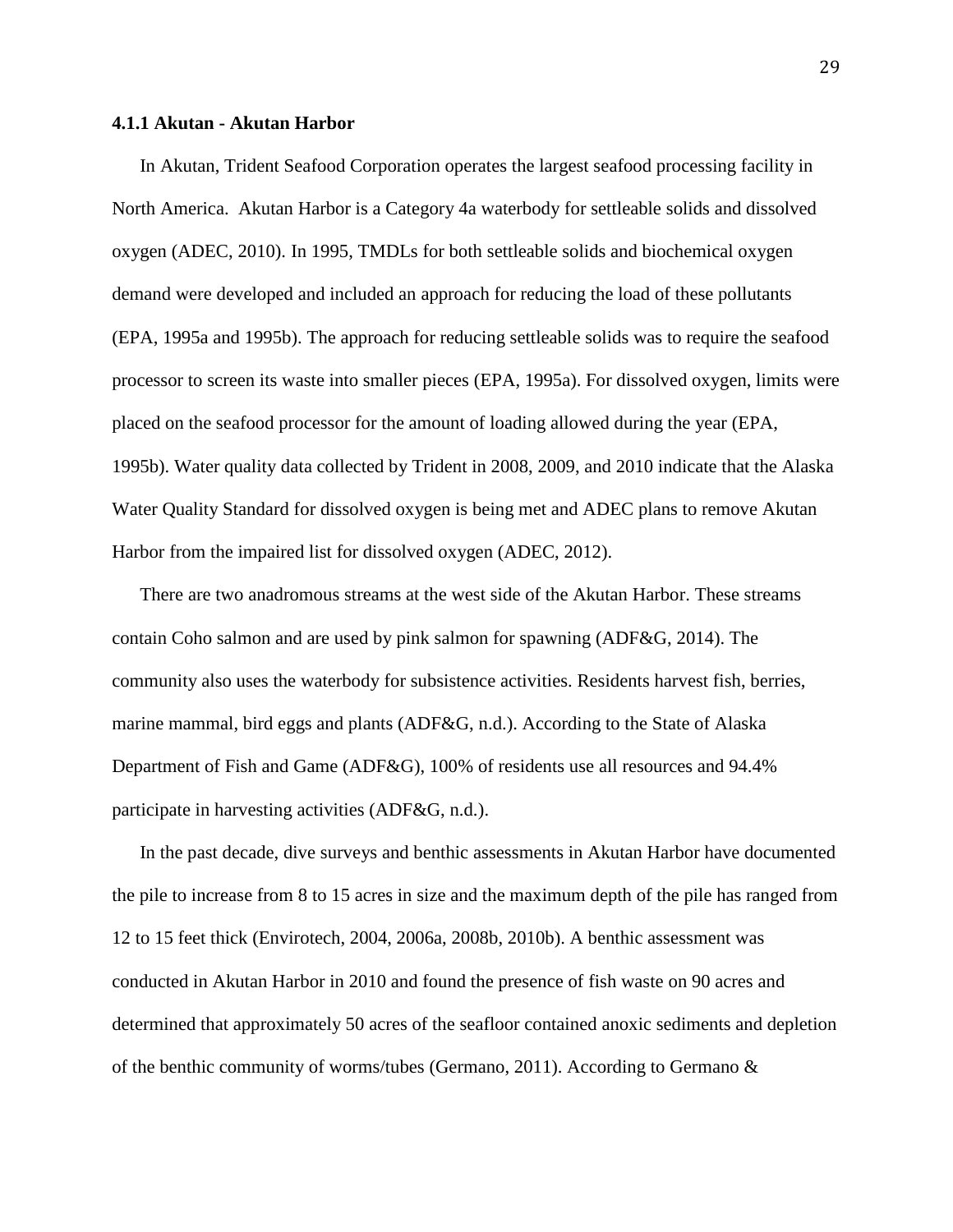Associates, the benthic communities in the sediments at the Akutan fish waste pile showed the classic pattern of benthic community response to organic enrichment (Germano, 2011).

The State of Alaska Department of Fish and Game interviewed Alaska Native hunters during the early to mid-1990s and published a compendium, which presented information about contemporary patterns of hunting and use of harbor seals and sea lions by Alaska Natives during the late  $20<sup>th</sup>$  century (Haynes and Wolfe, 1999). According to the interviewees in Akutan Harbor, they noticed resources declining in Akutan Harbor in the early 1990s (Haynes and Wolfe, 1999). The interviewees also explained that sea lions were present around the seafood processing outfall and were observed going after the ground waste, especially the cod livers; however, during the November 1993 interviews, people stated that there are not as many harbor seals in Akutan Harbor anymore (Haynes and Wolfe, 1999). Interviewees also stated that sea lions were getting caught in the trawling nets (Haynes and Wolfe, 1999).

# **4.1.2 Chignik – Anchorage Bay**

In Anchorage Bay, there are anadromous streams, as documented by Alaska Department of Fish and Game. These streams support pink salmon spawning and rearing and Dolly Varden trout rearing (ADF&G, 2014). According to the State of Alaska Department of Fish and Game subsistence report for 2011, 91.3% of household use the resources in Chignik Bay and approximately 65% of household harvest the resources. The subsistence report from 2003 indicated that 97% of residents in Chignik used the local resources for subsistence activities and approximately 95% of the population harvested (ADF&G, n.d.). Residents harvest fish, marine mammals, and waterfowl (ADF&G, n.d.). ADEC has not made a determination for the water quality of Anchorage Bay (ADEC, 2012).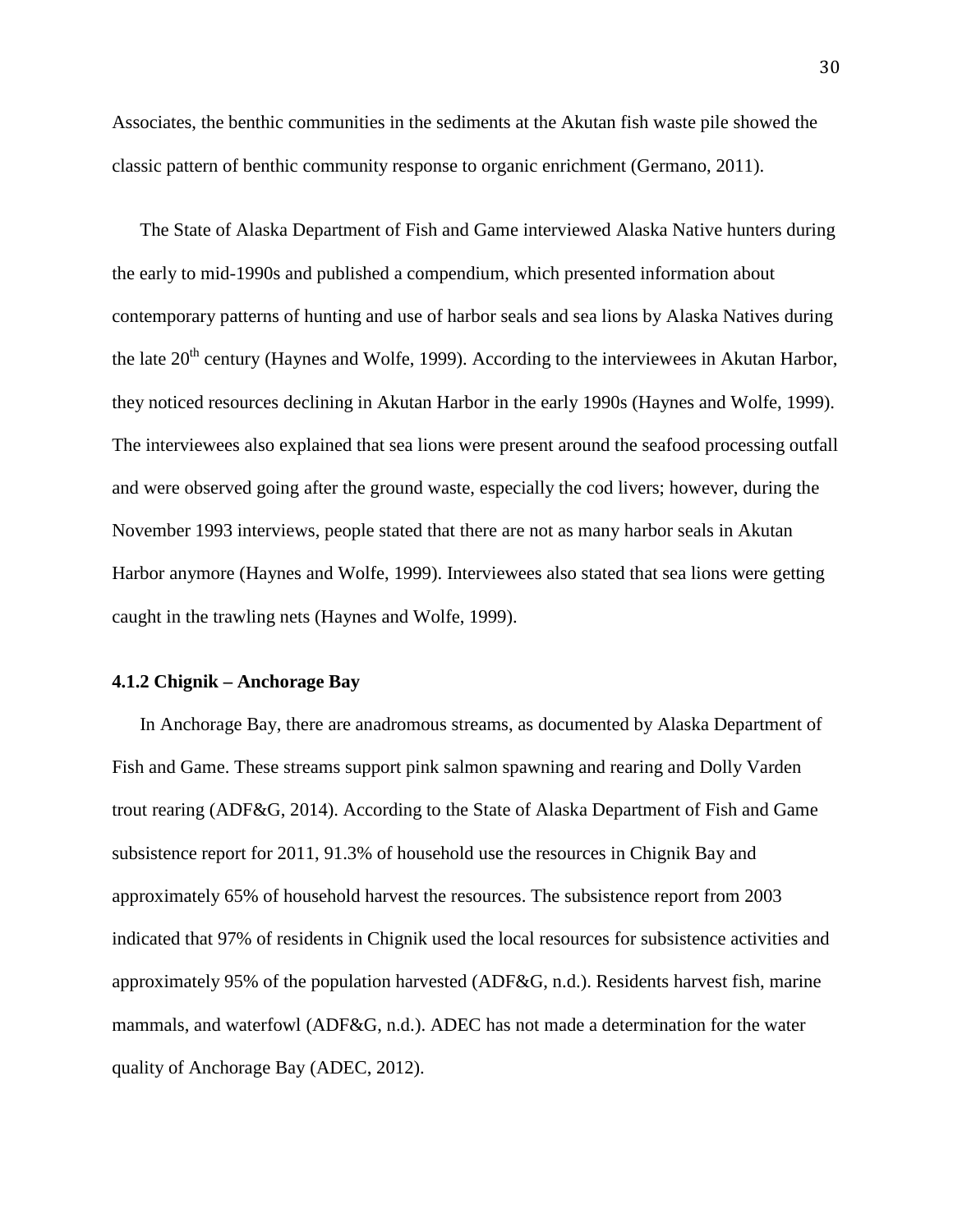The piles in Anchorage Bay, which are associated with two facilities, have both decreased in acreage since 2011 (Envirotech, 2011a, 2012b, 2013b). At the Chignik Support Plant, the pile and maximum depth have both decreased from 0.65 acres and 5 feet thick in 2011 to 0.32 acre and 2.9 feet thick (Envirotech, 2011a, 2013b). The Production Plant facility pile has decreased from 1.1 acre in size in 2011 to 0.85 acre in 2013 (Envirotech, 2011a, 2013b). However, the maximum thickness of the pile slightly increased from 7.5 feet thick to 8 feet thick in 2013 (Envirotech, 2011a, 2013b). It would be important for regulators to understand if this decrease in pile size was associated with a decrease in production and discharge as well. Obtaining production information was outside the scope of this project.

### **4.1.3 Cordova – Orca Inlet**

In Cordova, four seafood processing facilities discharge into Orca Inlet within one mile of each other (ADEC, 2013b). The cumulative acreage from the four fish waste piles was 2.55 acres in 2013 (Envirotech, 2012a, 2013a, 2013c, 2013d). One of the four facilities conducted a dive survey in 2012 and not 2013; therefore, the data from the 2012 survey were used for purposes of this project (Envirotech, 2012a). With respect to trends in size of the piles, two of four piles have decreased in the past five years, one has increased slightly and one has fluctuated. The two piles at Copper River Seafoods and Trident South have decreased in area. The Copper River Seafoods pile has decreased from 0.27 to 0.19 acre (Pudwill, 2006; Envirotech, 2013a). The maximum depth of the pile in 2006 and 2013 was 1 foot and 5 feet, respectively (Pudwill, 2006; Envirotech, 2013a). The Trident South pile has decreased from 0.44 in 2010 to 0.21 in 2014 (Envirotech, 2010c, 2014d). The Trident South pile maximum depth has increased from 1.5 feet in 2012 to 2.1 feet in 2014 (Envirotech, 2013d, 2014).

Ocean Beauty's pile increased slightly from 2009 (0 acre) to 0.09 (2012) (Global, 2009;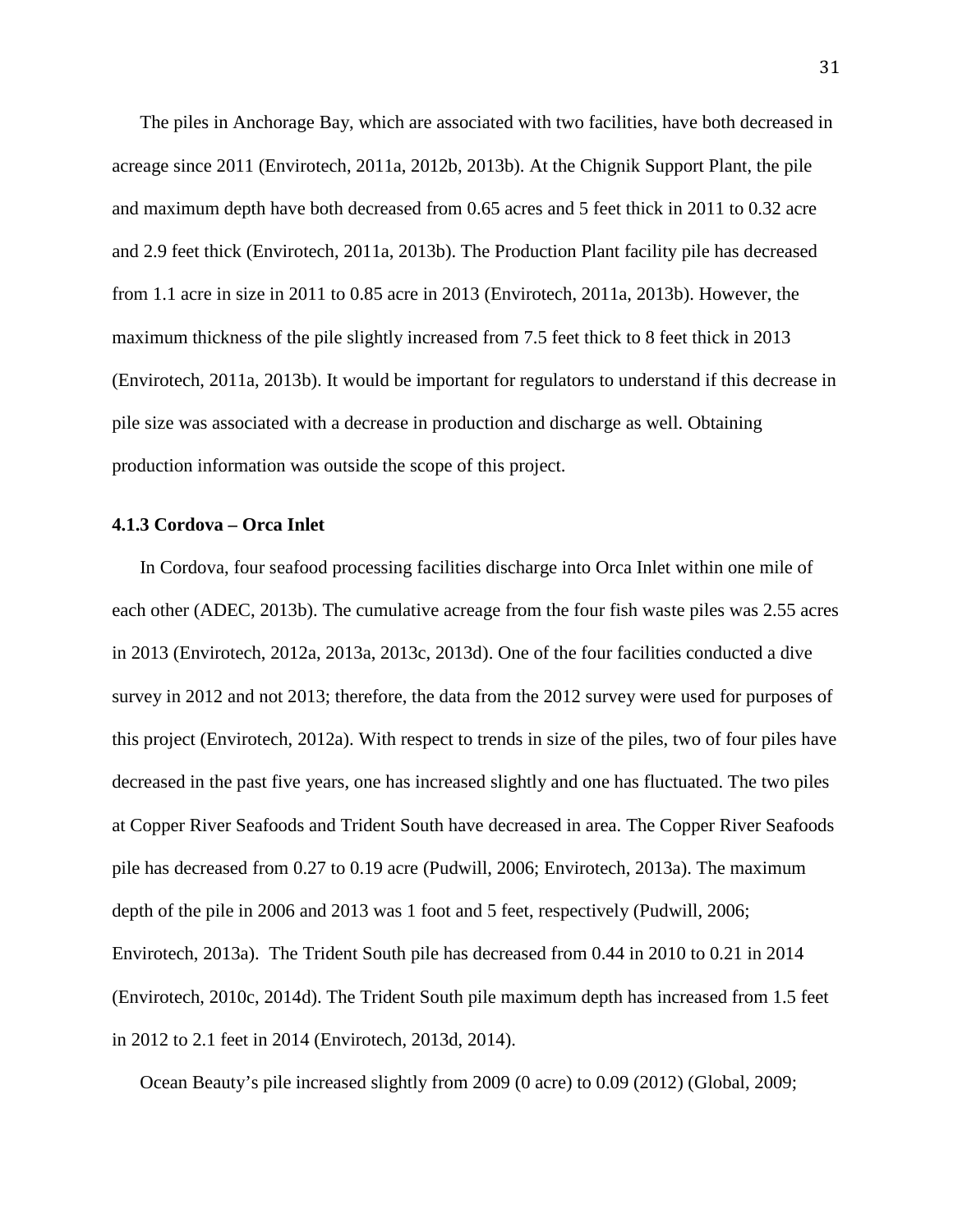Envirotech, 2012a). The pile associated with the Trident North facility has fluctuated in size. In 2011 the pile was 2.58 acres and 6.6 feet deep (Envirotech, 2011b). In 2012, the pile was 5.76 acres and 4.4 feet maximum thickness (Envirotech, 2012c). In 2013, Envirotech determined the pile to be 2.06 acres with a maximum thickness of 3 feet (Envirotech, 2013c). One factor possibly contributing to the increase between 2011 and 2012 is the timing of the survey. The facilities in the Cordova area operate at their peak during salmon season (June to August). The 2011 survey was conducted from May 18-22, which is prior to salmon season, while the 2012 and 2013 surveys were conducted in October, after salmon season.

Residents harvest fish, marine mammals, waterfowl, beavers, birds, and bird eggs (ADF&G, n.d.). According to ADF&G, 91.3% of household use the resources in Orca Inlet and approximately 65% of household harvest the resources (ADF&G, n.d.). ADEC has not made a determination for whether Orca Inlet meets Alaska Water Quality Standards (ADEC, 2012).

Numerous anadromous streams flow into Orca inlet, including Eccles, Whiskey Creek, Odiak Slough, Ocean Dock Creek, and Eyak Lake (AFDG, 2014). These waterbodies contain chum salmon, cutthroat trout, Coho salmon, Dolly Varden trout, and pink salmon. Coho salmon rear in Whiskey Creek; pink salmon spawn in Odiak Slough; chum and sockeye salmon spawn in Eyak Lake (ADF&G, 2014).

#### **4.1.4 Ketchikan – Tongass Narrows**

ADEC separates the Tongass Narrows waterbody into two distinct segments – Tongass Narrows 1 and 2. Tongass Narrows 1 was placed in Category 4b for residues in 2002/2003 based on the seafood processing facility exceeding its 1-acre zone of deposit and EPA was managing the size of the zone of deposit through an enforcement actions (ADEC, 2012). A 2005 dive survey reported a reduction of 0.31 acre from the 2004 survey, with a total acreage of 1.22, and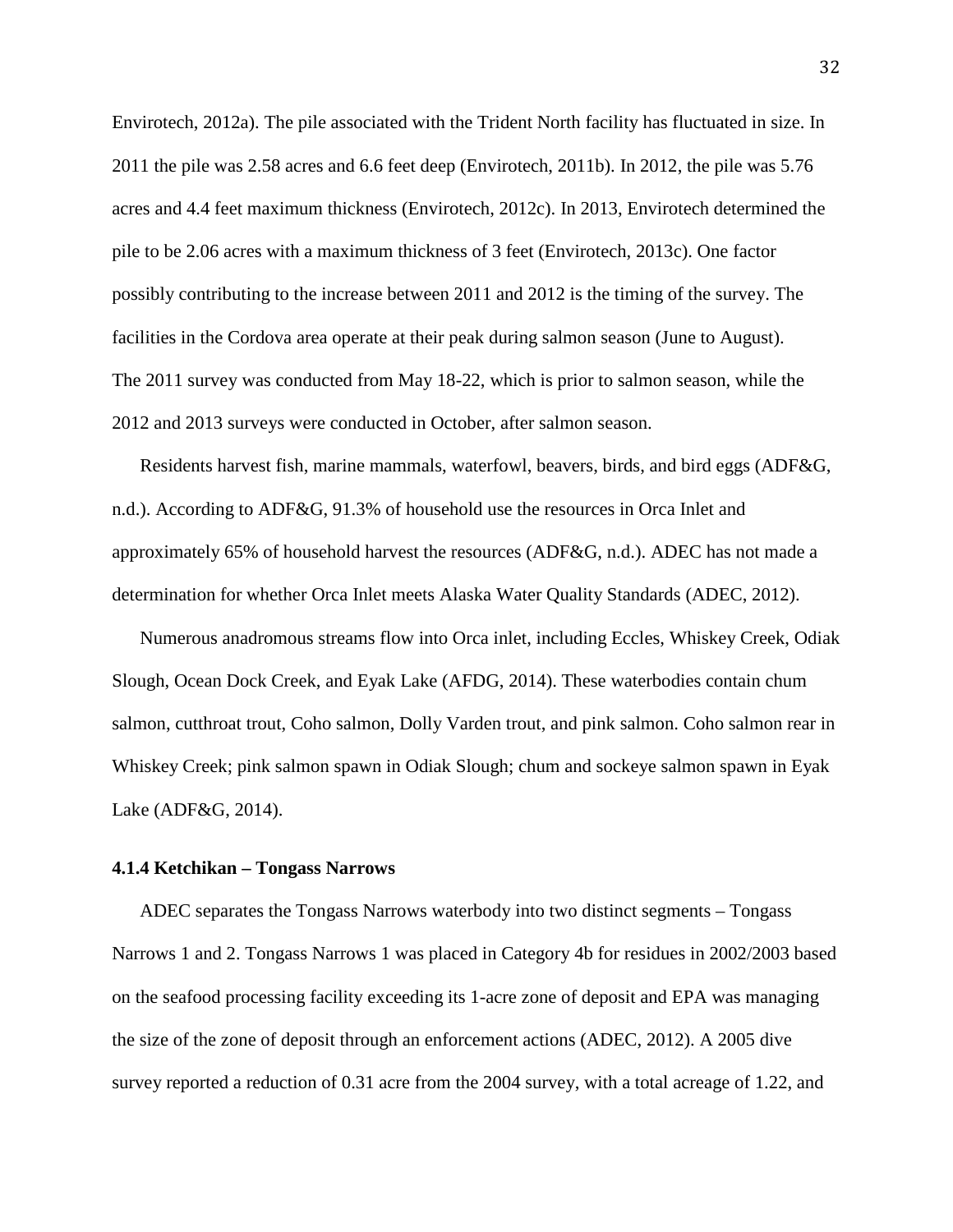compliance with the residues impairment standard. In 2006, the EPA reported that the fish waste pile was 0.5 acre; therefore, ADEC moved Tongass Narrows 1 from Category 4b to Category 2 in 2006 (ADEC, 2012).

Tongass Narrows 2 was placed in Category 4b for residues in 2002/2003 based on the size of the fish waste pile (e.g., greater than 1 acre) (ADEC, 2012). Similar to Tongass Narrows 1, the seafood processor was under an EPA enforcement action to reduce the size of the fish waste pile (ADEC, 2012). In 2006, the fish waste pile was 0.5 acre and the facility was back in compliance with its permit (ADEC, 2012). ADEC determined that Tongass Narrows 2 was meeting water quality standards and moved it from Category 4b to Category 2 in 2008 (ADEC, 2012).

The waterbody uses for the Tongass Narrows was not as complete as the waterbodies previously described. Residents in Ketchikan harvest marine mammals; however, a percentage of the population using the Tongass Narrows was not calculated (ADF&G, n.d.). To the west of the facilities, across the Tongass Narrows are two creeks that support anadromous fish – all five species of salmon, steelhead trout and cutthroat trout (ADF&G, 2014).

Four facilities discharge into the Tongass Narrows within 1.55 miles of each other (ADEC, 2013b). Three of the four facilities have submitted dive surveys to DEC within the past 15 years. ADEC completed a benthic assessment in 2004 for each facility's pile. The studies documented that each 1-acre fish waste pile negatively impacted the benthic life for up to seven acres (Germano & Associates, 2004).

In 2004, Alaska General Seafoods agreed to cease discharging from its outfall until the waste pile was smaller in size (EPA, 2004). The pile associated with the Alaska General Seafoods plant in Ketchikan decreased from 0.97 acre in 2008 to 0.86 acre in 2010 yet the thickness of the pile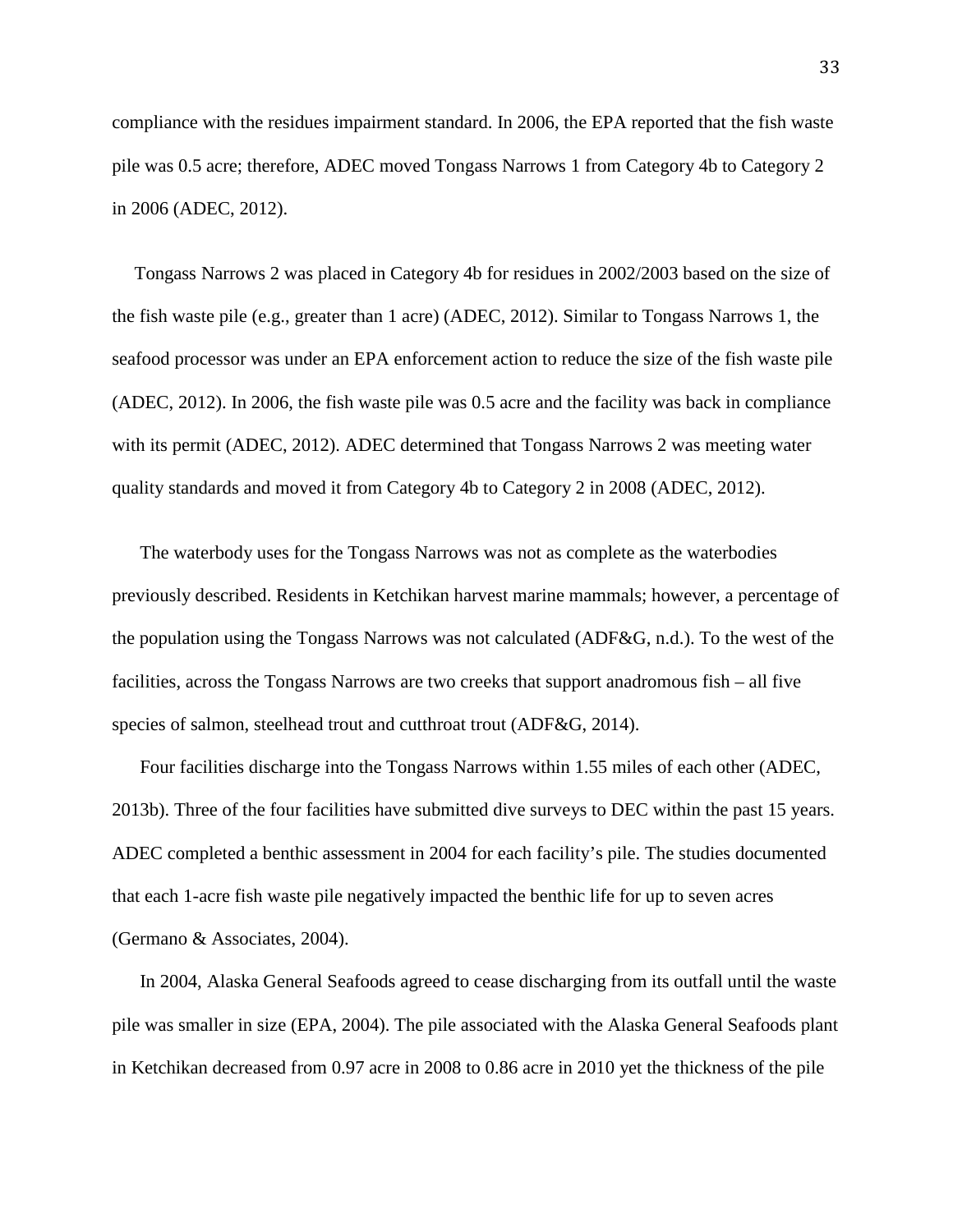increased from 6 feet in 2008 to 15 feet in 2010 (Envirotech, 2008a, 2009, 2010a). This increase in thickness of the pile may have occurred as a result of the consolidation of the pile spatially in order to decrease the acreage, which is the only limit for pile sizes in the Alaska Seafood General Permit.

E.C. Phillips operates year round and processes rockfish, sablefish, halibut, salmon, clams, urchins, sea cucumbers, shrimp, and other bottomfish (E.C. Phillips, 2010 Annual Report). E.C. Phillips submitted five dive surveys that demonstrate a steady state for pile acreage. From 2010 through 2013, the pile was 0.44, 0.45, 0.38, and 0.44 acre, respectively (Alaska Commercial Divers, 2010, 2011, 2012, 2013).

The Trident Ketchikan facility operates March through November and processes salmon (Trident, n.d.). In 2000, the fish waste pile associated with the Trident Ketchikan facility was 3.2 acres in size (Envirotech, 2000a). In 2003 the pile was 2.01 acres (Envirotech, 2003). In 2002, according to EPA, the facility's fish waste pile released bubbles that sent large mats of decomposing fish waste up to the sea surface. The releases from the pile also emitted large amounts of sulfur dioxide, which caused odors strong enough for Ketchikan residents to smell. Similar to the Alaska General Seafoods facility, Trident Ketchikan was prohibited from discharging through its outfall for three years and took efforts to remediate the fish waste pile to reduce its size (EPA, 2002).

Consequently in 2006, the pile was 0.56 acre (Envirotech, 2006b). In 2010 the pile acreage increased to 1.36 acre (Envirotech, 2010d). According to the 2010 dive survey report, Trident installed a new outfall line in 2005 in deeper -100 feet MLLW and three piles of sea urchin waste was observed to the north of Trident's fish waste pile (Envirotech, 2010d). The piles were described to be at least 16 feet thick (Envirotech, 2010d). This is an interesting discovery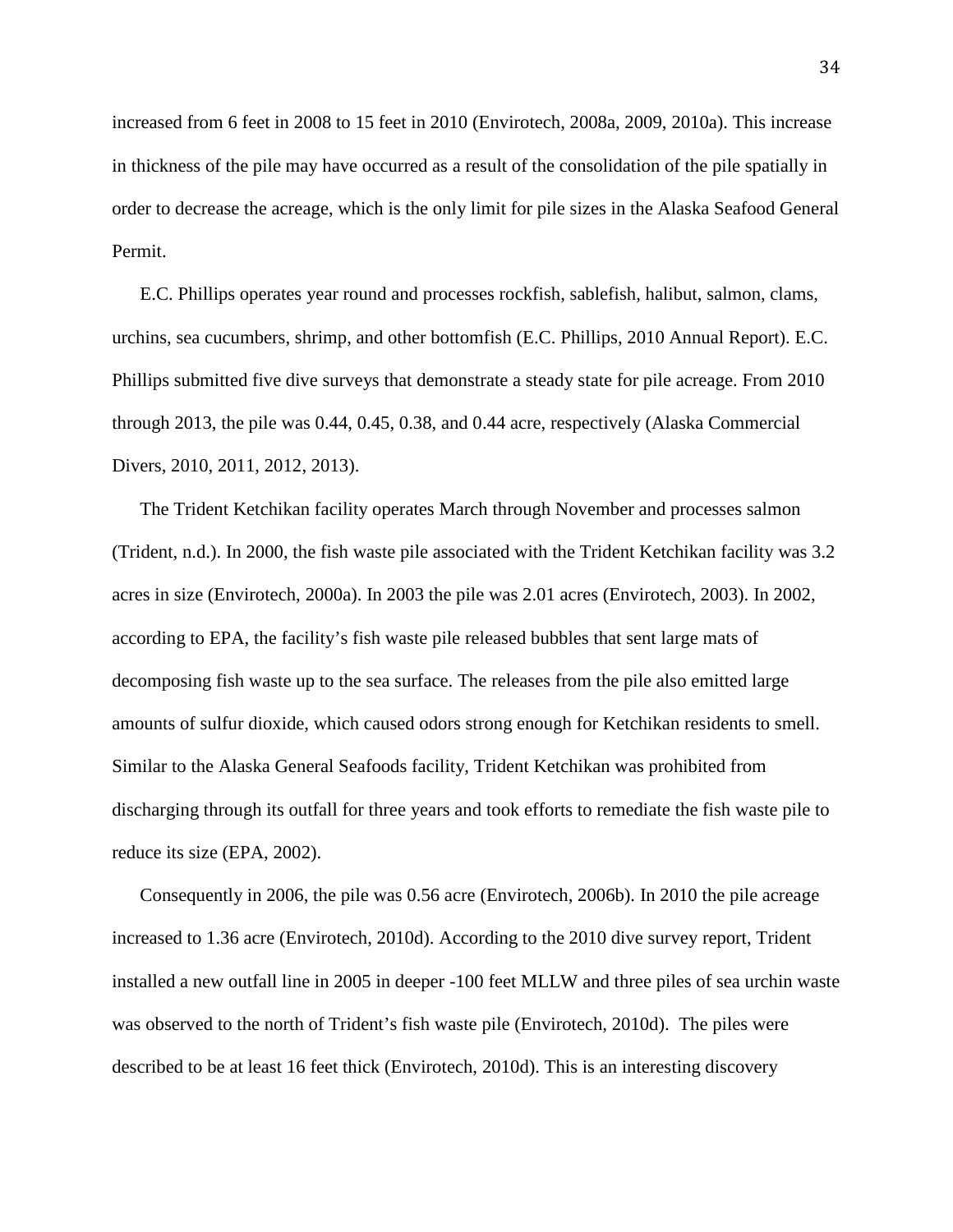because the sole processor of sea urchins in Ketchikan is E.C. Phillips and its outfall is approximately 1.3 miles upstream from the Trident outfall (ADEC, 2013b). In 2011 the diver discovered that the old outfall line was snagged, likely by a vessel anchor, and moved 80 feet, where the outfall line split apart and formed a new pile (Envirotech, 2011c). In total, the Trident Ketchikan fish waste pile was 3.14 acres in 2011 (Envirotech, 2011c).

# **4.1.5 King Cove – King Cove**

King Cove was originally added to the 1996 Section 303(d) list for residues as a result of a seafood processing facility (ADEC, 2012). In 1998, EPA completed a TMDL for King Cove and the waterbody was moved from Category 5 to Category 4a, where it remains (ADEC, 2012).

The ADF&G harvest data sets available are from 1992 and 2005. In 2005, residents reported harvesting marine mammals; however, percentages of the residential population harvesting or using the resources were not provided (ADF&G, n.d.). The most complete harvest dataset is from 1992 and includes harvest data for Sand Point and King Cove combined. The entire residential population used all resources and harvested fish, marine mammals, crustaceans, sea urchins, vegetation, birds, bird eggs, sea cucumbers (ADF&G, n.d.). One stream in the area supports anadromous fish species. Ram Creek supports the spawning of chum and pink salmon (ADF&G, 2014).

Peter Pan Seafoods is the sole seafood processing facility in King Cove. It has one of the most complete historical records of dive surveys from the past decade. In 2004, the fish waste pile at the end of the plant outfall was estimated at 0.90 acre and had a maximum depth of 18 feet thick (Peter Pan Seafoods, 2005). The size and thickness of the pile have slightly fluctuated since then. Peter Pan processes its waste solids through a fishmeal plant and remaining solids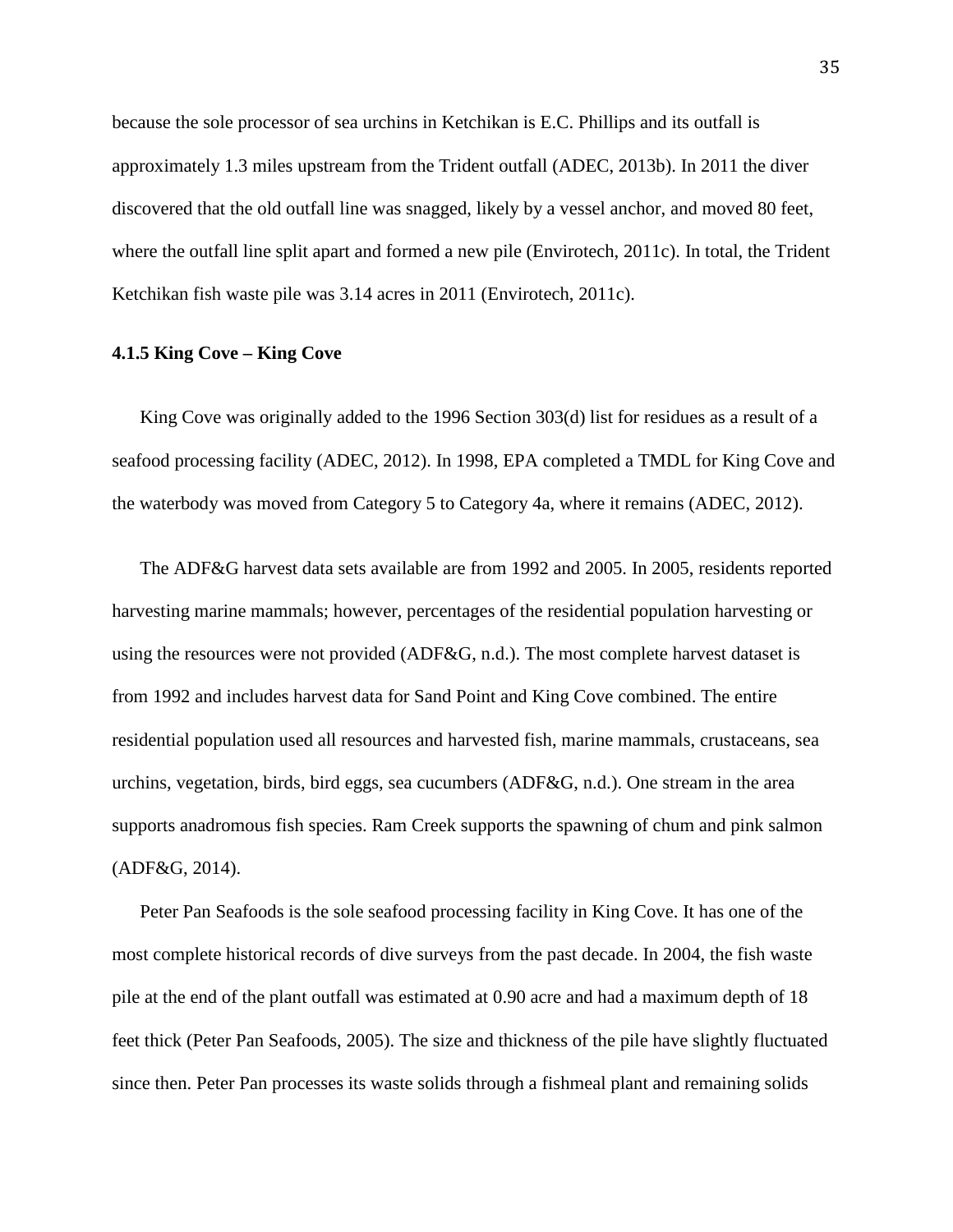pass through a rotary screen before discharge (Peter Pan Seafoods, 2004, 2005, 2006, 2007,

2008, 2009, 2010, 2011). Table 4 illustrates the trends associated with the Peter Pan King Cove

plant discharge and fish waste pile.

Table 4. Peter Pan King Cove

| Date of survey   | <b>Pounds</b> | Acre | <b>Maximum</b> | <b>Pertinent notes</b>                      |
|------------------|---------------|------|----------------|---------------------------------------------|
|                  | discharged    |      | thickness      |                                             |
|                  |               |      | (feet)         |                                             |
| December 2004    | 7,382,896     | 0.90 | 18             |                                             |
| October 2005     | 7,833,130     | 0.91 | 14             | Gas bubbles                                 |
| December 2006    | 8,927,420     | 0.92 | 10             | White crust                                 |
| October 2007     | 8,269,174     | 0.96 | 8              | White crust and gas bubbles present;        |
|                  |               |      |                | flattening of the pile likely due to severe |
|                  |               |      |                | storm activity                              |
| <b>July 2008</b> | 3,251,760     | 0.82 | 15             |                                             |
| November 2009    | 2,513,893     | 0.89 | 10             | White crust                                 |
| November 2010    | 2,332,458     | 0.89 | 10             | White crust                                 |
| October 2011     | 1,846,454     | 0.89 | 10             | Gas bubbles, black decaying material        |

The pile in King Cove is an example of a slow natural decomposition rate. Even though the amount of solids has decreased substantially, the pile size remains relatively stable. Given the enclosed nature of this waterbody, natural attenuation of the fish waste pile is expected to be slower. The notes provided by the diver are helpful and indicative of the presence of both *Beggiatoa* and methane gas (i.e, gas bubbles). The presence of *Beggiatoa* is an indication that the organic loading to the waterbody occurs more quickly than the ecosystem can assimilate. If more information about the impacts of this fish waste pile is warranted, a benthic assessment survey is recommended.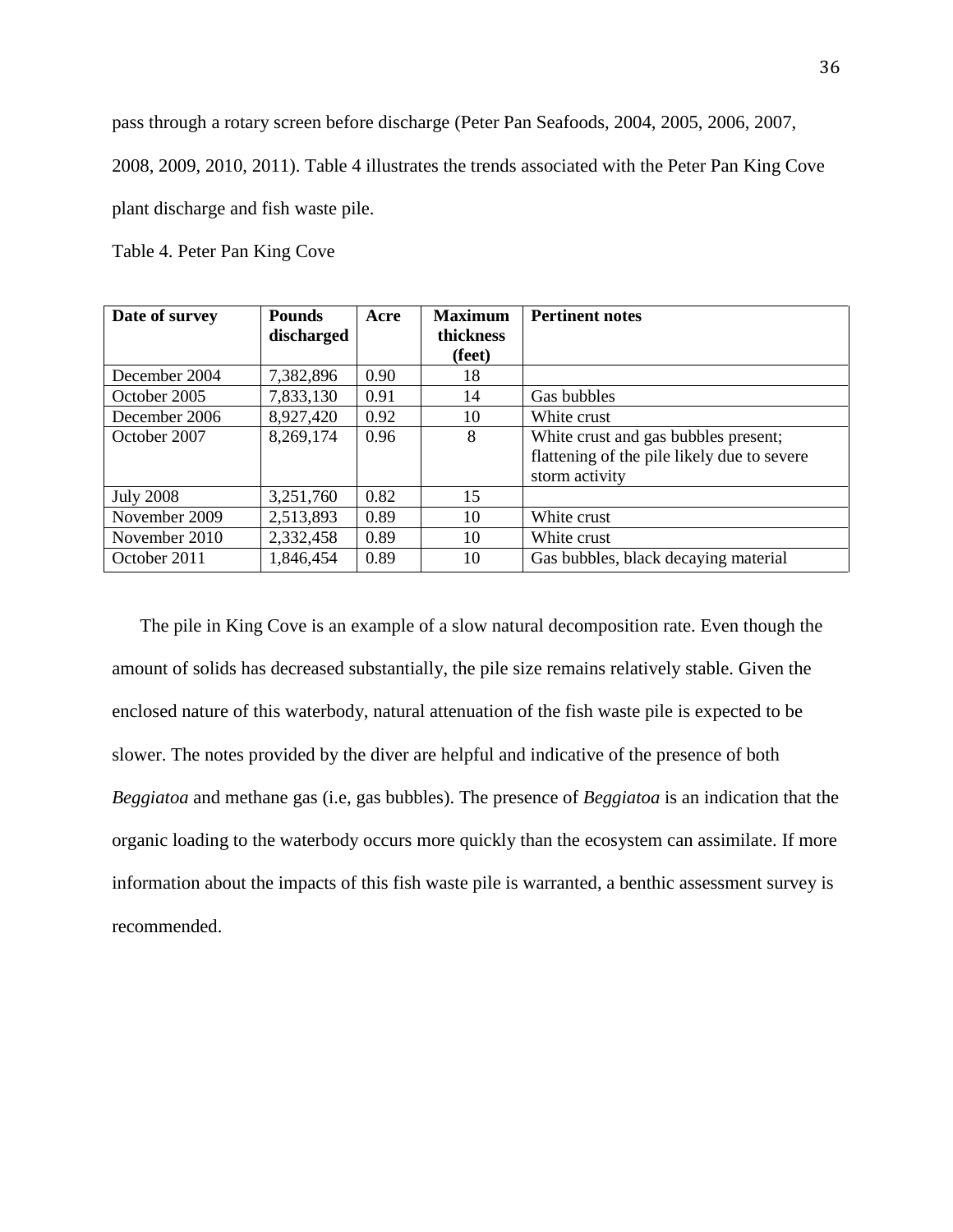# **4.1.6 Sand Point – Popof Strait**

Popof Strait was added to the Section 303(d) list in 1996 for residues as a result of fish waste discharges (ADEC, 2012). A TMDL for Popof Strait has not been developed (ADEC, 2012). There is one seafood processing facility that discharges to Popof Strait and is authorized a one-acre zone of deposit (ADEC, 2012).

Subsistence information from 2008 identified residents of Sand Point harvesting marine mammals; however, percentages of the population uses the resources were not provided (ADF&G, n.d.). According to the ADF&G, pink salmon spawn in anadromous streams near the seafood processing facility in Popof Strait (ADF&G, 2014).

Trident operates the processing facility in Sand Point. Two dive surveys were available from the last decade. One conducted in 2000 and the other in 2011. According to the 2011 dive survey, the current outfall line terminates in -26 feet MLLW. There are five fish piles and overall they are a combined area of 4.73 acres (Envirotech, 2011d). This is an increase of 0.83 acre from the size of the fish pile in 2000 (3.9 acres). In 2011, the fish piles ranged in thickness from 5 to 14 feet (Envirotech, 2011d). The plant operates year-round, processing cod, black cod, halibut, pollock, salmon and other assorted bottomfish. The facility is capable of processing up to 600,000 pounds of cod per day, 1.2 million pounds of pollock per day or 350,000 pounds of salmon per day (Trident, n.d.).

## **4.1.7 Sitka – Sitka Harbor Channel**

Two facilities discharge into Sitka Harbor Channel – Sitka Sound Seafoods and Sitka Producers Cooperative. Sitka Sound Seafoods discharges all fish species, with the exception of salmon, year round (North Pacific Seafoods, n.d.). Salmon is discharged from June through August (North Pacific Seafoods, n.d.). The fish pile at the Sitka Sound Seafoods plant measured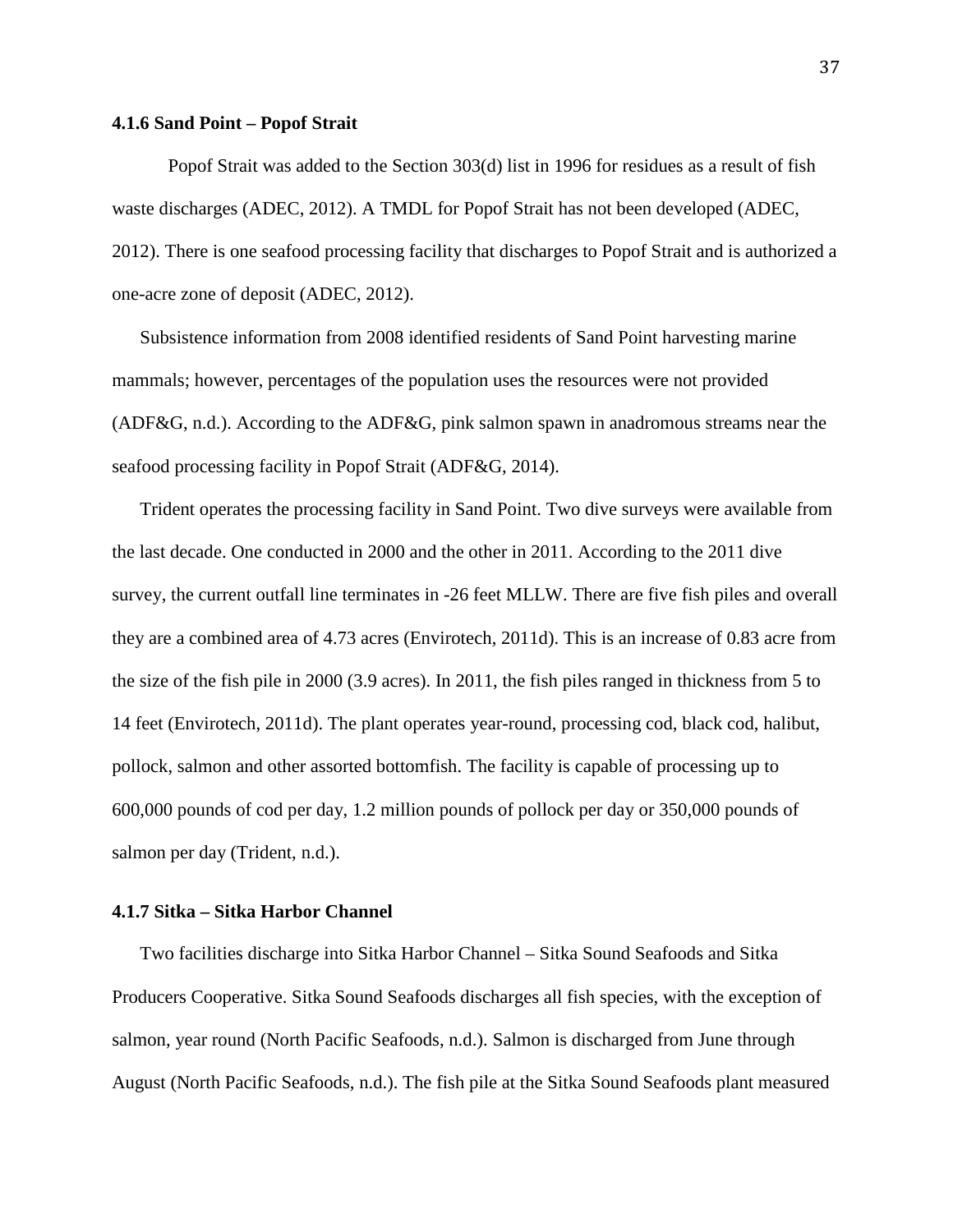4.24 acres in 2009, 1.24 acres in 2010 and 0.68 acre in 2011/2012 (Haggit, 2010b, 2011b). The 2011 dive survey report described the pile to be anoxic in the immediate vicinity of the pile with a light layer of *Beggiatoa*. The general health observed was described to be "fair of a marine ecosystem and of poor quality in the immediate vicinity of the pile" (Haggit, 2011b).

The Seafood Producers Cooperative facility discharges salmon, halibut, rockfish and sablefish from March through November. The fish pile at the end of the outfall measured 0.94 acre and 0.78 acre in 2008 and 2009, respectively (Haggit, 2010a). A joint benthic assessment was conducted in 2010 on the two piles. The Seafood Producers Cooperative pile measured 1.37 acre and a maximum thickness of ten feet (Haggitt, 2010a). The benthic assessment report explained that sediment chemistry, water chemistry and sediment profile imagery is useful in delineating qualitative and quantitative impacts of fish waste piles (Haggit, 2010a). In 2011, a dive survey measured the pile 0.40 acre with a maximum thickness of nine feet (Haggit, 2011b).

ADEC has not classified Sitka Harbor Channel with respect to meeting Alaska Water Quality Standards (ADEC, 2012). In 2006, 50% of the population harvested fish and marine mammals from local waterbodies (ADF&G, n.d.). Sitka Harbor Channel supports anadromous fish species from Peterson Creek, which has Coho salmon, pink salmon and Dolly Varden trout (ADF&G, 2014). Interviewees from the seal hunter interviews mentioned during their interview in February 1993, there are not as many sea lions in Sitka Harbor Channel because of the herring roe fisheries (Haynes and Wolfe, 1999).

# **4.1.8 Unalaska – S. Unalaska Bay & Captains Bay**

Seafood processing facilities in Unalaska discharge into two main waterbodies – South Unalaska Bay and Captains Bay. Three facilities, Unisea, Westward Seafoods, and Alyeska Seafoods, operate in the City of Unalaska and two of the three facilities have completed dive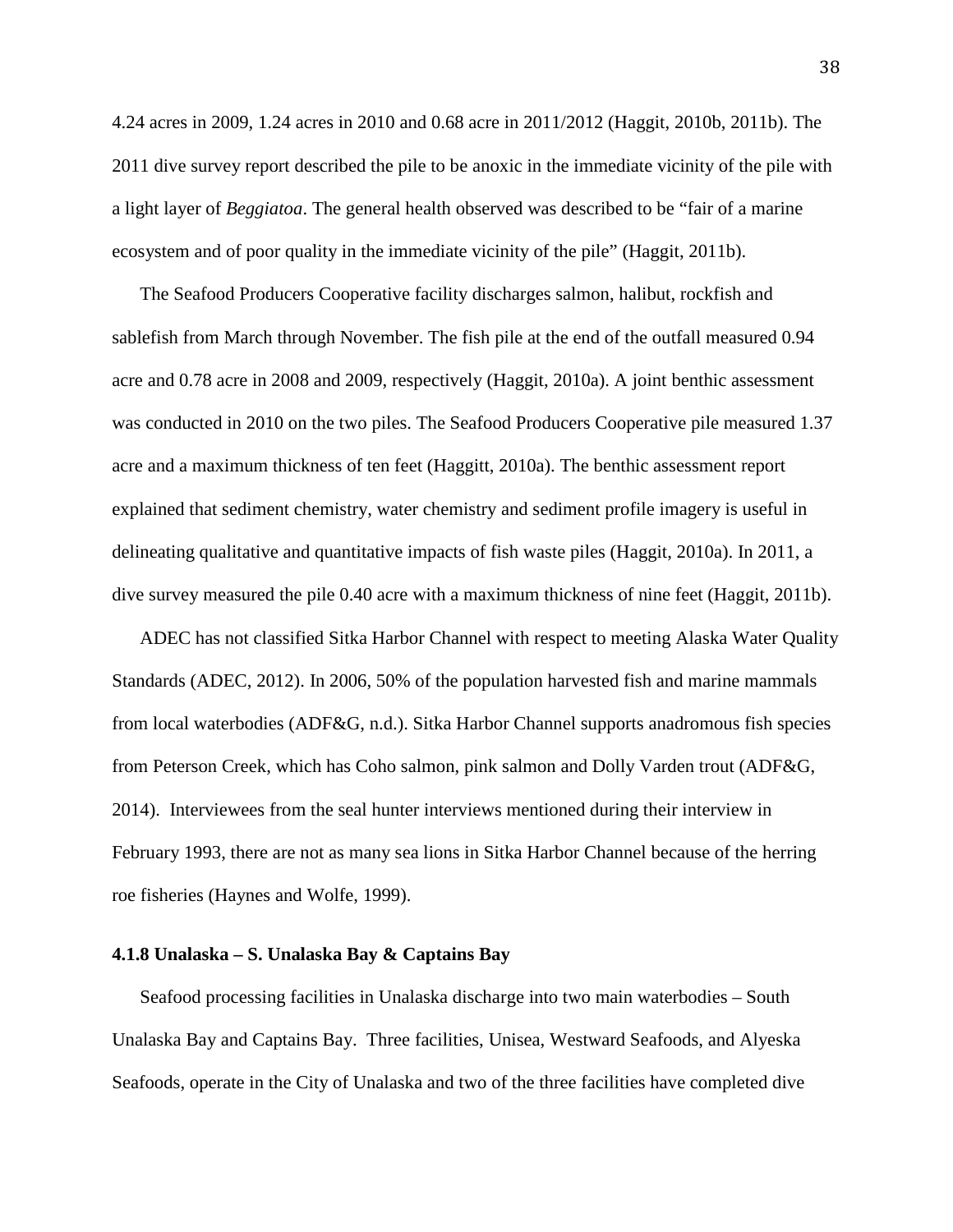surveys within the past decade. According to ADEC records, Alyeska Seafoods, which discharges into South Unalaska Bay, has not conducted a dive survey since 2006 and ADEC did not have a copy of the 2006 survey report (Alyeska, 2009).

South Unalaska Bay is a Category 4a waterbody (ADEC, 2012). ADEC added this waterbody to the Section 303(d) list for both settleable solids and dissolved oxygen in 1994 (ADEC, 2012). EPA issued TMDLs in 1995 and revised seafood processing permits to implement TMDL controls (ADEC, 2012).

Captains Bay is a Category 2 waterbody (ADEC 2010). This waterbody was placed on the 1994 Section 303(d) list for settleable solids based on the fish pile zone of deposit was being exceeded (ADEC, 2010). ADEC evaluated monitoring data for Captains Bay and determined that the facility was in compliance with the zone of deposit provision and in 1998 ADEC removed Captains Bay from the Section 303(d) list (DEC 2010).

Several smaller waterbodies, which support anadromous fish, are near South Unalaska Bay. The Makushin River supports spawning and rearing of Dolly Varden trout and Coho salmon, and spawning of chum and pink salmon; Coho and pink salmon spawn in the Nateekin River; Coho, pink and sockeye samlon spawn in the Iliuliuk River; and Unalaska Lake supports pink salmon and the spawning of Coho and sockeye salmon (ADF&G, 2014).

Captains Bay also contains smaller waterbodies that support anadromous fish. Coho, chum, and pink salmon spawn in the Shaishnikof River and Coho salmon rear in Captains Bay (ADF&G, 2014). In 1994, 97% of the population of Unalaska reported using all resources and 94% reported harvesting (ADF&G, n.d.). Harvested species included seaweed, berries, snails, fish, waterfowl, bird eggs, marine mammals, marine invertebrates, and crabs (ADF&G, n.d.).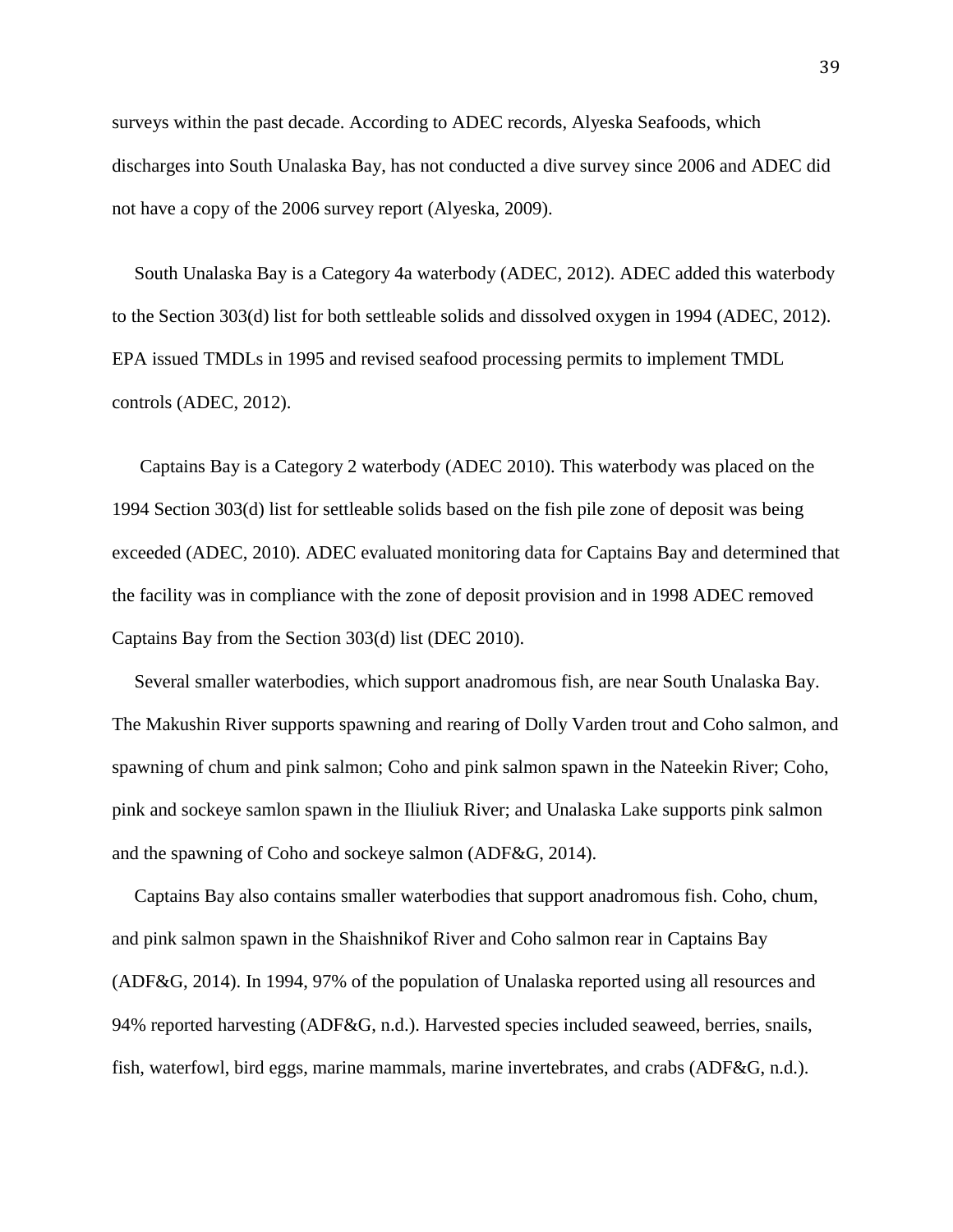The most recent harvest year available was 2008 and residents harvested marine mammals; however, the percentages of the population were not provided (ADF&G, n.d.).

Unisea discharges into South Unalaska Bay. The dive surveys from six years document a fluctuation in the size of the fish pile from 2.98 acres in 2005 to 3.5 acres in 2011 (Evans-Hamilton, 2011). The acreage of the pile increased in 2006 and 2007 to its largest reported acreage of 4.35 acres and then decreased to the 2011 size (Evans-Hamilton, 2011). The maximum depth of the fish waste pile for Unisea has ranged from 18 feet thick in 2005 to 16.7 feet thick in 2011 (Evans-Hamilton, 2011).

Westward Seafoods processes pollock, cod, halibut, black cod, king crab, snow crab, and Dungeness crab and discharges approximately 180 million pounds of waste into Captains Bay annually (Westward, 2013). Dive surveys on its fish waste pile were completed during a fiveyear period and generally documented an increase in the acreage of the pile. During the time period 2007 to 2012 the pile ranged from 1.2 acres to 1.64 acres, respectively (Envirotech, 2007; Envirotech, 2012d). The maximum thickness of the fish waste pile in 2012 was 16.75 feet, 0.20 acre was at least three inches thick (Envirotech, 2012d). The pile contained 0.63 acre of continuous waste and 1.01 acre of discontinuous waste (Envirotech, 2012d). A review of the historical data from the Westward facility conducted in 2012 noted "a gradual decline in the number of animals is apparent as depth increases; 0.59 acre contain anoxic sediments, 0.96 acre are suboxic and 0.10 acre normoxic" (Haggitt, 2012). Haggitt describes the primary discharge pile to be 12 feet thick (Haggitt, 2012).

# **4.1.9 Wrangell – Wrangell Harbor**

ADF&G has not documented creeks or streams supporting anadromous fish in proximity of Wrangell Harbor (ADF&G, 2014). ADEC has not evaluated Wrangell Harbor with respect to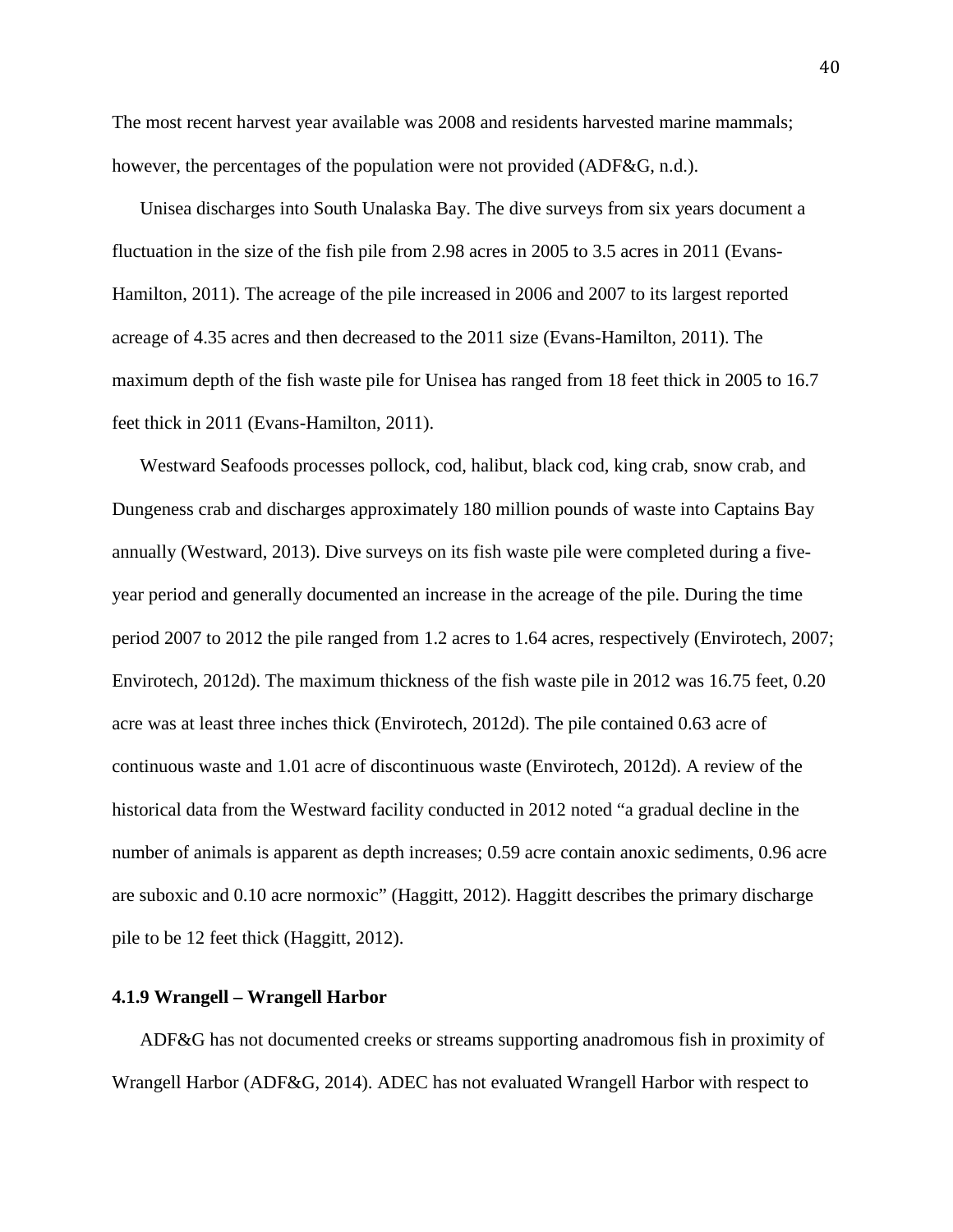meeting Alaska Water Quality Standards (ADEC, 2010). The ADF&G harvest data set from 2000 appeared to be the most complete for the Wrangell area. In 2000, residents harvested scallops, sea cucumbers, crab, seaweed, and marine mammals (ADF&G, n.d.). Also, 45% harvested marine invertebrates, 1-5% harvested waterfowl, 10% harvested birds and eggs, and approximately 50% harvested various types of fish (ADF&G, n.d.).

One processor discharges into the Wrangell Harbor. Trident Seafoods processes salmon and herring at this plant in the spring and summer (Trident, n.d.). Two dive surveys were reviewed, one in 2011 and one in 2013. In 2011, the fish pile was 0.75 acre with a maximum pile thickness of 5.5 feet. In 2013, the fish pile was 1.60 acre with a maximum thickness of eight feet (Envirotech, 2013e). The dive survey report explained that the increase in size is attributable to the plant outfall being moved, likely by a vessel, and a new fish pile was created. In 2013, the dive survey report identified mats of *Beggiatoa* on the pile (Envirotech, 2013e). The presence of *Beggiatoa* is an indication of heavy organic enrichment.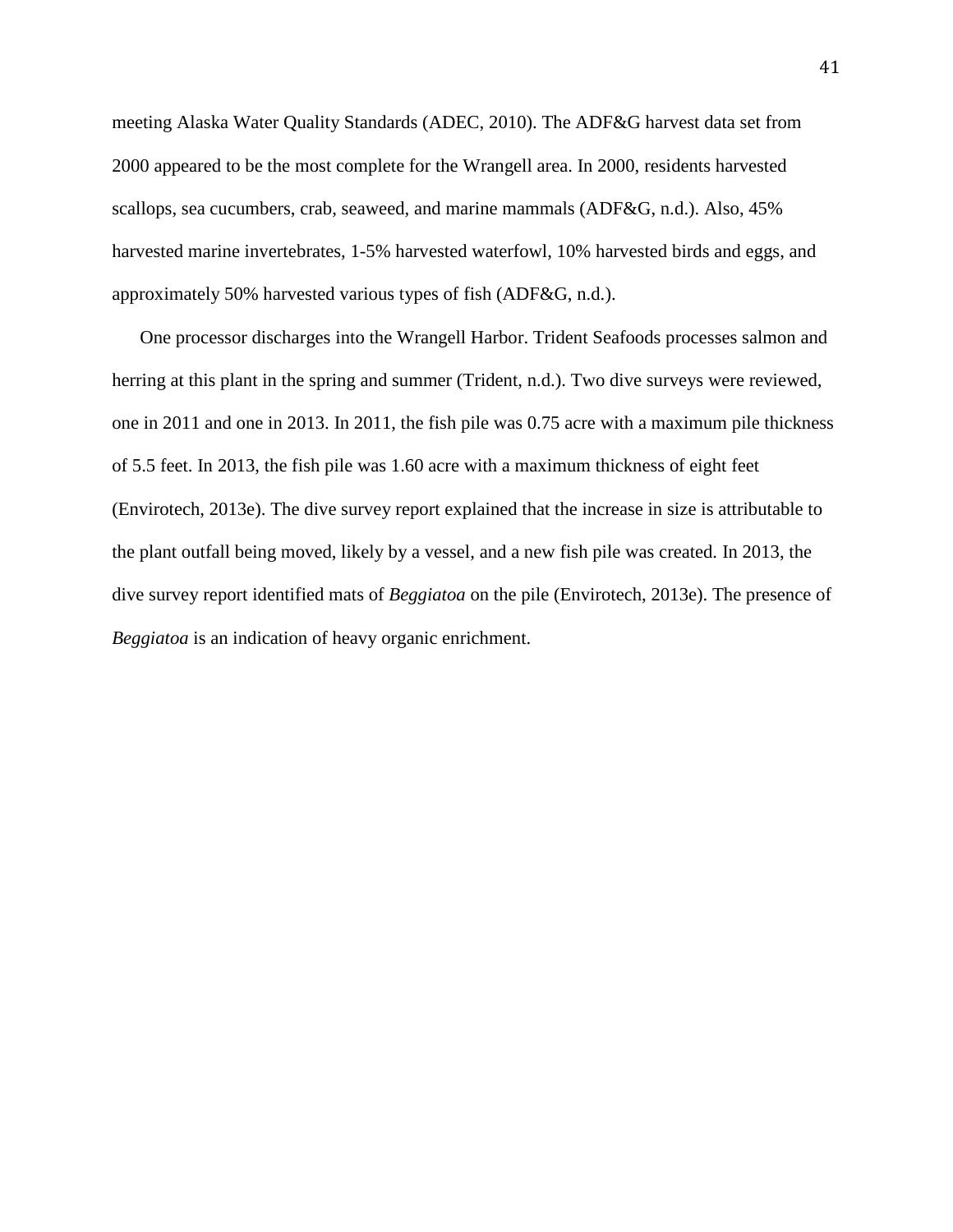# **Chapter 5. Discussion & Recommendations**

Since the Offshore Seafood General Permit in Alaska was issued in 2011, dive survey methods have been refined. ADEC-issued permits have more clarity and specific details regarding how permittees are to conduct the dive surveys. One example is the use of global positioning systems and transponders during each survey, which then allow graphic illustrations of the fish waste pile and also increases the repeatability of the survey. As a result, some increases in pile size may be attributable to the refinement of the dive survey method, rather than an increase in the physical size. Also, as other evaluations of the benthic environment are conducted, the understanding of the aquatic ecosystem and impacts increases beyond what is learned in a dive survey. These other evaluations include benthic assessments, coring studies, bathymetric studies and acoustic surveys. Fluctuations in the size of fish waste piles may be a result of a true increase in the size of the fish waste pile; however, other possibilities include a different diver or seasonal changes from tidal fluctuations. Given the subjective nature of the survey, clear methodology for dive surveys is important to increasing the reliability and repeatability of each dive survey.

Although fish waste piles have historically been monitored and managed individually, from an ecosystem perspective, an evaluation of all the piles in one waterbody is warranted. An overall ecosystem survey may reveal information about the assimilative capacity of the waterbody (i.e., how the ecosystem as a whole is handling the organic loading from multiple sources). In addition, further studies in King Cove, where the fish waste pile remains at 0.89 acre and has for nearly a decade, are warranted if reductions in the size of the fish waste pile and an understanding of the impacts of the fish waste pile are of a concern.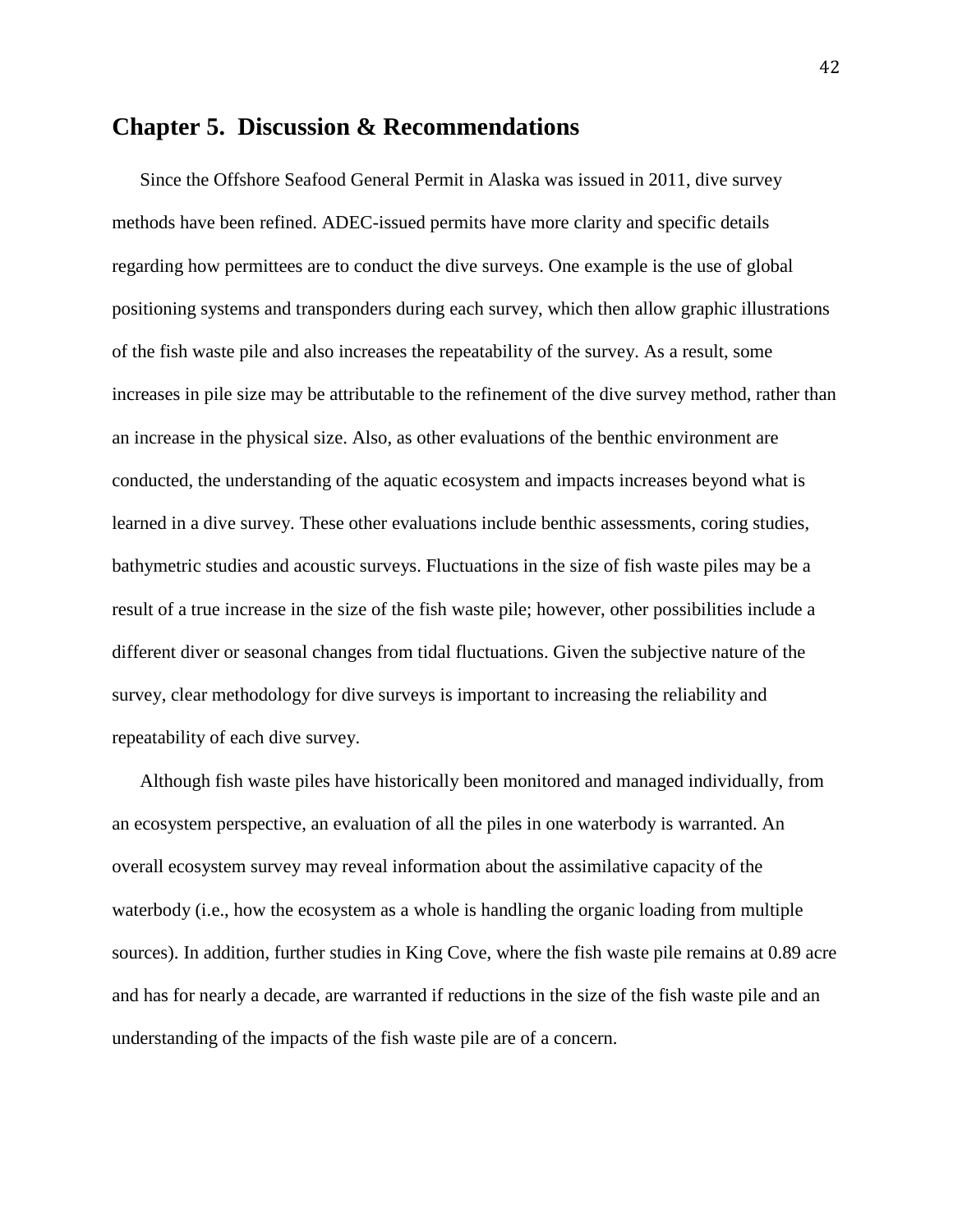The seafood processing industry is critical to Alaska's economy. Fishing is also a favorite pastime among many Alaskans. Yet the impacts from these seafood processing facilities is not widely known to the general public. One possible reason for this is that the fish waste piles are not visible. In order to increase awareness about the impacts of fish waste piles, ADEC may consider adding facility documents to its website. For example, ADEC currently has two internet-based programs that might serve as natural conduits for disseminating this information. The first is ADEC's permit search database, which already includes facility's permit applications and authorization letters. The second program is ADEC's ArcGIS mapping tool, which allows users to view information about any seafood processing facility that has a wastewater discharge permit in Alaska. Information that would be beneficial for the general public to access would be a summary of the water quality data collected, the amount of fish waste discharged, and any dive survey reports. All of this information is already publically available when facilities submit their annual reports and enhancing the accessibility of the data may highlight the impacts of fish waste piles in Alaska.

Similarly, the topic of impacts from fish waste piles in Alaska is not widely discussed outside of enforcement actions with individual facilities and internally within EPA and ADEC. Increasing knowledge and awareness about the impacts of fish waste piles within the seafood processing industry could lead to open dialog about potential ways to minimize the impacts. Currently there is no formal plan to communicate the findings of this project to the seafood processing industry. However, an executive summary of this report and the tables could be used to highlight the findings of the study. In the past, EPA and ADEC have convened industry meetings for regulatory and industry collaboration. If ADEC convenes any such meeting with the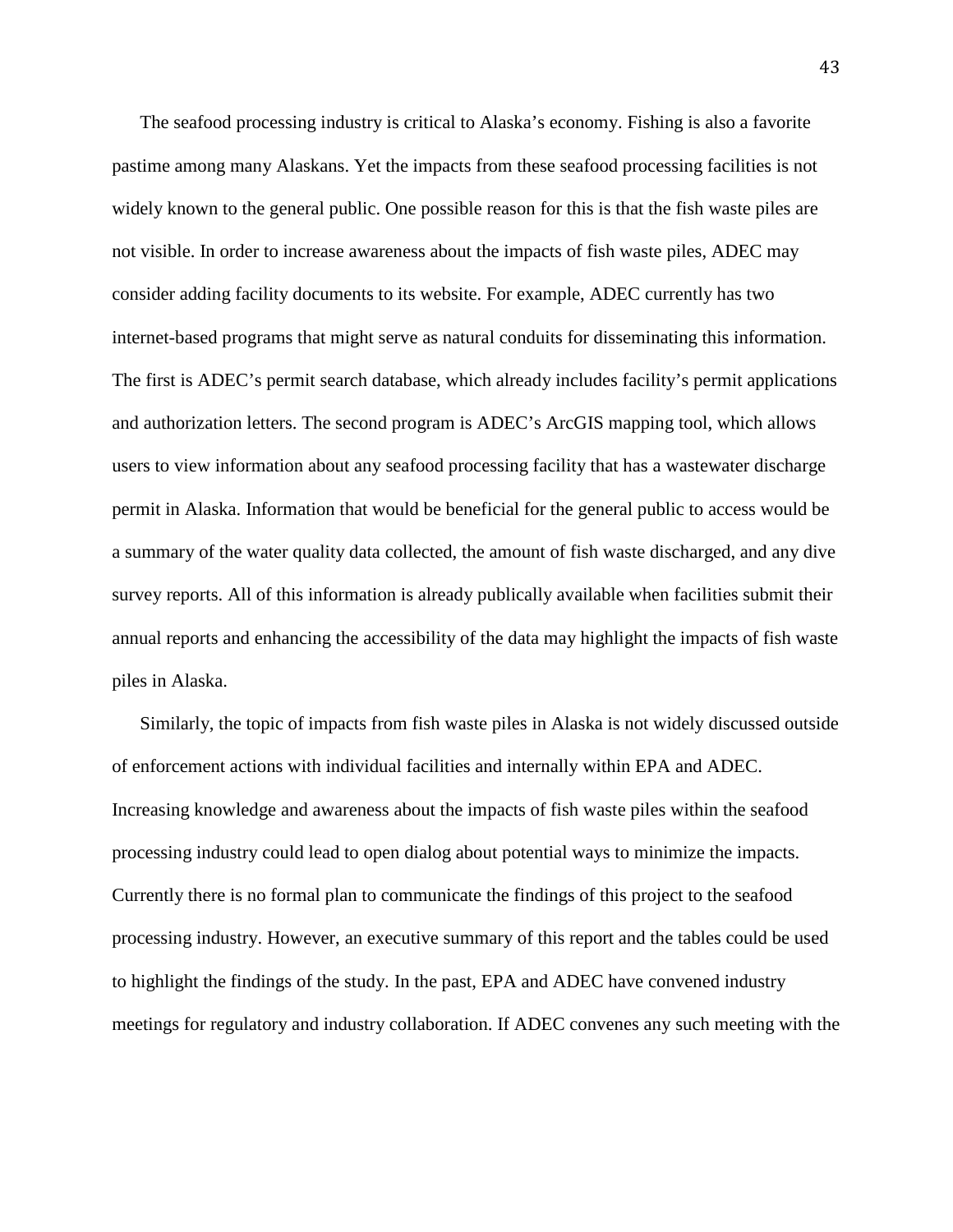seafood processing industry and choses to discuss the impacts of fish waste piles, the findings of this project could be presented to initiate discussion amongst the meeting participants.

There is an inherent conflict between community residents who rely on seafood processing facilities for employment and the residents' motivation to discuss concerns about the operations and potential impacts of these same seafood processing facilities. If either EPA or ADEC initiates dialog with community residents, it will be important for the residents to feel comfortable speaking candidly. Different approaches may be taken in order to achieve this. One approach would be for the regulatory agency to hire a third party contractor to conduct interviews or focus groups, while maintaining the confidentiality of participants. Alternatively, the regulatory agencies could conduct an online anonymous survey in the communities of interest. Regardless of the approach taken to collect this data, the lead regulatory agency should consider initial clear and direct communications regarding the data collection (e.g., what the data is to be used for and the potential outcomes). Community members may be concerned about the seafood processing facilities closing down or decreasing the number of employees at a particular location. If those concerns can be addressed by the agency up front, then community participants may be more inclined to having open dialog about any changes or issues observed.

Based on this research, a number of recommendations regarding the potential impacts of fish waste in Alaska, are proposed below. The recommendations fall into three categories – regulatory recommendations, regulatory considerations, and industry recommendations.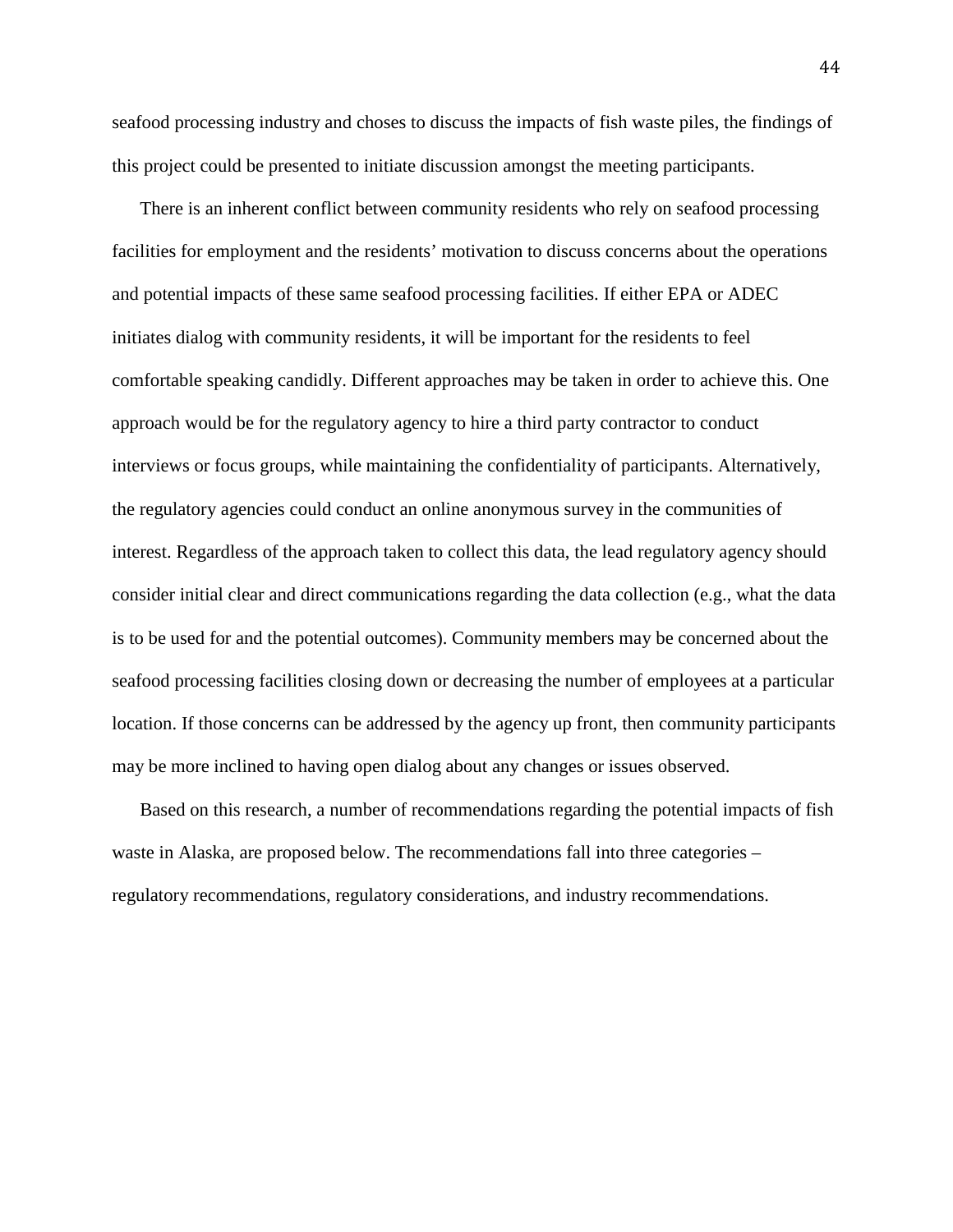## **5.1 Regulatory Recommendations**

#### ADEC-required dive surveys

For the 52% of facilities that have not conducted dive surveys in the past five years, it is recommended that ADEC determine if a dive survey was required. Based on this determination, it is recommended that ADEC follow-up with these facilities to ensure a dive survey is conducted. Furthermore, facilities with large fish waste piles should be required to collect additional data, such as benthic assessments and water quality samples, to comprehensively monitor impacts to water quality and the ecosystem.

#### Consistent methods of calculating acreage of fish waste piles

It is recommended that ADEC prescribe consistent methods of calculating the acreage of fish waste piles to include continuous and discontinuous coverage areas. There appears to be inconsistencies regarding the inclusion of discontinuous fish waste coverage in the calculation of the total area of a fish waste pile. From the information gathered, the impacts of fish waste piles are largely dependent on the characteristics of the receiving water (e.g., velocity, tidal fluctuations) and the amount of fish waste discharged. Therefore, from a water quality protection approach, including both discontinuous and continuous coverage areas allows the regulatory agencies a broader understanding of potential impacts of the fish waste piles. Unless the assimilative capacity of a specific ecosystem is understood (e.g., the point at which the system can no longer process the amount of organic loading that occurs), combining these coverages when evaluating the impacts of the fish waste pile is essential. Two attributes of piles, the volume of the pile and the actual pile density within the volume may also have significant impacts on both the ability of the ecosystem to function and on ecosystem recovery once loading has ceased or decreased.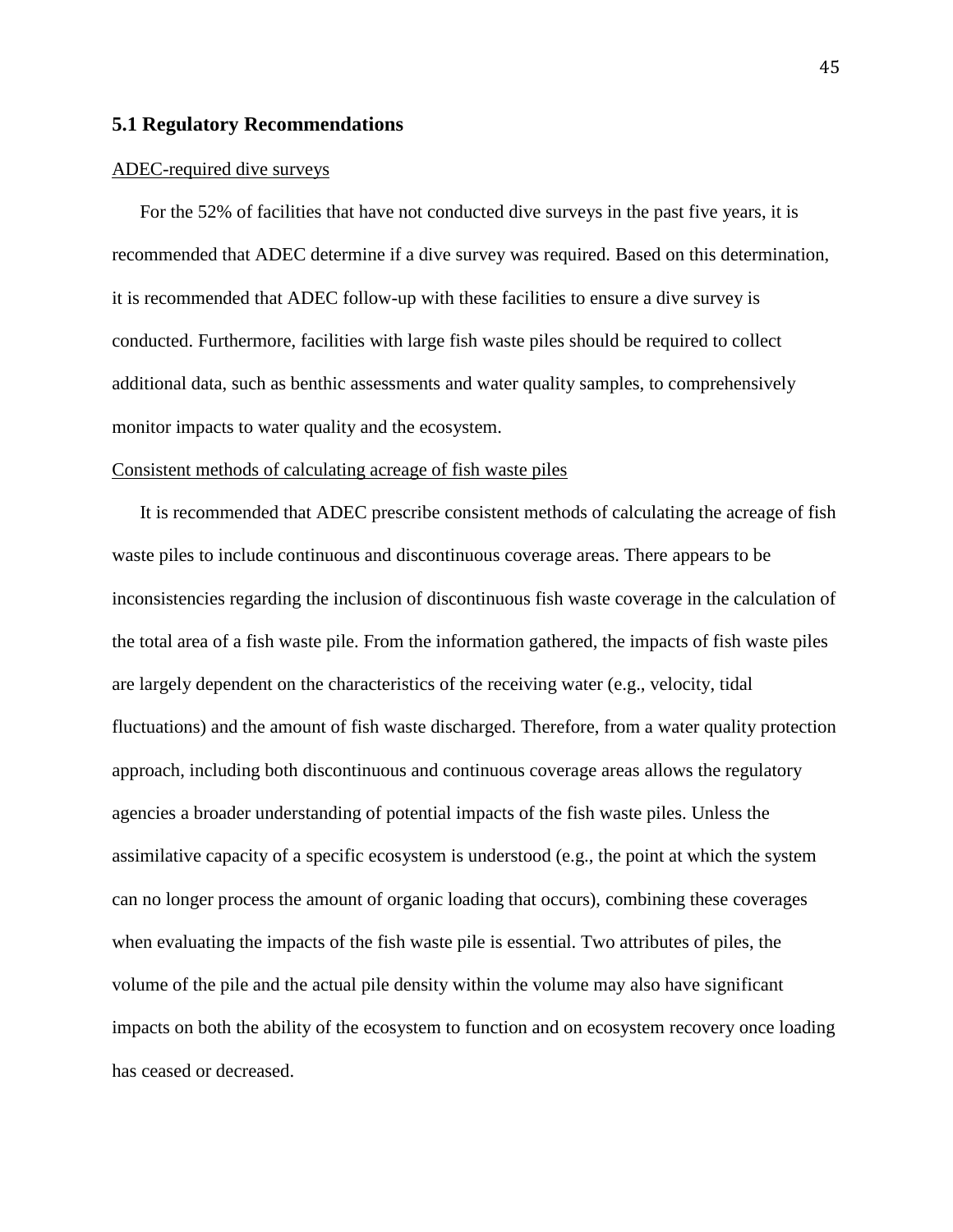# Alternate methods for rivers

There are numerous facilities discharging into tidally influenced waters, where alternate methods for dive surveys may be appropriate, as long as the alternate methods have a prescribed methodology to ensure they are reliable and repeatable. It is recommended that ADEC identify alternate methods for completing dive surveys in rivers. A few of these facilities complete a visual inspection of the area around the outfall at slack or extremely low tide, and use a post-hole digger to determine if any fish waste has been deposited in the sediment. As long as the alternate methods satisfy the goal of the dive survey requirement, this type of data could fill a current data gap at these facilities. ADEC may also consider using methods to trace fish waste from the outfalls to gain a better understanding of the fate of fish waste from these facilities.

#### **5.2 Regulatory Considerations**

The following recommendations do not rise to the level of urging regulatory action and are offered as considerations.

## Appropriateness of one-acre pile zone of deposit

Based on the data collected, the appropriateness of the historic one-acre fish waste pile size is questionable. Given the numerous factors that influence ecosystem recovery and the different types of waterbodies throughout Alaska, zones of deposit should be applied on an individual watershed/ecosystem basis. The size of the fish waste pile ADEC authorizes should consider the characteristics of each individual waterbody and the cumulative loading from seafood facilities in the area.

# Permit limit for maximum thickness of fish waste piles

Instead of limiting fish waste piles solely by area, ADEC should impose a maximum depth limitation and this determination should be based on the characteristics and uses of each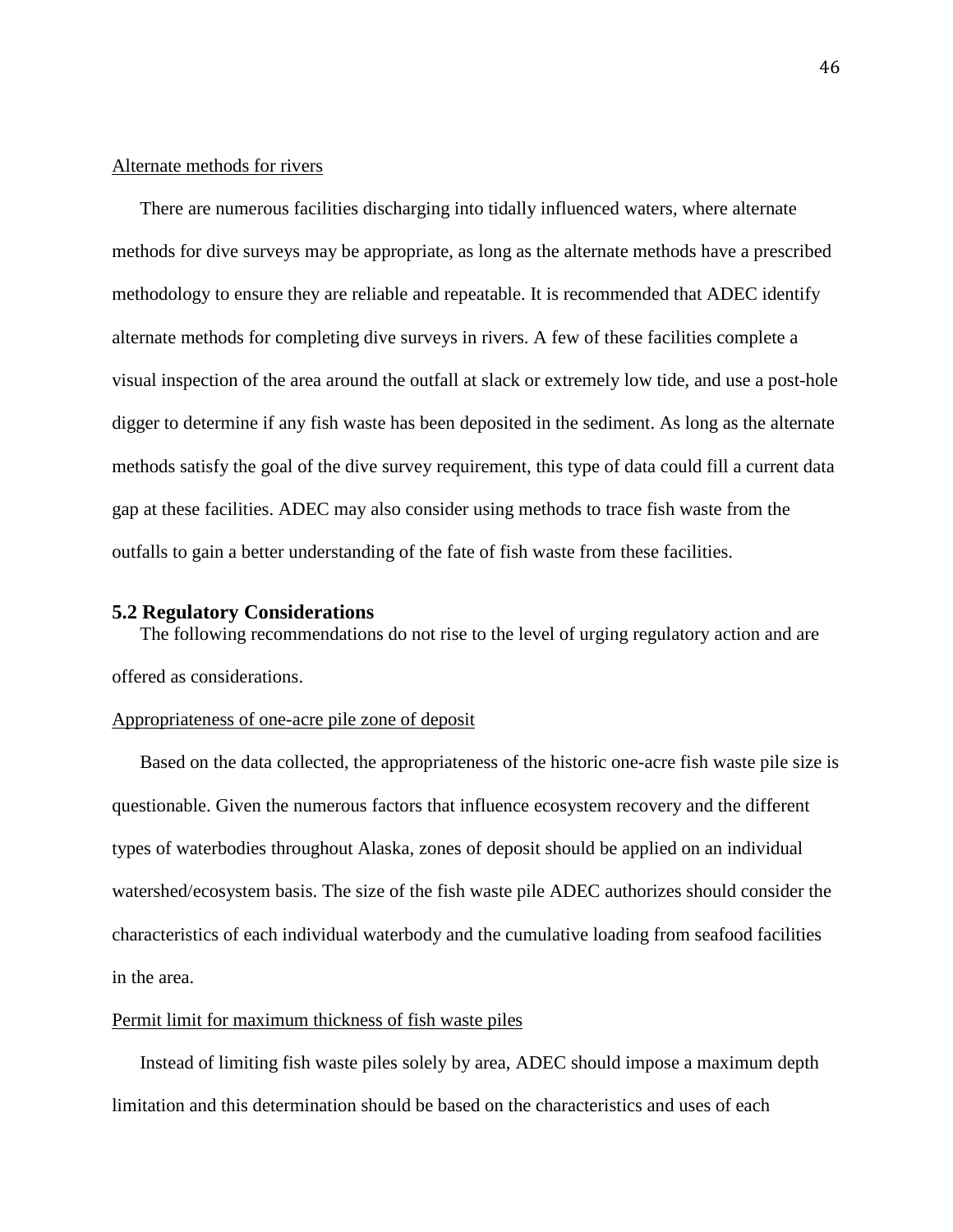waterbody. The data demonstrate that impacts from fish waste piles occur as a result of both the footprint (or acreage) and the thickness. If the more advanced successional stage worms can survive, then the chances increase for the ability of the ecosystem as a whole to sustain itself. ADEC may also consider a trigger for facilities to collect water quality samples if the fish waste pile reaches a specific size, volume, thickness, or density.

## Additional studies of large fish waste piles/impaired waterbodies

For facilities with larger fish waste piles, ADEC should consider requiring additional studies to evaluate the impacts of these fish waste piles on the benthic community and water quality. For facilities discharging into impaired waterbodies, at a minimum, an annual dive survey in conjunction with water quality monitoring is recommended to closely evaluate the health of the waterbody and to develop a dataset to detect changes in waterbody health. In addition, the ecosystems within impaired waterbodies are already declining and may warrant a benthic assessment for more detailed information on the health of the waterbody. If the depth of the fish waste pile is greater than 120 feet below water, there are safety considerations to account for during dive surveys, which may increase the cost of the survey. In these cases, a biannual frequency may be considered in balancing the cost of the dive survey and the need to monitor the impacts of these fish waste piles.

# Collection of water quality data

Relatively few seafood processing facilities in Alaska are required to collect water quality samples. The importance of oxygen to ecosystems cannot be overemphasized. The only seafood processing facilities required to monitor dissolved oxygen in the receiving water are the ones with individual permits. It is recommended that ADEC require more facilities to collect water quality samples, including dissolved oxygen, in the receiving water.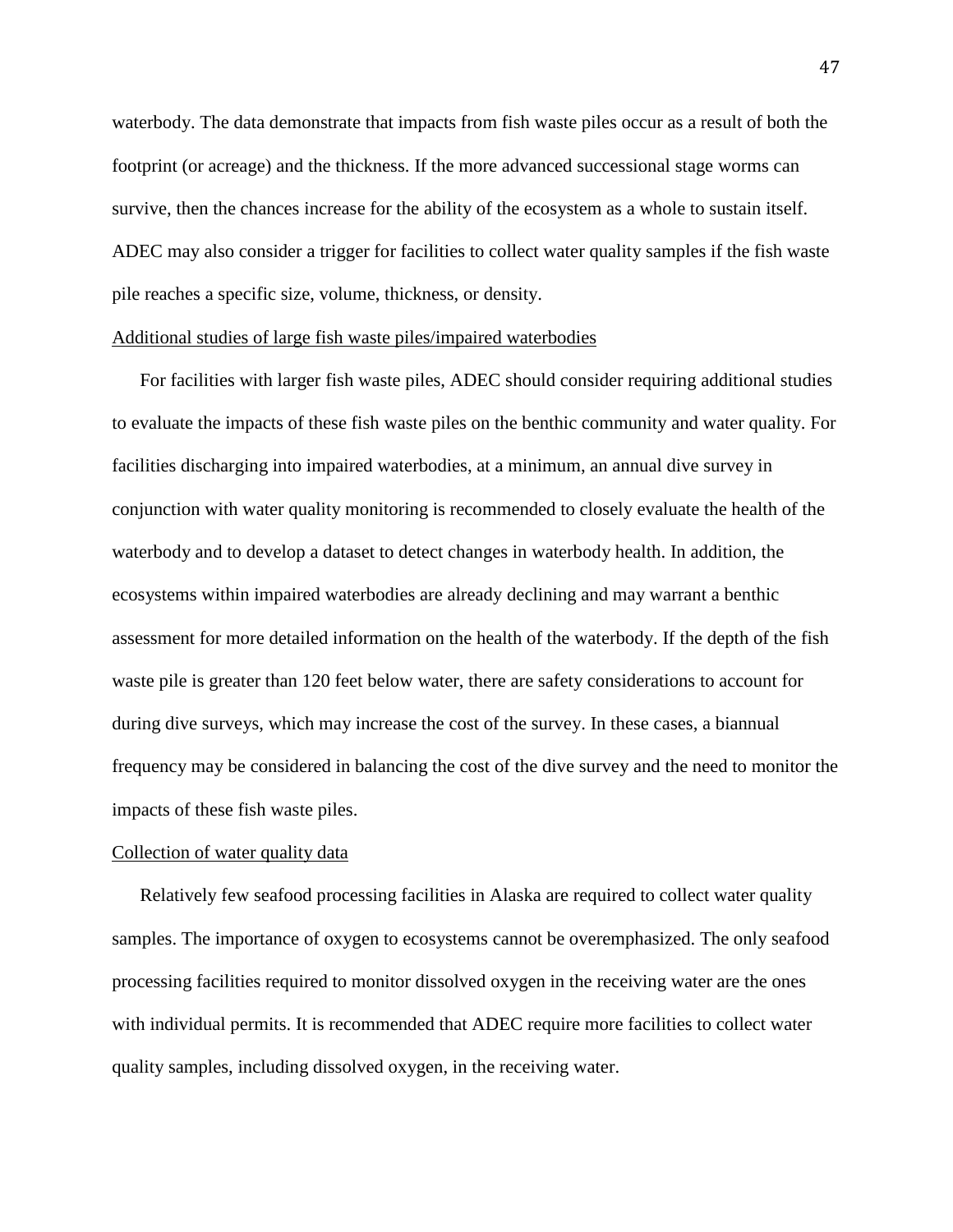#### Collect traditional ecological knowledge

It is recommended that EPA collect traditional environmental knowledge to evaluate potential impacts of the fish waste piles on subsistence activities and provide an opportunity for open dialog on this issue. In this context, traditional environmental knowledge is the knowledge and practices related to people and their environment and generally spans generations of time. EPA has a unique government-to-government relationship with tribes in Alaska and also has experience in collecting this type of information for other permits. EPA Region 10 reissued the NPDES General Permit for oil and gas exploration, development and production facilities located in state and federal waters in Cook Inlet, Alaska (U.S. EPA, 2013). During the development of the permit, the Agency worked with the federally recognized tribal governments of the Cook Inlet region to collect traditional knowledge information to assist the EPA in understanding the linkage between oil and gas exploration, development and production in Cook Inlet and tribal subsistence use areas and resources (U.S. EPA, 2013). The traditional knowledge, coupled with data evaluation, supported the EPA's development of additional permit requirements and monitoring programs to address data gaps and to ensure the discharges are properly controlled (U.S. EPA, 2013). The collection of traditional ecological knowledge among tribes potentially impacted by seafood processing facilities may address data gaps and contribute to development or modification of permit requirements.

#### **5.3 Industry Considerations**

Industry practices have also progressed in the last thirty years. Seafood processing plants may choose alternate ways of disposing of waste, rather than discharging it through an outfall into the water. Alaska is the only state in the country that allows seafood processing plants to grind and discharge its waste and create fish waste piles. Examples of alternatives to discharging include byproduct recovery plants, such as fishmeal and fish oil plants, composting, and pet food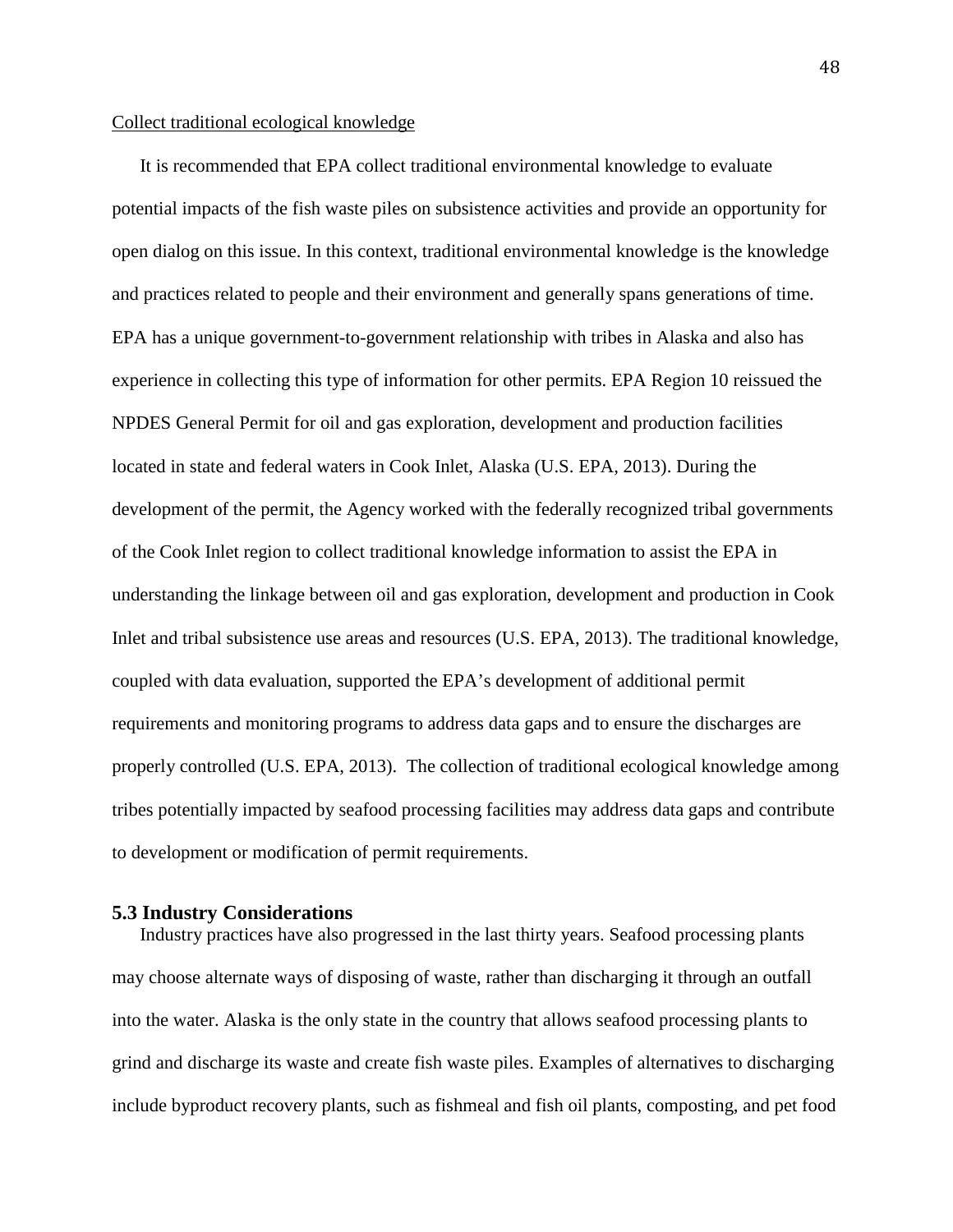programs. Some secondary by-product plants (e.g., fish meal) require a certain volume of waste to operate and during slower production periods, it may be infeasible to operate the secondary by-product plant. In Kodiak, the seafood processing facilities utilize a community fishmeal plant. Plants in Juneau, Sitka and Naknek divert a portion of its discharge to create frozen blocks of fish waste that is then shipped to manufacturers of pet food. One plant in Kenai ceased discharging to the Kenai River and developed a composting effort by combining wood bark from spruce bark beetle trees and fish waste. One community in southeast Alaska composts its fish waste to create and sell tea (in tea bags). Plants with existing fish waste piles may also consider extending the outfall pipes into deeper water and/or higher velocity waters. Depending on production levels and plant design, it may not be feasible to divert all of the fish waste from seafood processing plant outfalls to one of the alternatives discussed above. However, lowering the volume of fish waste discharged into Alaskan waters would be beneficial.

Another industry recommendation is specific for facilities discharging to rivers. The recommendation is to complete visual monitoring for fish waste downstream of the processing facility, in areas where waste may naturally accumulate (e.g., eddy). Currently these facilities only monitor at the end of the outfall pipe; however, in a river environment, the waste may accumulate elsewhere downstream.

Another factor to discharging fish waste is the manner in which it is discharged. Prior to 1974, processors discharged large pieces of fish waste. While this approach also created problems in many waterbodies as a result of fish waste piles, the question of whether there is some environmental benefit of discharging larger pieces of waste has been raised. The Prince William Sound Science Center studied the impacts of discharging whole carcasses into Orca Inlet (Thorne et al., 2007). The main hypothesis from this study is that unground fish carcasses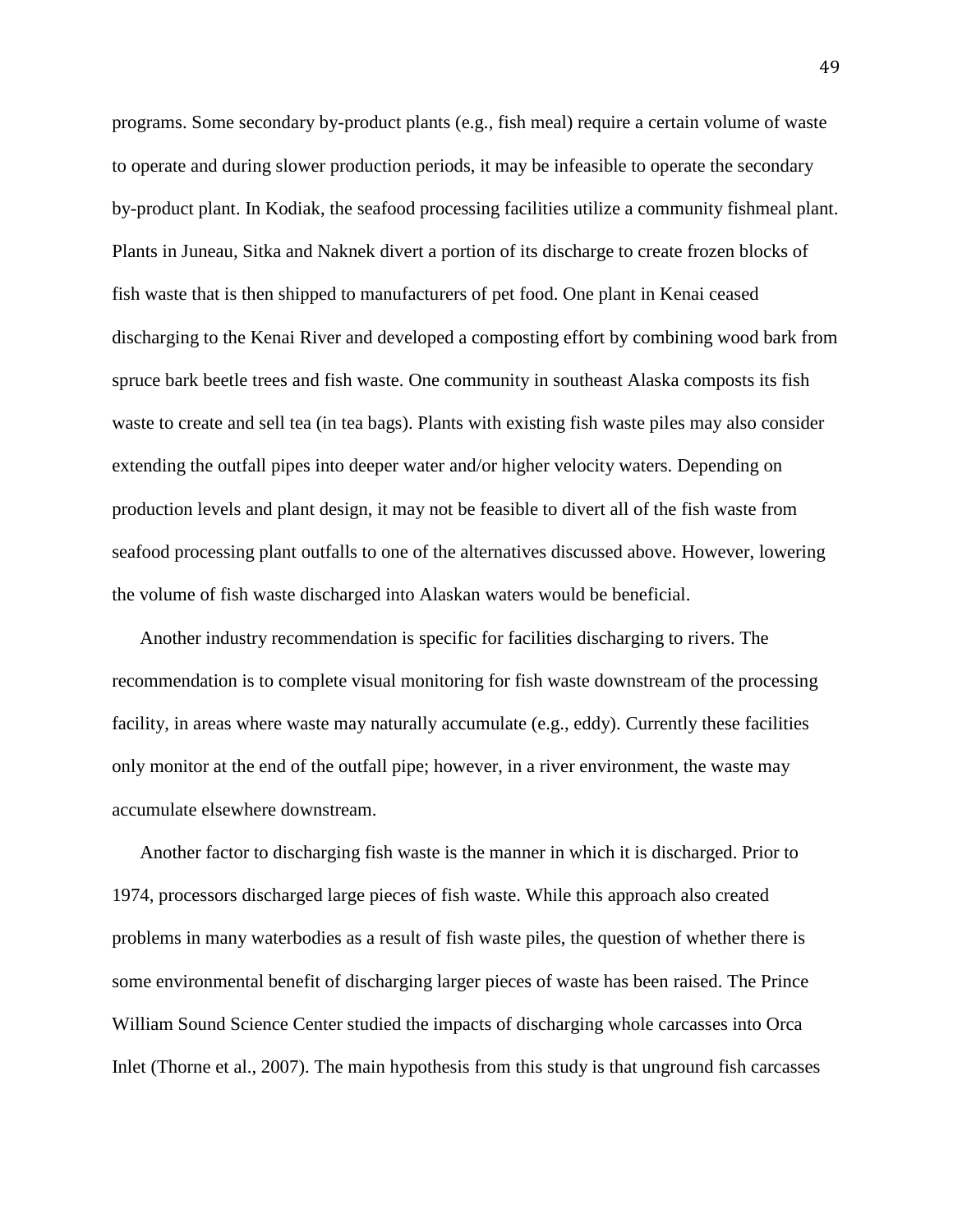would be more efficiently recycled into the local food web due to their utilization by higher trophic levels (Thorne et al., 2007). In the Prince William Sound study, over 325,000 pounds of salmon heads and carcasses were dumped into Orca Inlet in one single location (Thorne et al., 2007). Underwater camera observations and boat surveys were used to monitor and evaluate impacts (Thorne et al., 2007). No waste was observed floating or accumulating on the sea surface, shoreline, or seafloor (Thorne et al., 2007). According to Thorne et al. (2007), the disposal quantities studied were less than two percent of the quantity annually discharged by the seafood processors in Cordova. However, dumping of unground fish waste may be a topic ripe for further evaluation.

# **5.4 Limitations/Data Gaps**

Of the 81 facilities contained in the public records requested for this project, 39 facilities have conducted dive surveys in the last five years, which is 48% of the facilities. While some of the remaining facilities may not have been required to conduct a dive survey, many of these facilities are out of compliance with the permit requirement to conduct a dive survey.

In some waterbodies, such as the Naknek River, conducting a traditional diver-lead survey may be dangerous due to the strong currents and tidal fluctuations (e.g., up to 20 feet per day). However, one of the seven processors in Naknek has evaluated whether piles have accumulated at the end of the outfall. Alaska General Seafoods sends staff out at slack tide, when staff can walk to the end of the outfall, and use a post-hole digger or shovel to determine if any accumulation of fish waste is present (Alaska General Seafoods, 2010).

The Kenai River also has several processors discharging in similar areas. Pacific Star Seafoods on the Kenai has evaluated the end of the outfall in multiple years since 2008 (Pacific Star Seafoods, 2009, 2010, 2011, 2012, 2013). Staff walk to the end of the outfall at slack tide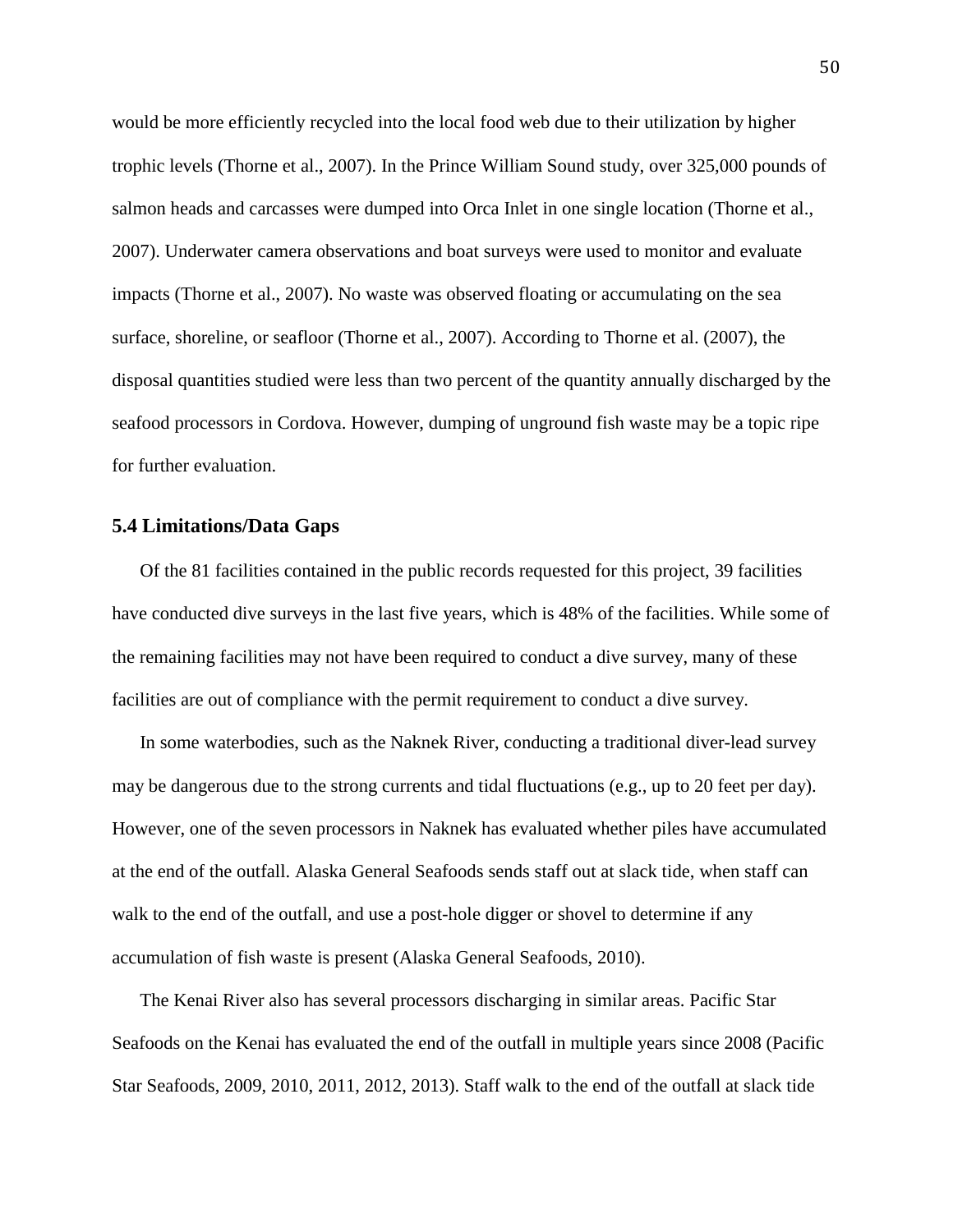and dig around in the sediment with a shovel. Similarly, Inlet Fish Producers on the Kasilof River has monitored the end of its outfall in 2008, 2009, 2010, 2012, and 2013 (Inlet Fish Producers, 2009, 2010, 2011, 2012, 2013, 2014). No accumulations have been reported at either location.

Two processors, Icicle Seafoods in Resurrection Bay and Alyeska Seafoods in South Unalaska Bay claim to not have conducted dive surveys because the water depth at the outfall is more than -120 feet mean lower low water (Icicle, 2009; Alyeska, 2013). According to its 2013 Annual Report, Alyeska Seafoods processed 144,784,593 pounds of raw product into 59,548,666 pounds of finished product. The difference is 85,235,927 pounds (Alyeska, 2014). The annual report does not describe the amount of waste discharged; however other plants processing similar amounts of raw product (e.g., Unisea, Westward Seafoods, Trident Akutan) all have fish piles larger than 1 acre.

According to Icicle Seafoods' annual reports, the Resurrection Bay facility discharges an average of 3,559,573 pounds of fish waste per year (Icicle, 2009, 2010, 2011, 2012, 2013). There are safety considerations when diving in water greater than -120 feet deep; however, other facilities, such as Trident Akutan, successfully conduct dive surveys in depths greater than -120 feet deep.

Facilities that have not submitted dive surveys to ADEC within the past five years are identified in Table 5.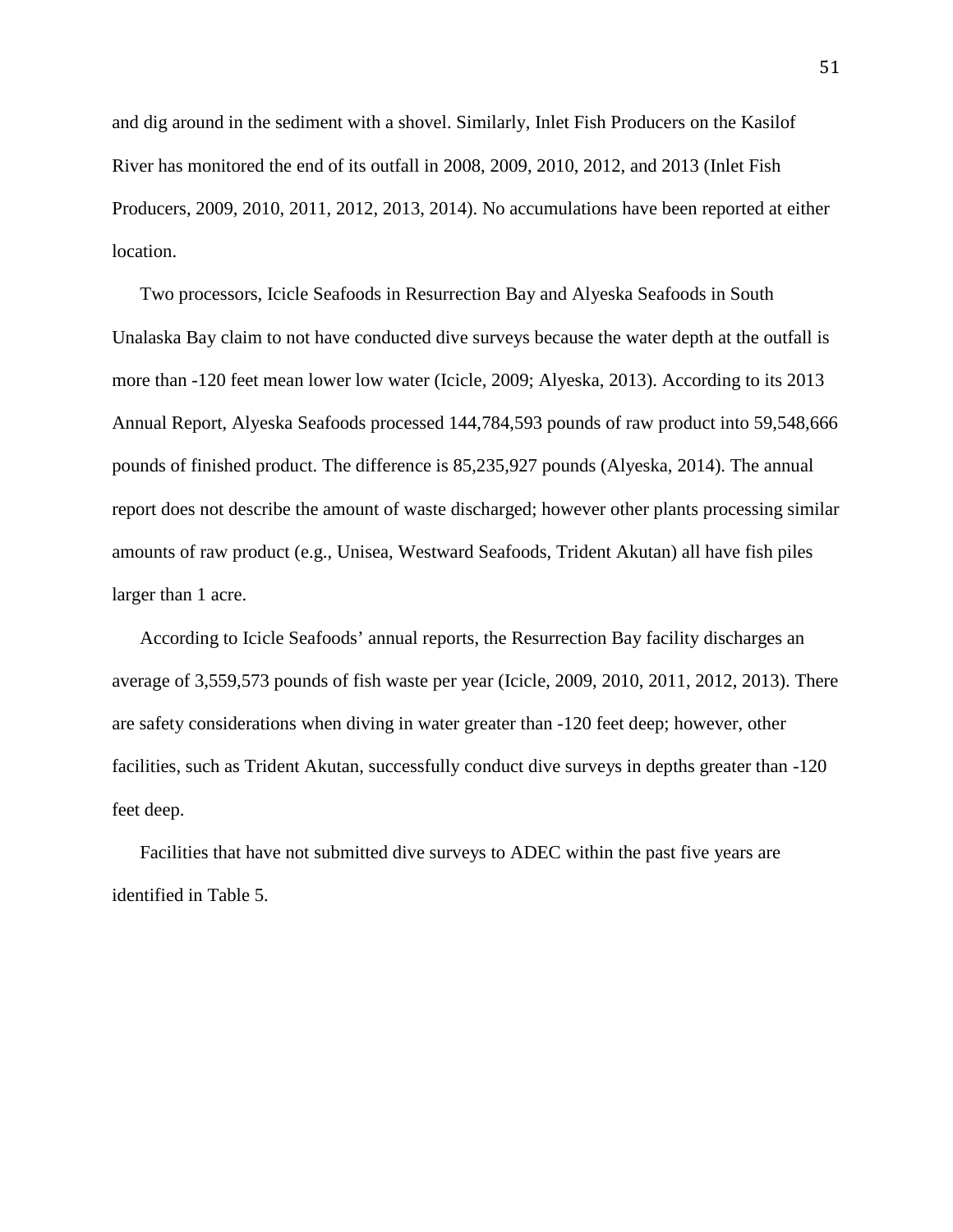| <b>Nearest City/Town</b> | <b>Name of Facility</b>                     | <b>NPDES ID</b> | <b>Receiving Water</b>  |
|--------------------------|---------------------------------------------|-----------------|-------------------------|
| Atka                     | Atka Pride Seafoods Atka Plant              | AKG520337       | Nazan Bay               |
| Craig                    | EC Phillips & Son Craig Plant               | AKG520445       | Bucareli Bay            |
| Dillingham               | Ekuk Fisheries Ekuk Plant                   | AKG520037       | Nushagak River          |
| Egegik                   | Coffee Point Seafoods Egegik Small Plant    | AKG520358       | Egegik River            |
| Egegik                   | Coffee Point Seafoods Egegik Large Plant    | AKG520536       | Egegik River            |
| Egegik                   | Big Creek Fisheries Big Creek Plant         | AKG520166       | <b>Bristol Bay</b>      |
| Emmonak                  | Kwikpak Fisheries Emmonak Plant             | AKG520174       | Yukon River             |
| Homer                    | Homer Port Fish Grinding Facility           | AKG520518       | Kachemak Bay            |
| Kake                     | Rocky Pass Seafoods Kake Plant              | AKG520073       | Keku Straits            |
| Juneau                   | Alaska Glacier Seafoods Juneau Plant        | AKG520528       | Auke Bay                |
| Kasilof                  | Snug Harbor Seafoods Kasilof Plant          | AKG520485       | <b>Kasilof River</b>    |
| Kenai                    | <b>Salmantof Seafoods</b>                   | AKG520478       | Kenai River             |
| Kenai                    | Great Pacific Seafoods Kenai Plant          | AKG520479       | Kenai River             |
| Kenai                    | Inlet Fish Producers Kenai Plant            | AKG520480       | Kenai River             |
| Kenai                    | Snug Harbor Seafoods Kenai Plant            | AKG520483       | Kenai River             |
| Ketchikan                | Pacific Sun Products Ketchikan Plant        | AKG520525       | <b>Tongass Narrows</b>  |
| Naknek                   | Trident Seafoods Naknek Plant               | AKG520003       | Naknek River            |
| Naknek                   | Ocean Beauty Naknek Plant                   | AKG520092       | Naknek River            |
| Naknek                   | North Pacific Seafoods Pederson Point Plant | AKG520112       | Kvichak Bay             |
| Naknek                   | North Pacific Seafoods Red Salmon Plant     | AKG520039       | Naknek River            |
| Naknek                   | Leader Creek Fisheries Naknek Plant         | AKG520467       | Naknek River            |
| Pelican                  | Pelican Seafoods                            | AKG520040       | Lisianski Inlet         |
| Saint Mary's             | Boreal Fisheries Saint Mary's Plant         | AKG520229       | Yukon River             |
| Seward                   | Icicle Seafoods                             | AKG520488       | <b>Resurrection Bay</b> |
| Sitka                    | <b>Silver Bay Seafoods</b>                  | AKG520547       | Sawmill Cove            |
| Togiak                   | North Pacific Seafoods Togiak Plant         | AKG520055       | <b>Togiak River</b>     |

Table 5. Facilities without current dive surveys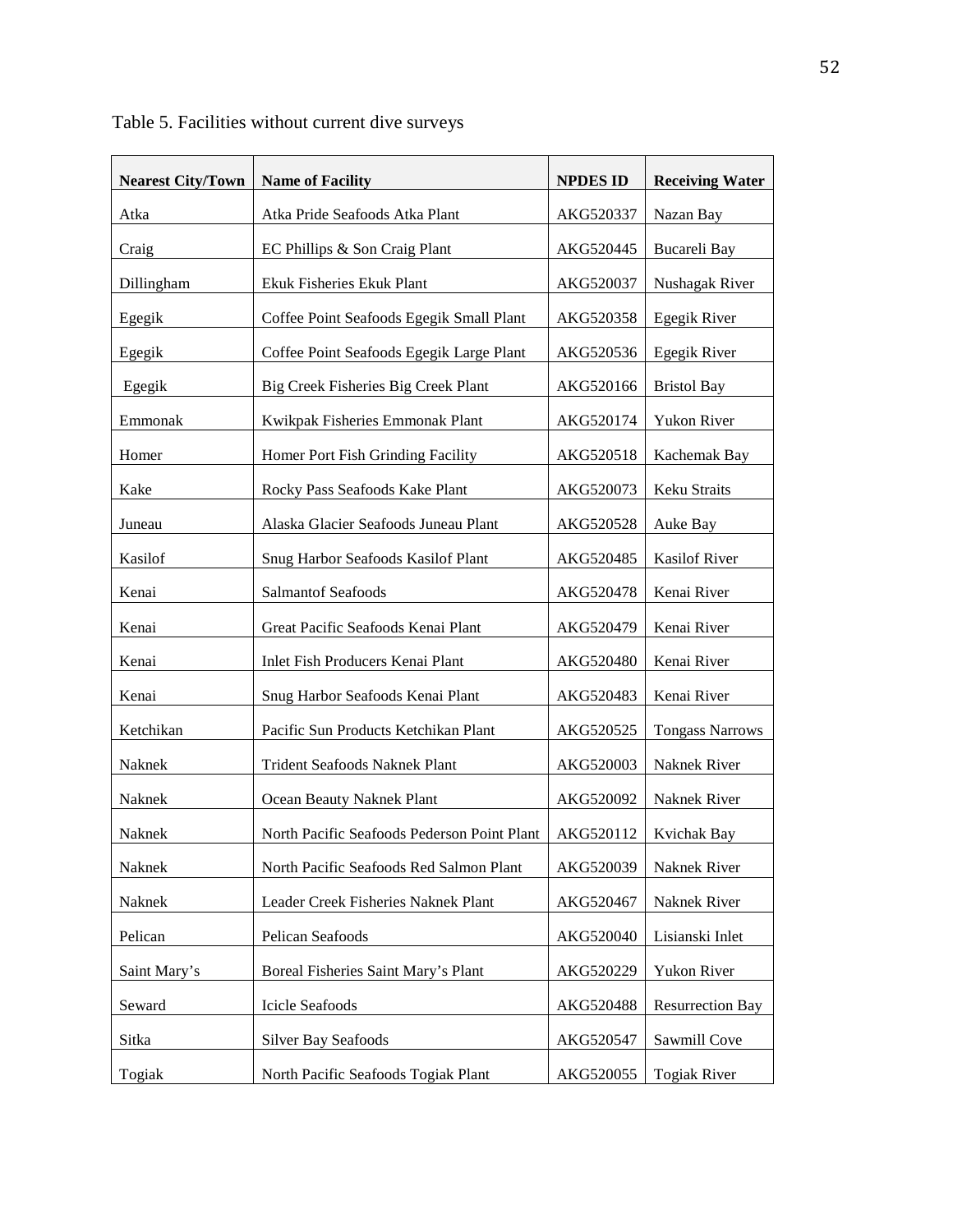| <b>Nearest City/Town</b> | <b>Name of Facility</b>          | <b>NPDES ID</b> | <b>Receiving Water</b> |
|--------------------------|----------------------------------|-----------------|------------------------|
| Unalaska/                |                                  |                 |                        |
| Dutch Harbor             | Alyeska Seafoods                 | AK0000272       | S. Unalaska By         |
|                          |                                  |                 |                        |
| Valdez                   | Silver Bay Seafoods Valdez Plant | AKG520042       | Port Valdez            |
|                          |                                  |                 |                        |
| Valdez                   | Peter Pan Seafoods Valdez Plant  | AKG520244       | Port Valdez            |
|                          |                                  |                 |                        |
| Whittier                 | <b>Great Pacific Seafoods</b>    | AKG520160       | Passage Canal          |
|                          |                                  |                 |                        |
| Yakutat                  | Dry Bay Fisheries Dry Bay Plant  | AKG520495       | Monti Bay              |

Table 5 Continued. Facilities without current dive surveys

One objective that was not achieved in this project was determining if fish waste piles might be linked to changes in subsistence activities and/or food security within communities.

Conducting key informant interviews of community participants was planned. Potential impacts from fish waste piles on subsistence activities and food security in rural communities may have been evaluated if key informant interviews were completed. Information regarding subsistence activities and food security is largely missing from an evaluation of these permitted seafood processing facilities and at least partially filling this data gap was one objective this research project was expected to achieve.

The key informant interviewees were expected to be community residents and/or Tribal environmental coordinators. Potential community participants were identified within the communities of interest (see Table 1) and then contacted. Contacts occurred via email, phone, and in person at two conferences (2014 Alaska Tribal Conference on Environmental Management and 2015 Alaska Forum on the Environment). These potential community participants included local tribal environmental coordinators and tribal presidents from these communities. The potential community participants perceived the questions about subsistence activities and water quality as personal and sensitive information. In addition, based on these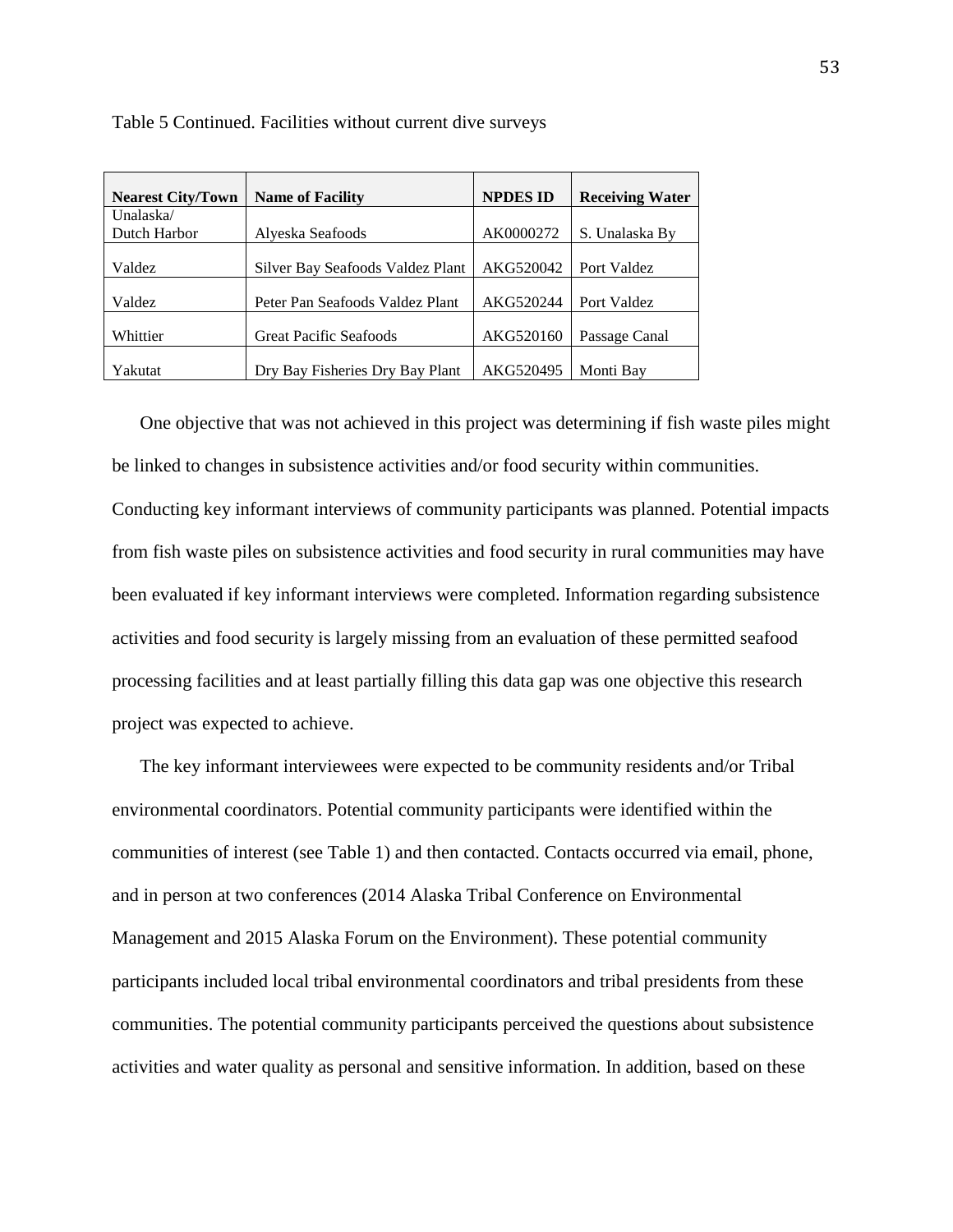preliminary conversations the use of non-identifying information in a graduate research project was of concern to these potential participants. If this information is of interest to regulators, then it is recommend the EPA collect traditional knowledge, in collaboration with the tribes. EPA has a unique government-to-government relationship with the tribes and collection of this sensitive information could occur in a manner that is meaningful to the tribes and allows the information to remain confidential.

Other options for data collection of this type of information may be to gain approval from local/Tribal Institutional Review Boards and/or switching the emphasis from subsistence activities to changes in fishing in these areas in general. Focused interviews with the Alaska Department of Fish and Game staff may also reveal answers to the questions regarding the potential impacts to fish in proximity to these fish waste piles.

Another limitation of this project was the lack of primary data collection. It was anticipated that primary data would be collected from agency staff through key informant interviews; however, when agency staff were contacted, the answers to questions was obtained through references to publically available information. Therefore, for purposes of this project, primary data collection did not occur.

#### **5.5 Public Health Implications**

Based on the data collected and the knowledge about benthic recovery from chronic organic loading, it is unlikely that any benthic community impacted by these fish waste piles will recover to its original state, even if the organic loading ceases. This concept is important for regulators to understand before new zones of deposit are authorized and for managing existing fish waste piles. If the benthic community is unlikely to return to its original state, then impacts to higher trophic levels may also be irreversible. This latter conclusion is difficult to state in the absence of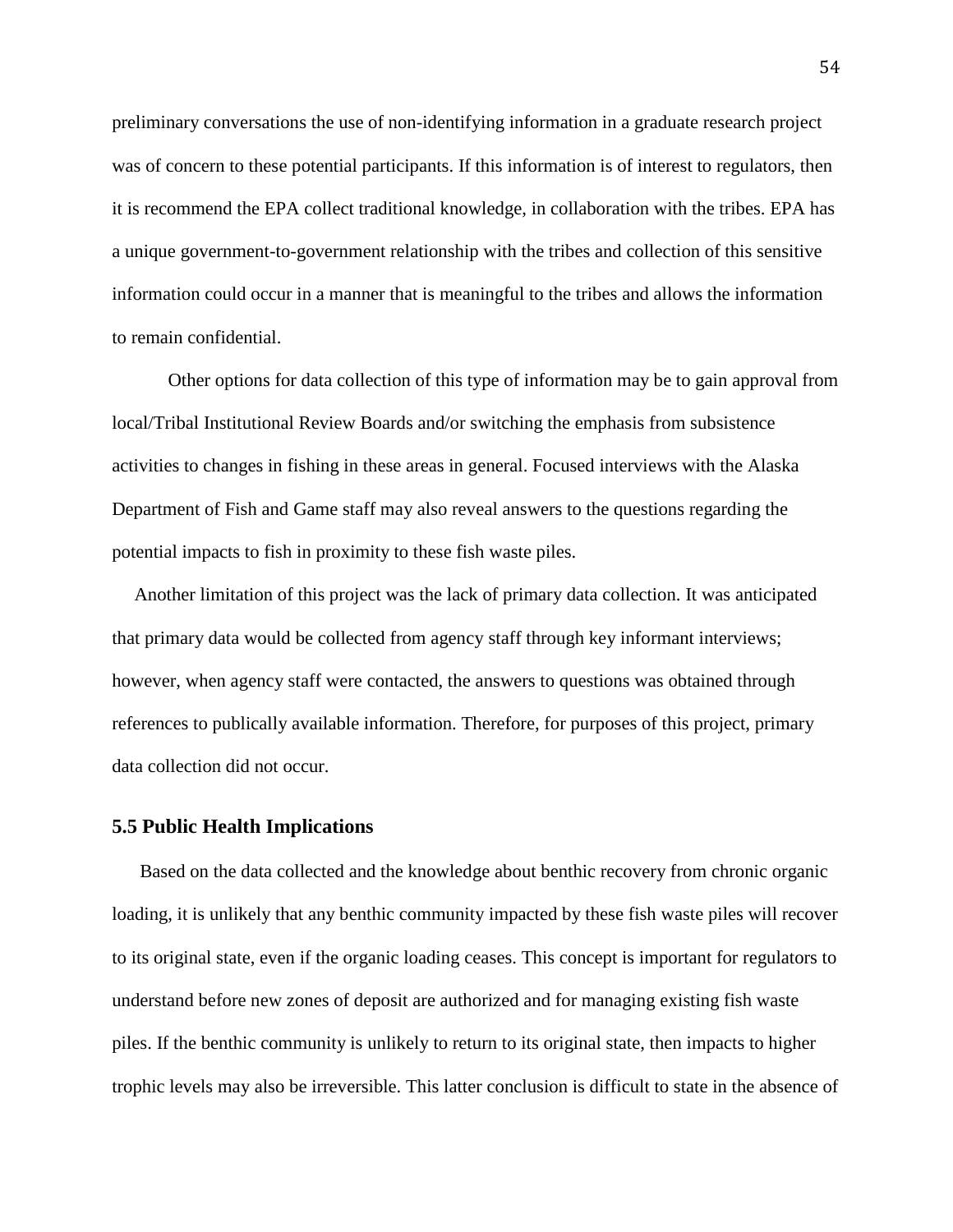data.

Less than fifty percent of the facilities in the data set are in compliance with the requirement to monitor their fish waste piles. At least 115 acres of the Alaska seafloor is covered by fish waste piles and the impacts of these 115 acres are not widely known. Changes to the ecosystem may limit the availability of food and/or may change the types of food available to subsistence users. As expressed during the hunter interviews, these changes in Alaska may have already occurred. Changes in subsistence practices, food security, and potential impacts to drinking water sources are not evaluated as part of fish waste pile monitoring activities conducted by seafood processing facilities.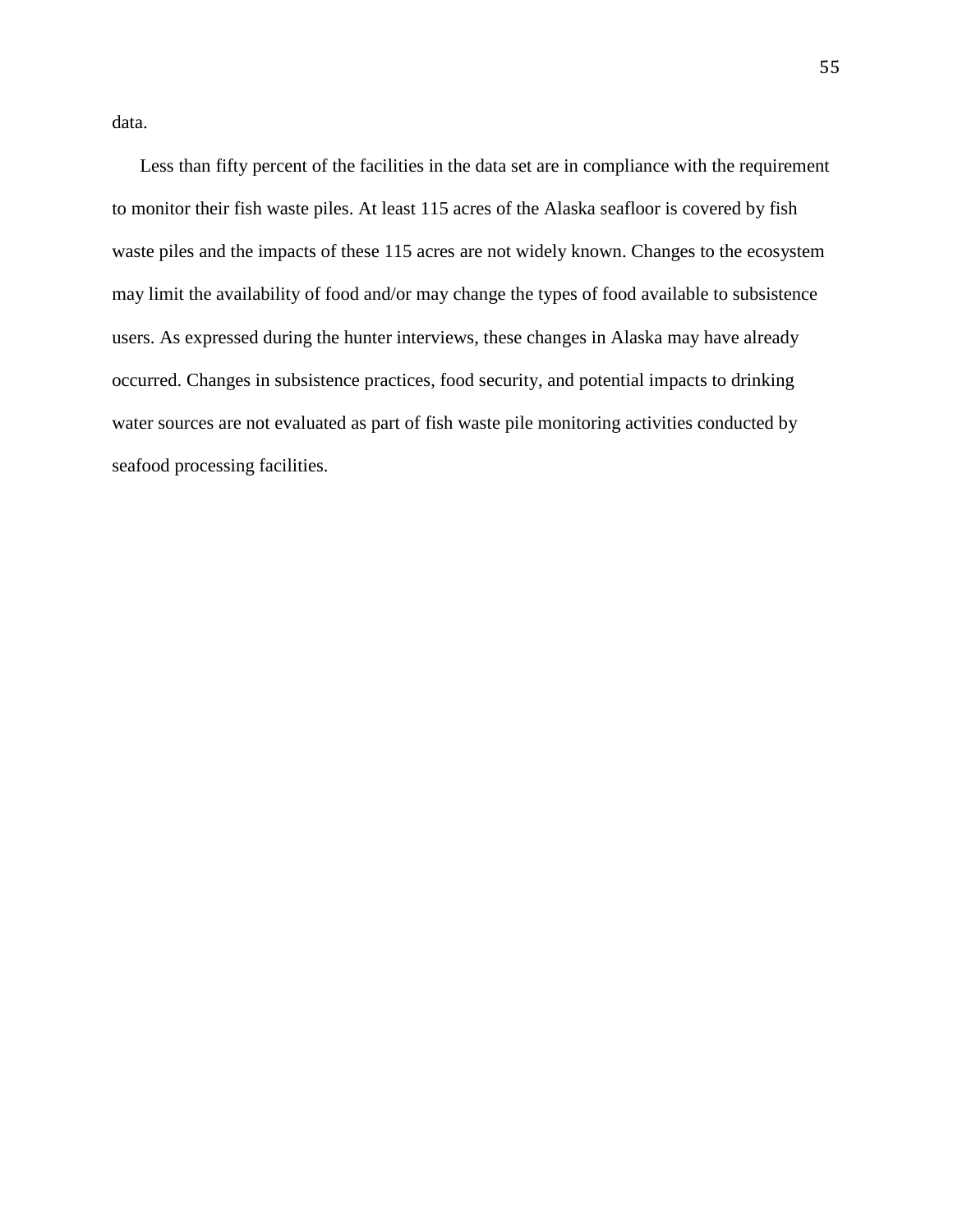# **References**

Alaska Commercial Divers. (2010). Seafloor Monitoring Survey Report, E.C. Phillips Ketchikan.

Alaska Commercial Divers. (2011). Seafloor Monitoring Survey Report, E.C. Phillips Ketchikan.

Alaska Commercial Divers. (2012). Seafloor Monitoring Survey Report, E.C. Phillips Ketchikan.

Alaska Commercial Divers. (2013). Seafloor Monitoring Survey Report, E.C. Phillips Ketchikan.

Alaska General Seafoods. (2010). Annual Report for 2009.

Alaska Timber Task Force. (October 21, 1985). Log Transfer Facility Siting, Construction, Operation, and Monitoring/Reporting Guidelines.

Alyeska Seafoods. (2009). Annual Report for 2008.

Alyeska Seafoods. (2014). Annual Report for 2013.

- Blanchard, A. L., H. M. Feder, and D.G. Shaw. (2003). Variations in benthic fauna underneath an effluent mixing zone at a marine oil terminal in Port Valdez, Alaska. Marine Pollution Bulletin 46: 1583–1589.
- Brooks, K.M., A. R. Stierns, C.V.W. Mahnken and D. B. Blackburn. (2003). Chemical and biological remediation of the benthos near Atlantic salmon farms. Aquaculture 219: 355-377.
- Brooks, K.M., Stierns, A.R., and Backman, C. (2004). Seven year remediation study at the Carrie Bay Atlantic salmon (Salmo salar) farm in the Broughton Archipelago, British Columbia, Canada. Aquaculture, 239: 81-123.
- Diaz, R. J. and R. Rosenberg. (1995). Marine benthic hypoxia: A review of its ecological effects and the behvioural responses of benthic macrofauna. Oceanography and Marine Biology: An Annual Review 33: 245-303
- Diaz, R. J. and R. Rosenberg. (2008). Spreading dead zones and consequences for marine ecosystems. Science 321: 926-929.
- E.C. Phillips & Sons Inc. (2010). Annual Report for E.C. Phillips facility in Ketchikan.
- Edgar, G.J., C.K. Macleod, R.B. Mawbey and D. Shields. (2005). Broad-scale effects of marine salmonid aquaculture on macrobenthos and the sediment environment in southeastern Tasmania. Jour. Exp. Mar. Biol. Ecol. 327: 70-90.

Enviro-Tech Diving Inc. (2000a). Seafloor Monitoring Report, Trident Ketchikan

Enviro-Tech Diving Inc. (2000b). Seafloor Monitoring Report, Trident Sand Point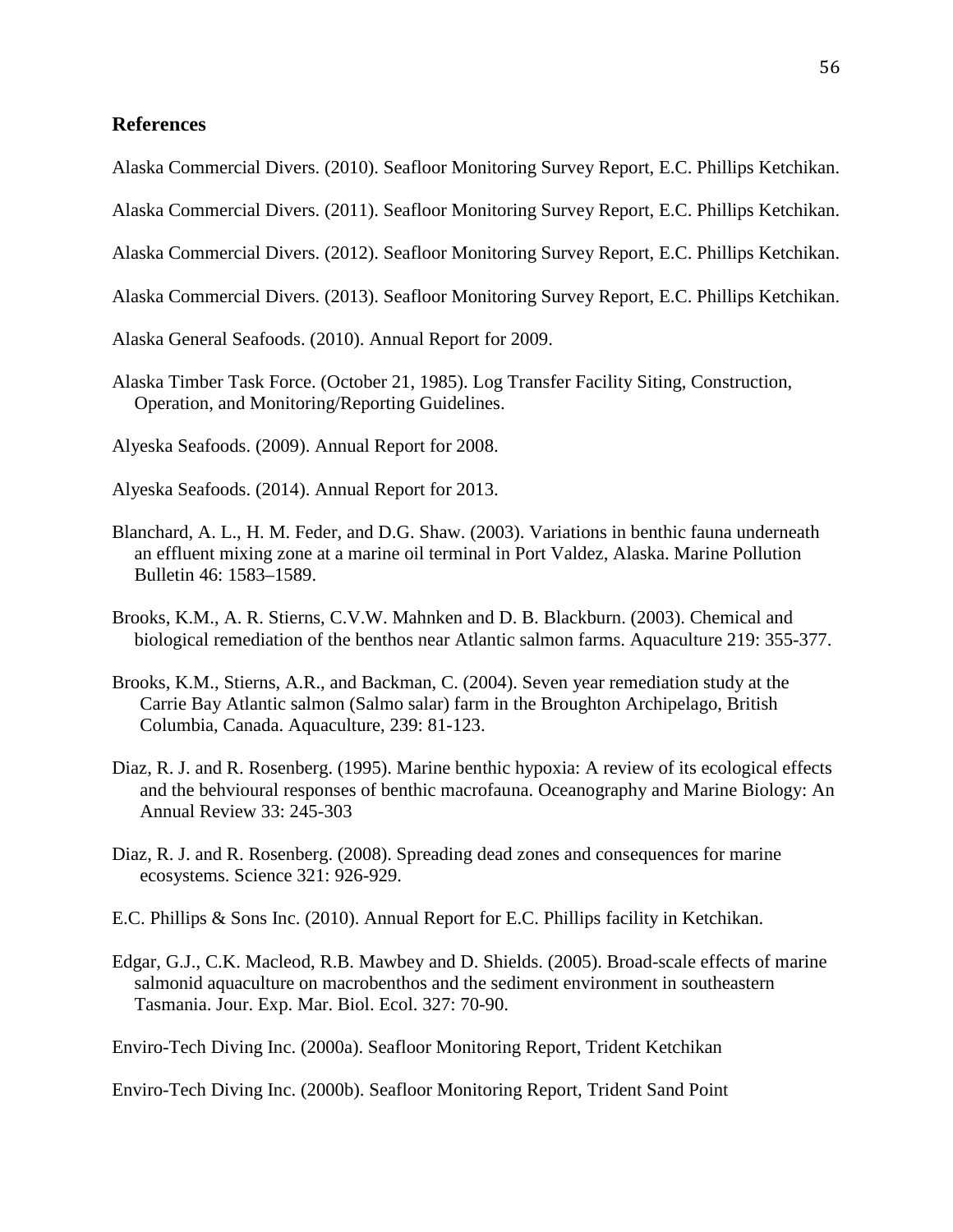Enviro-Tech Diving Inc. (2003). Seafloor Monitoring Report, Trident Ketchikan

Enviro-Tech Diving Inc. (2004). Seafloor Monitoring Report, Trident Akutan

Enviro-Tech Diving Inc. (2006a). Seafloor Monitoring Report, Trident Akutan

Enviro-Tech Diving Inc. (2006b). Seafloor Monitoring Report, Trident Ketchikan

Enviro-Tech Diving Inc. (2007). Seafloor Monitoring Report, Westward Seafoods

Enviro-Tech Diving Inc. (2008a). Seafloor Monitoring Report, Alaska General Seafoods Ketchikan

Enviro-Tech Diving Inc. (2008b). Seafloor Monitoring Report, Trident Akutan

- Enviro-Tech Diving Inc. (2009). Seafloor Monitoring Report, Alaska General Seafoods Ketchikan
- Enviro-Tech Diving Inc. (2010a). Seafloor Monitoring Report, Alaska General Seafoods Ketchikan
- Enviro-Tech Diving Inc. (2010b). Seafloor Monitoring Report, Trident Akutan

Enviro-Tech Diving Inc. (2010c). Seafloor Monitoring Report, Trident Cordova South

Enviro-Tech Diving Inc. (2010d). Seafloor Monitoring Report, Trident Ketchikan

Enviro-Tech Diving Inc. (2011a). Seafloor Monitoring Report, Trident Chignik

Enviro-Tech Diving Inc. (2011b). Seafloor Monitoring Report, Trident Cordova North

Enviro-Tech Diving Inc. (2011c). Seafloor Monitoring Report, Trident Ketchikan

Enviro-Tech Diving Inc. (2011d). Seafloor Monitoring Report, Trident Sand Point

Enviro-Tech Diving Inc. (2011e). Seafloor Monitoring Report, Trident Wrangell

Enviro-Tech Diving Inc. (2012a). Seafloor Monitoring Report, Ocean Beauty Cordova

Enviro-Tech Diving Inc. (2012b). Seafloor Monitoring Report, Trident Chignik

Enviro-Tech Diving Inc. (2012c). Seafloor Monitoring Report, Trident Cordova North

Enviro-Tech Diving Inc. (2012d). Seafloor Monitoring Report, Westward Seafoods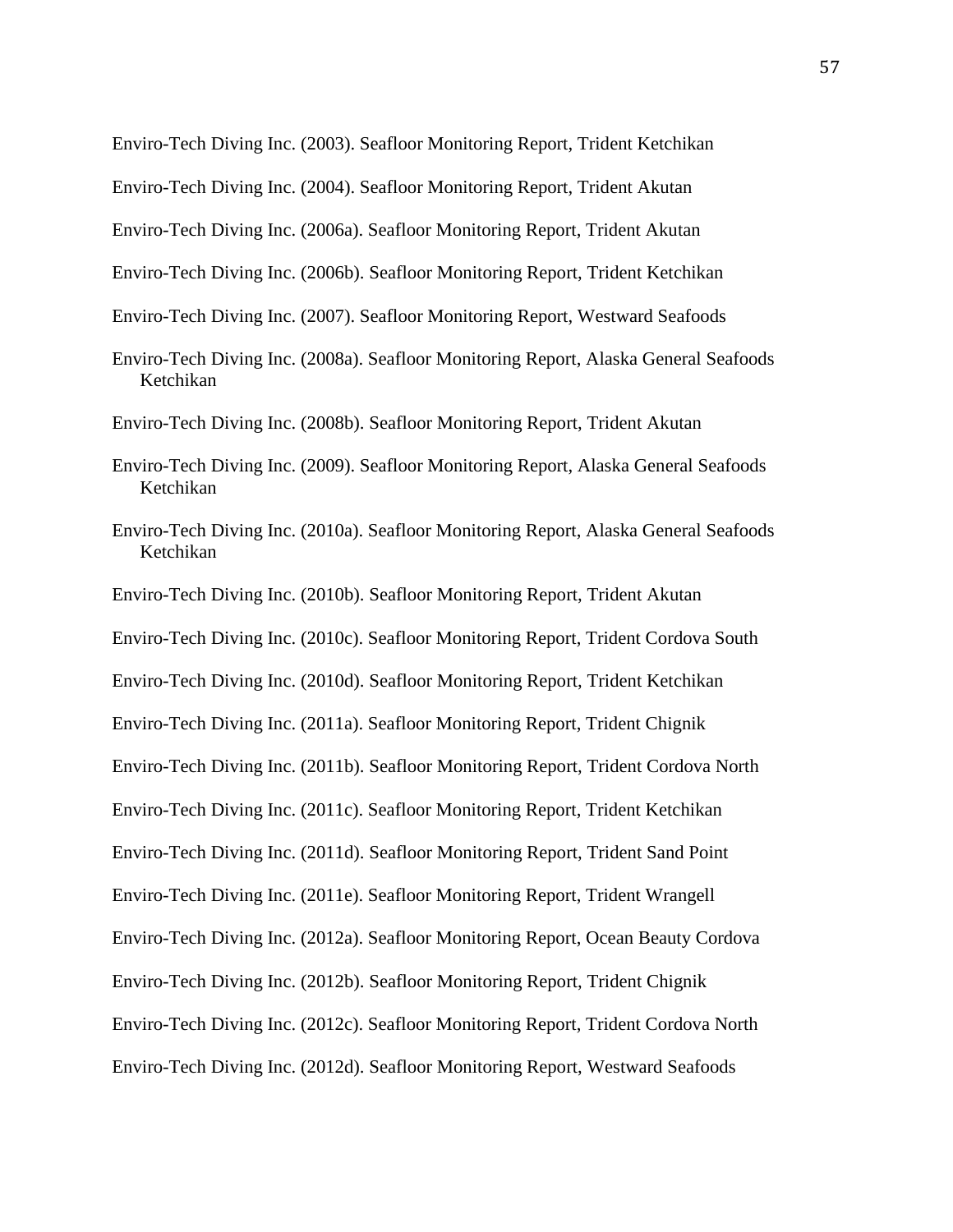Enviro-Tech Diving Inc. (2013a). Seafloor Monitoring Report, Copper River Seafoods

Enviro-Tech Diving Inc. (2013b). Seafloor Monitoring Report, Trident Chignik

Enviro-Tech Diving Inc. (2013c). Seafloor Monitoring Report, Trident Cordova North

Enviro-Tech Diving Inc. (2013d). Seafloor Monitoring Report, Trident Cordova South

Enviro-Tech Diving Inc. (2013e). Seafloor Monitoring Report, Trident Wrangell

Enviro-Tech Diving Inc. (2014). Seafloor Monitoring Report, Trident Cordova South

Evans Hamilton. (2011). Seafloor Monitoring Report, Unisea Dutch Harbor

- Gao, Q.F., K.L. Cheung, S.G. Cheung and P.K. Shin. (2005). Effects of nutrient enrichment derived from fish farming activities on macroinvertebrate assemblages in a subtropical region of Hong Kong. Mar. Poll. Bull. 51: 994-1002.
- Germano & Associates, Inc. (2011). Benthic Impact Assessment of Trident Seafoods' Submarine Waste Piles in Akutan & Ketchikan, Alaska
- Germano & Associates, Inc., Tetra Tech, Inc, and State of Alaska Department of Environmental Conservation. (2004). Effects of seafood waste discharges on the benthic environment at Ketchikan, Alaska.
- Global Diving & Salvage, Inc. (2009). Seafloor Monitoring Survey Report, Ocean Beauty Seafoods Cordova.
- Haggitt Consulting. (2010). Seafloor Monitoring Survey Report, Sitka Sound Seafoods.

Haggitt Consulting. (2011). Seafloor Monitoring Survey Report, Sitka Producers Cooperative.

Haggitt Consulting. (2012). Seafloor Monitoring Survey Report, Westward Seafoods.

Hakala Diving. (2010). Seafloor Monitoring Report, Peter Pan King Cove.

Hakala Diving. (2011). Seafloor Monitoring Report, Peter Pan King Cove.

- Haynes, Terry L. and Wolfe, Robert J., Editors. Alaska Department of Fish and Game, Division of Subsistence. (August 1999). Ecology, Harvest, and Use of Harbor Seals and Sea Lions: Interview Materials from Alaska Native Hunters Technical Paper No. 249.
- Heilskov, A.C., M. Alperin and M. Holmer. 2006. Benthic fauna bio-irrigation effects on nutrient regeneration in fish farm sediments. Jour. Exp. Mar. Biol. Ecol. 339: 204-225.

Icicle Seafoods, Inc. (2009). Annual Report for 2008, Icicle Seafoods Seward.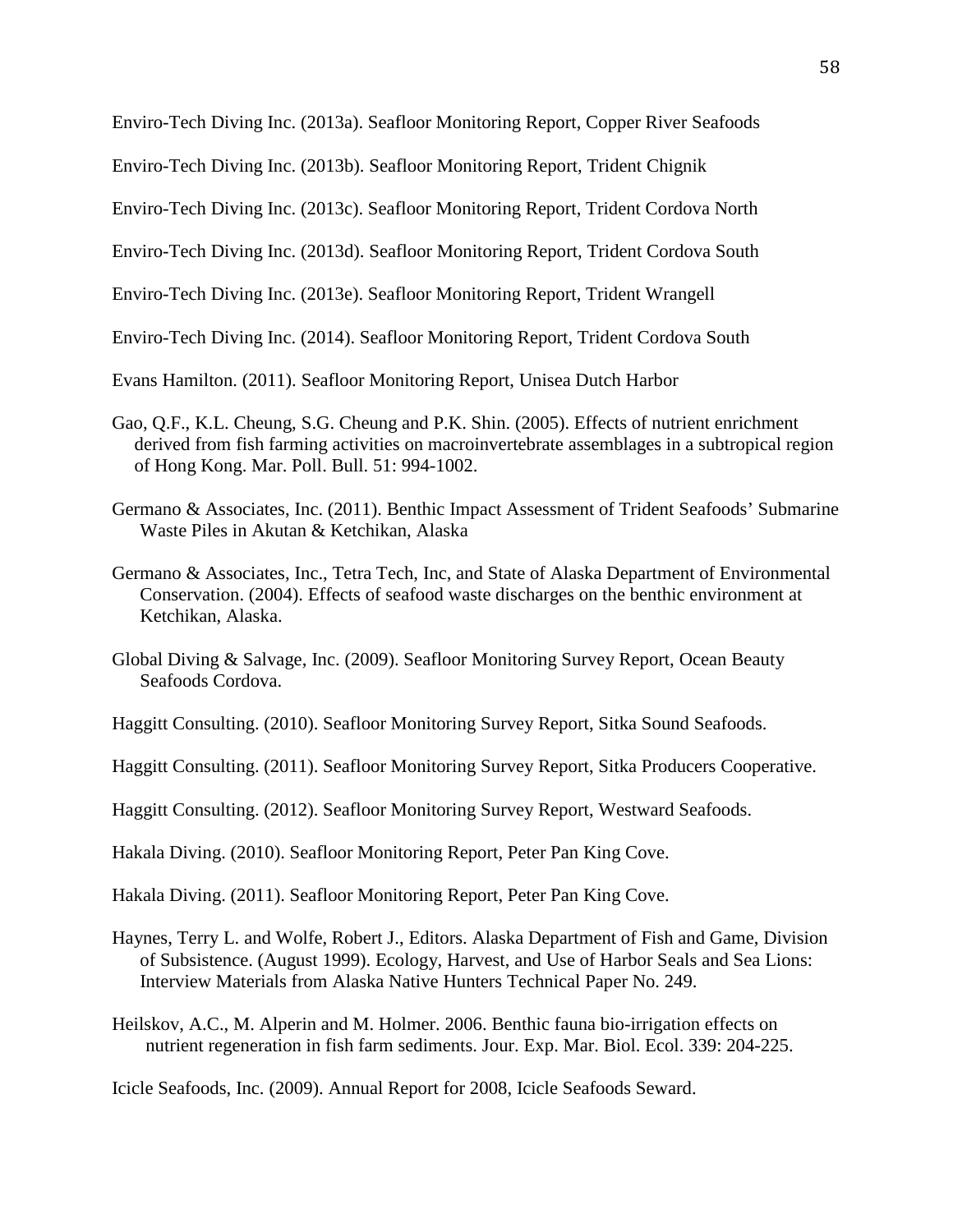Icicle Seafoods, Inc. (2010). Annual Report for 2009, Icicle Seafoods Seward.

Icicle Seafoods, Inc. (2011). Annual Report for 2010, Icicle Seafoods Seward.

Icicle Seafoods, Inc. (2012). Annual Report for 2011, Icicle Seafoods Seward.

Icicle Seafoods, Inc. (2013). Annual Report for 2012, Icicle Seafoods Seward.

Inlet Fish Producers, Inc. (2009). Annual Report for 2008.

Inlet Fish Producers, Inc. (2010). Annual Report for 2009.

Inlet Fish Producers, Inc. (2011). Annual Report for 2010.

Inlet Fish Producers, Inc. (2012). Annual Report for 2011.

Inlet Fish Producers, Inc. (2013). Annual Report for 2012.

Inlet Fish Producers, Inc. (2014). Annual Report for 2013.

- Kalantzi, I. and I. Karakassis. 2006. Benthic impacts of fish farming: Meta-analysis of community and geochemical data. Mar. Poll. Bull. 52: 484-493.
- Karakassis, I., Hatziyanni, E., Tsapakis, M., and Plaiti, W. (1999). Benthic recovery following cessation of fish farming: a series of successes and catastrophes. Marine Ecology Progress Series, 184: 205-218.
- Kutti, T., P.K. Hansen, A. Ervik, T. Høisaéter and P. Johannessen. (2007). Effects of organic effluents from a salmon farm on a fjord system. II. Temporal and spatial patterns in infauna community composition. Aquaculture 262: 355-366.
- Kutti, T., Ervik, A, Høisæter, T. (2008). Effects of organic effluents from a salmon farm on a fjord system. III. Linking deposition rates of organic matter and benthic productivity. Aquaculture 282, 47–53.
- Lalonde, B.A., Jackman, P., Doe, K, Garron, C., and Aube, J. (2009). Toxicity Testing of Sediment Collected in the Vicinity of Effluent Discharges from Seafood Processing Plants in the Maritimes. Arch Environ Contam Toxicol, 56: 389–396.
- Lardicci, C., Rossi, F. & A. Castelli. (1997). Analysis of macrozoobenthic community structure after severe dystrophic crises in a Mediterranean coastal lagoon. Marine Pollution Bulletin 34: 536-547.
- Mazik, K., Burdon, D., and Elliott, M. Institute of Estuarine & Coastal Studies. (2005). Seafoodwaste disposal at sea – a scientific review. Retrieved from: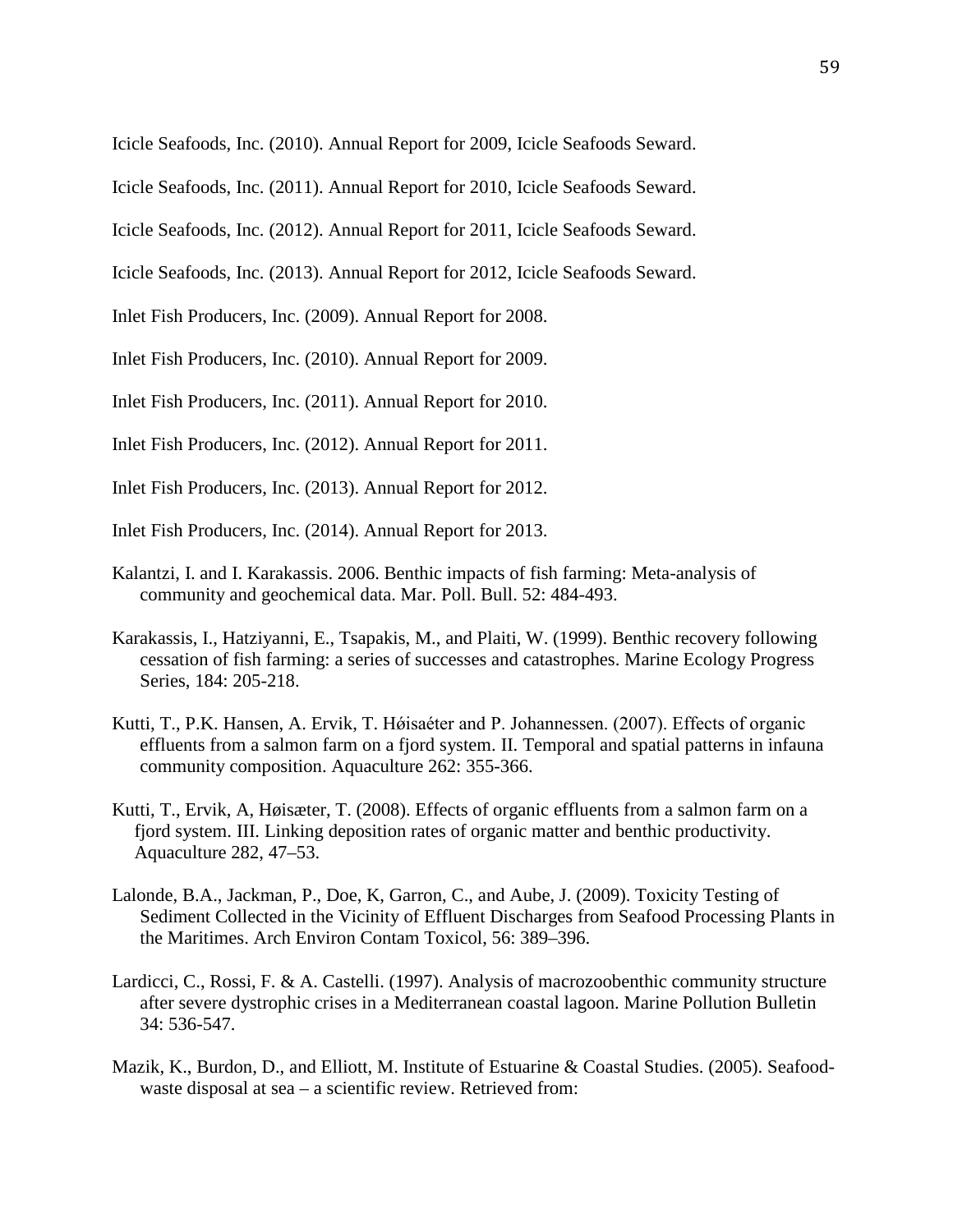http://www.seafish.org/media/Publications/FINAL seafood waste disposal at sea report.P [DF](http://www.seafish.org/media/Publications/FINAL_seafood_waste_disposal_at_sea_report.PDF)

- McGhie, T.K., Crawford, C.M., Mitchell, I.M., and O'Brien, D. (2000). The degradation of fishcage waste in sediments during fallowing. Aquaculture, 187: 351–366.
- Macleod, C.K., N.A. Moltschaniwskyj and C. M. Crawford. (2006). Evaluation of short-term fallowing as a strategy for the management of recurring organic enrichment under salmon cages. Mar. Poll. Bull. 52: 1458-1466.
- Mee, L.D., J. Friedrich and M.T. Gomoiu. (2005). Restoring the Black Sea in times of uncertainty. Oceanography 18: 32-43.
- North Pacific Seafoods. (n.d.). Sitka Production Plant. Retrieved from: [http://northpacificseafoods.com/index.php?option=com\\_content&task=view&id=39&Itemid](http://northpacificseafoods.com/index.php?option=com_content&task=view&id=39&Itemid=51)  $=51$
- O'Brien, A.L., N. Volkenborn, J. Van Beusekom, L. Morris, and J.J. Keough. (2009). Interactive effects of porewater nutrient enrichment, bioturbation and sediment characteristics on benthic assemblages in sandy sediments. Jour. Exp. Mar. Biol. Ecol. 371: 51-59.
- Pacific Star Seafoods. (2009). Annual Report for 2008.
- Pacific Star Seafoods. (2010). Annual Report for 2009.
- Pacific Star Seafoods. (2011). Annual Report for 2010.
- Pacific Star Seafoods. (2012). Annual Report for 2011.
- Pacific Star Seafoods. (2013). Annual Report for 2012.
- Parr, T.D., Tait, R.D., Maxon, C.L., Newton, F.C, Hardin, J.L. (2007). A descriptive account of benthic macrofauna and sediments from an area of petroleum exploration in the south Caspian Sea. Estuarine, Coastal and Shelf Science, 71.
- Pearson, T., Rosenberg, R. (1978). Macrobenthic succession in relation to organic enrichment and pollution of the marine environment. Oceanogr Mar Biol Annu Rev 16, 229-311.
- Pereira, P.M.F., Black, K.D., McLusky, D.S., Nickell, T.D. (2004). Recovery of sediments after cessation of marine fish farm production. Aquaculture, 235: 315-330.

Peter Pan Seafoods. (2005). Annual Report for 2004.

Peter Pan Seafoods. (2006). Annual Report for 2005.

Peter Pan Seafoods. (2007). Annual Report for 2006.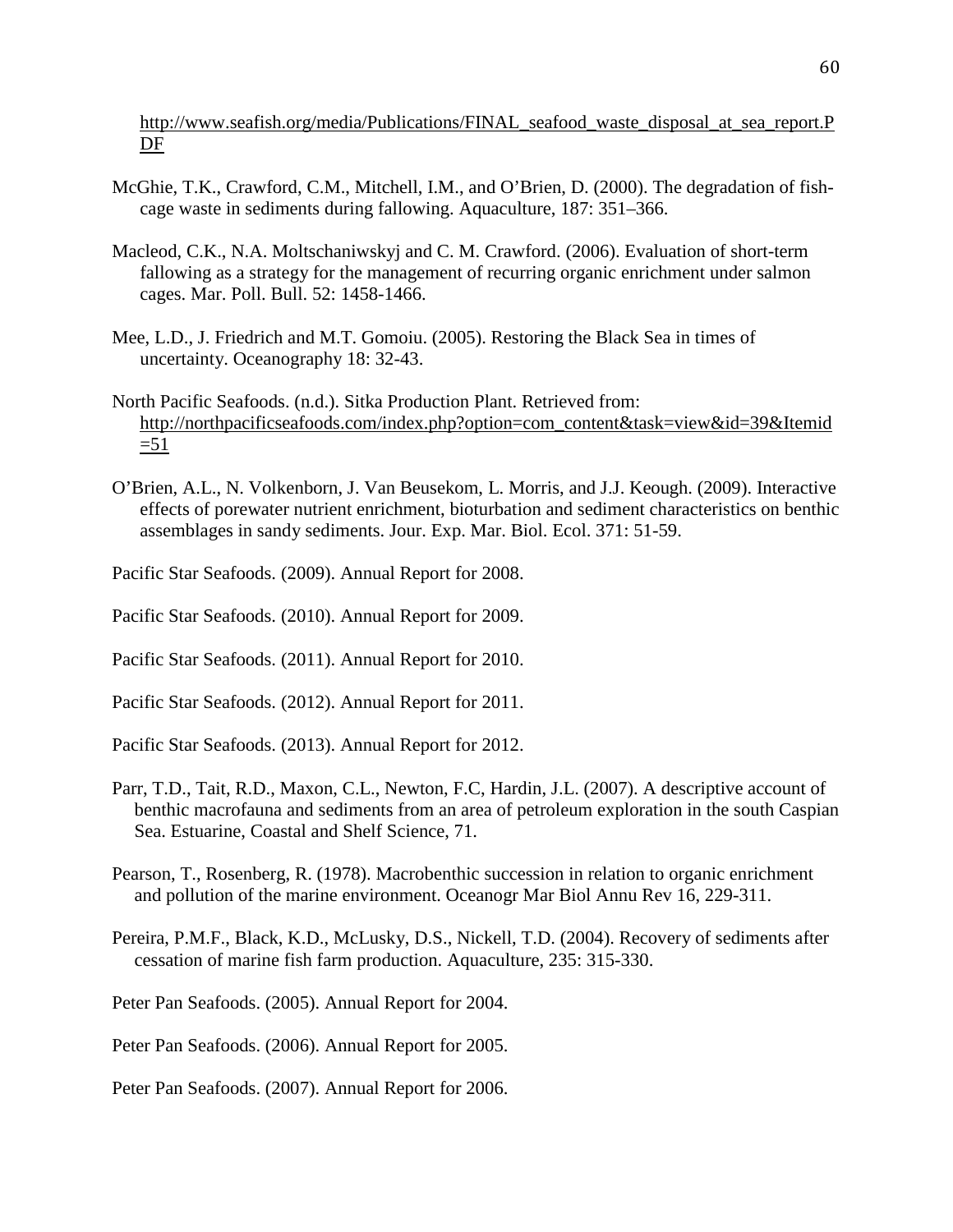Peter Pan Seafoods. (2008). Annual Report for 2007.

Peter Pan Seafoods. (2009). Annual Report for 2008.

Peter Pan Seafoods. (2010). Annual Report for 2009.

Peter Pan Seafoods. (2011). Annual Report for 2010.

Peter Pan Seafoods. (2012). Annual Report for 2011.

Posey, M.H., T.D. Alphin, and L. Cahoon. (2006). Benthic community responses to nutrient enrichment and predator exclusion: influence of background nutrient concentrations and interactive effects. Jour. Exp. Mar. Biol. Ecol. 330: 105-118.

Pudwill. (2006). Seafloor Monitoring Survey Report, Copper River Seafoods.

- Reading, Harold G. (1996). Sedimentary Environments: Processes, Facies and Stratigraphy. Blackwell Publishing Limited. Malden, MA.
- Rosenberg, R. (2001). Marine benthic faunal succession stages and related sedimentary activity. Sciencia Marina, 65 (Suppl. 2): 107-119.
- Rosenberg, R., Agrenius, S., Hellman, B., Nilsson, H.C., and Norling, K. (2002). Recovery of marine benthic habitats and fauna in a Swedish fjord following improved oxygen conditions. Marine Ecology Progress Series 234: 43-53.

S&S Diving Services. (2004). Seafloor Monitoring Report, Peter Pan King Cove.

S&S Diving Services. (2005). Seafloor Monitoring Report, Peter Pan King Cove.

S&S Diving Services. (2006). Seafloor Monitoring Report, Peter Pan King Cove.

S&S Diving Services. (2007). Seafloor Monitoring Report, Peter Pan King Cove.

S&S Diving Services. (2008). Seafloor Monitoring Report, Peter Pan King Cove.

S&S Diving Services. (2009). Seafloor Monitoring Report, Peter Pan King Cove.

Sanz-Lázaro, C. and Marin, A. (2006). Benthic recovery during open sea fish farming abatement in Western Mediterranean, Spain. Marine Environmental Research, 62: 374–387

Seafood Producers Cooperative. (2005). 2004 Annual Report and Seafloor Monitoring Survey.

Shin, P.K., N.W.Y. Lam, R.S.S. Wu, P.Y. Qian and S.G. Cheung. (2008). Spatio-temporal changes of marine macrobenthic community in sub-tropical waters upon recovery from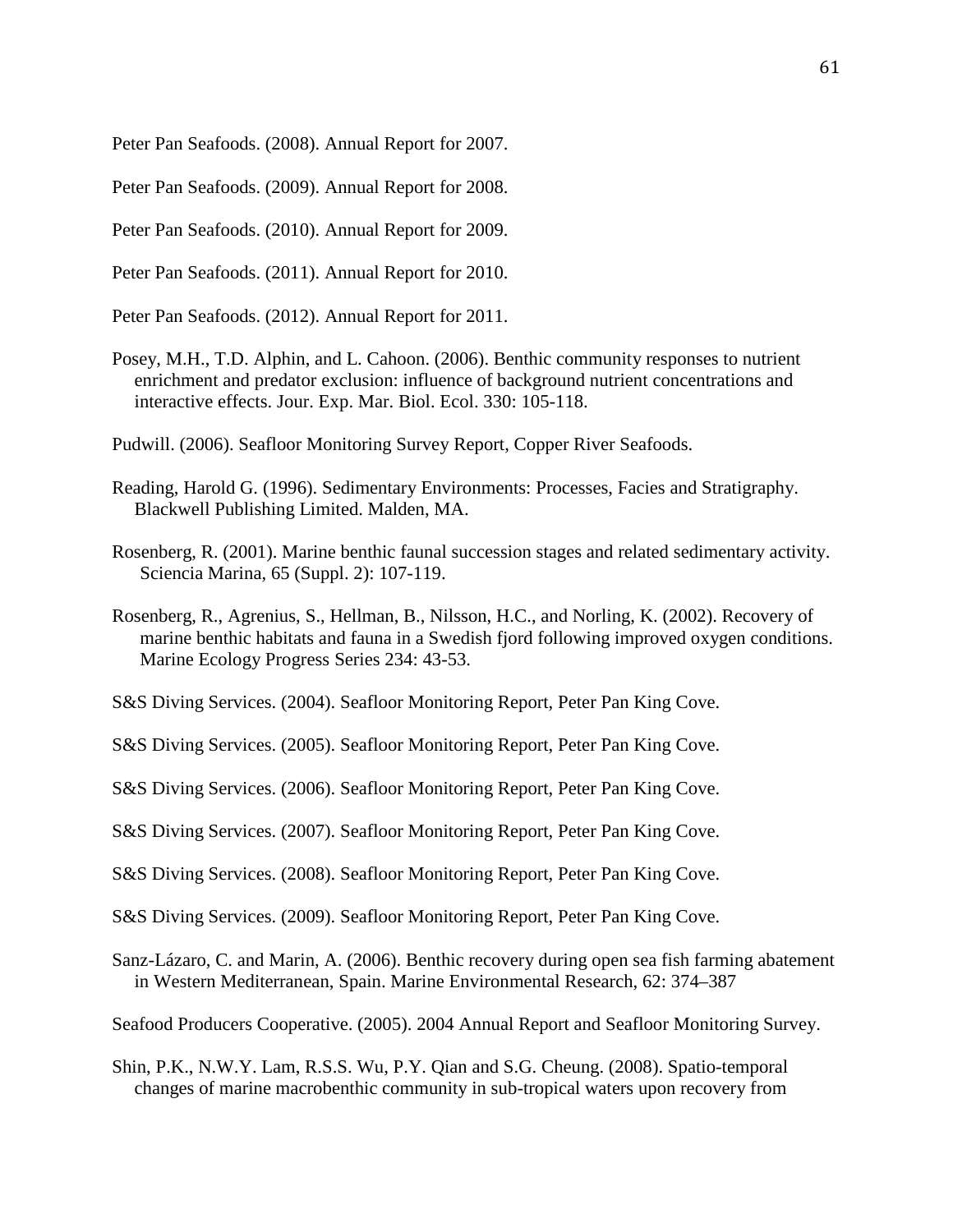eutrophication. I. Sediment quality and community structure. Mar. Poll. Bull. 56: 282-296.

- Smith, J. and S.E. Shackley. (2006). Effects of the closure of a major sewage outfall on sublittoral, soft sediment benthic communities. Mar. Poll. Bull. 52: 645-658.
- Stachowitsch, M. 1984. Mass mortality in the Gulf of Trieste: The course of community destruction. P.S.Z.N.I: Marine Ecology 5(3): 243-264.
- State of Alaska Department of Commerce, Community, and Economic Development. (n.d.) General Format. Retrieved from: http://commerce.alaska.gov/dnn/ded/DEV/FisheriesDevelopment/AlaskaProcessors.aspx
- State of Alaska Department of Commerce, Community, and Economic Development. (2014). Alaska Community Database Online. Retrieved from: http://commerce.state.ak.us/cra/DCRAExternal/
- State of Alaska Department of Environmental Conservation (ADEC). (2013a). Wastewater Permit Search Results. Retrieved from: http://dec.alaska.gov/Applications/Water/WaterPermitSearch/Search.aspx
- State of Alaska Department of Environmental Conservation. (2013b). Seafood Processing Map. Retrieved from: http://www.arcgis.com/home/webmap/viewer.html?webmap=36126671010e400eb0bd1a56b a1a5a09
- State of Alaska Department of Environmental Conservation. (2010). General Format. Retrieved from: http://dec.alaska.gov/water/wqsar/Docs/2010impairedwaters.pdf
- State of Alaska Department of Environmental Conservation. (2002). White Paper on zones of deposits from seafood waste piles.
- State of Alaska Department of Environmental Conservation. (n.d.). ADEC Water Division Seafood Processing Waste Discharges in Alaska. Retrieved from: http://dec.alaska.gov/water/wwdp/seafood/Index.html
- State of Alaska Department of Fish and Game. (2014). Fish Resource Monitor. Retrieved from: http://extra.sf.ADF&G.state.ak.us/FishResourceMonitor/?mode=awc
- State of Alaska Department of Fish and Game. (n.d.). Community Subsistence Information System. Retrieved from: http://www.ADF&G.alaska.gov/sb/CSIS/index.cfm?ADF&G=harvInfo.harvestCommSelCo mm
- Trident Seafood Corporation Inc. (n.d.). Alaskan Plants. Retrieved from: http://www.tridentseafoods.com/company/plants\_alaska.php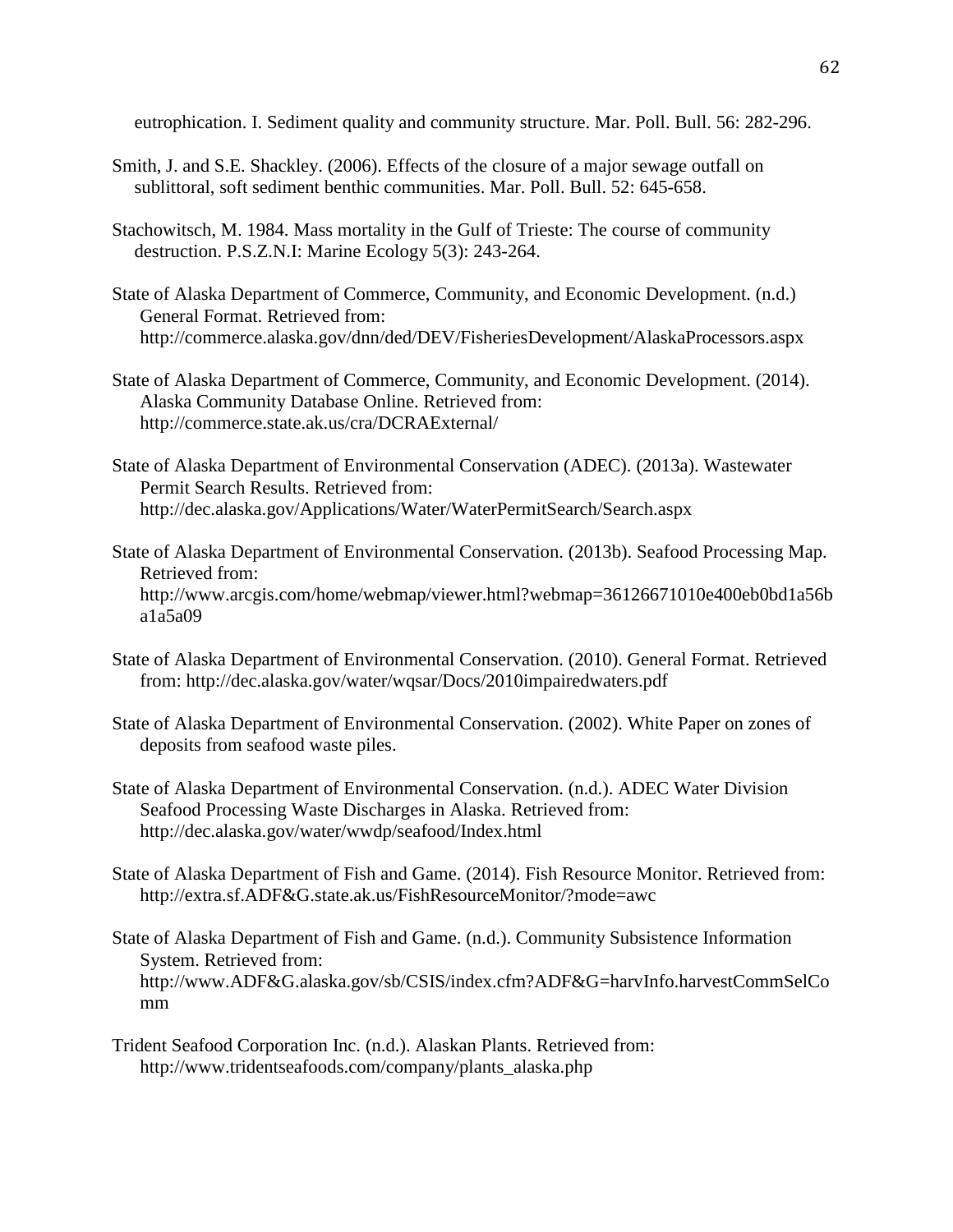- Thorne, R.E., Bishop, M.A., Crawford, R.E., Thomas, G.L., Gay III, S.M., and George, K. (May 2007). Impacts of Seafood Waste Discharge in Orca Inlet, Prince William Sound.
- U.S. Department of Justice. (2007). Stipulation of Settlement and Judgment. Retrieved from: http://yosemite.epa.gov/opa/admpress.nsf/d96f984dfb3ff7718525735900400c29/2af311fa2b 32ad9d8525735c006cfdb8/\$FILE/Stipulation%20of%20Settlement%20&%20Judgment%20( As%20Signed%20by%20Court).pdf
- U.S. Environmental Protection Agency. (n.d.). Environmental Compliance History Online database. Retrieved from: http://www.epa-echo.gov/echo/
- U.S. Environmental Protection Agency. (1995a). Total Maximum Daily Load for Settleable Solids in the Waters of Akutan Harbor.
- U.S. Environmental Protection Agency. (1995b). Total Maximum Daily Load for Biochemical Oxygen Demand in the Waters of Akutan Harbor.
- U.S. Environmental Protection Agency. (July 18, 2001). Seafood Processors in Alaska NPDES General Permit.
- U.S. Environmental Protection Agency. (November 21, 2002). Press Release for Trident Seafoods Ketchikan Settlement. Retrieved from: http://yosemite1.epa.gov/opa/admpress.nsf/6427a6b7538955c585257359003f0230/4349ef57 86786d64852570cb0075e239!OpenDocument&Start=12&Count=5&Expand=12.1)
- U.S. Environmental Protection Agency. (February 17, 2004). Press Release for Alaska General Seafoods Settlement. (February 2013). Plan EJ 2014 Progress Report. Retrieved from: http://yosemite.epa.gov/opa/admpress.nsf/6427a6b7538955c585257359003f0230/d00d5a05c 1cdea81852570cb0075e27e!OpenDocument)
- U.S. Environmental Protection Agency. (2014). Retrieved from: http://www3.epa.gov/environmentaljustice/resources/policy/plan-ej-2014/plan-ej-progressreport-2013.pdf
- U.S. Environmental Protection Agency. (n.d.). Alaskan Seafood Processing Effluent Guidelines. Retrieved from: http://www2.epa.gov/eg/alaskan-seafood-processing-effluent-guidelines
- Villnäs, A., J. Perus and E. Bonsdorff. (2011). Structural and functional shifts in zoobenthos induced by organic enrichment – Implications for community recovery potential. Journal of Sea Research 65: 8-18.

Westward Seafoods. (2013). Annual Report for 2012.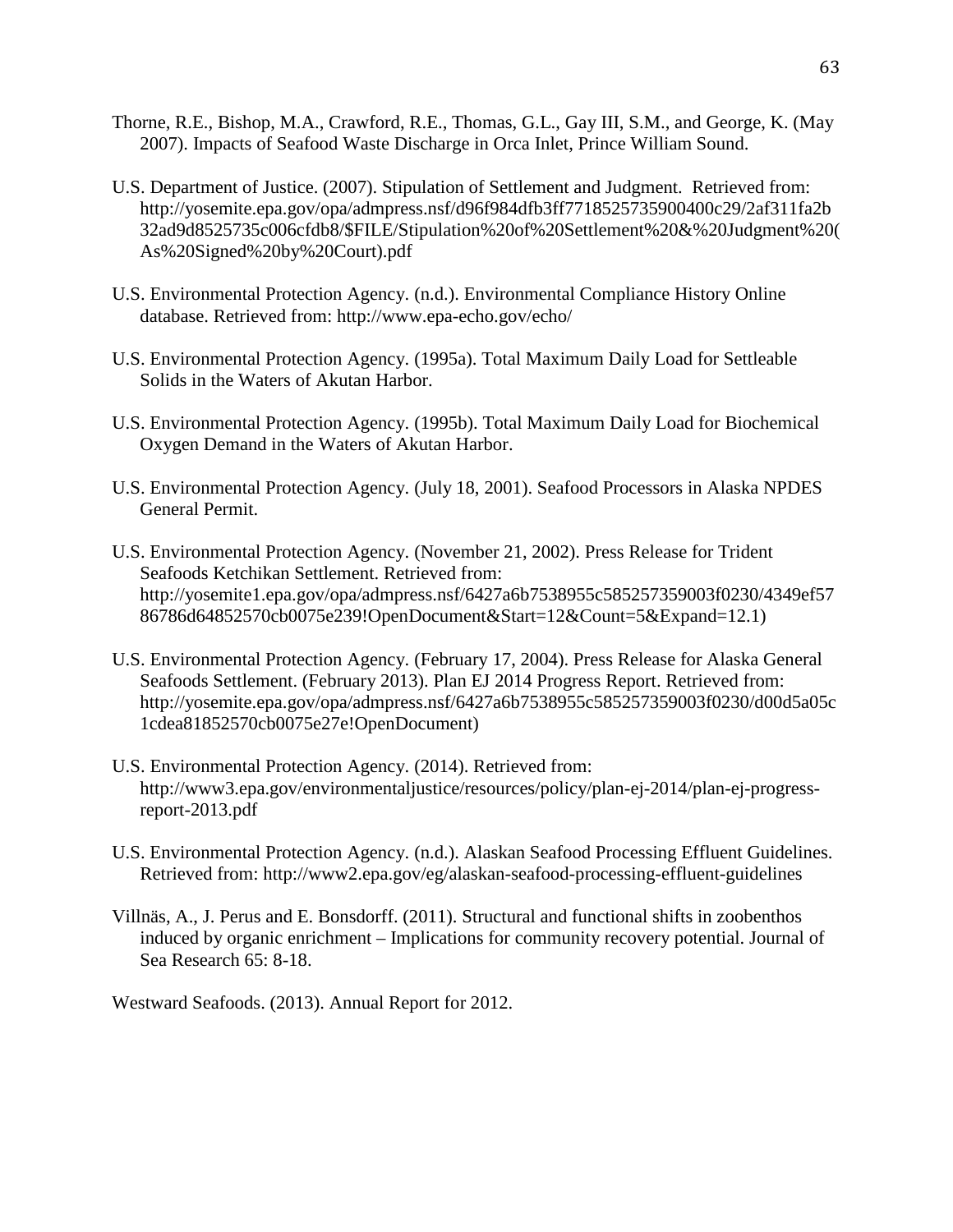Appendix A

Record Review Sheet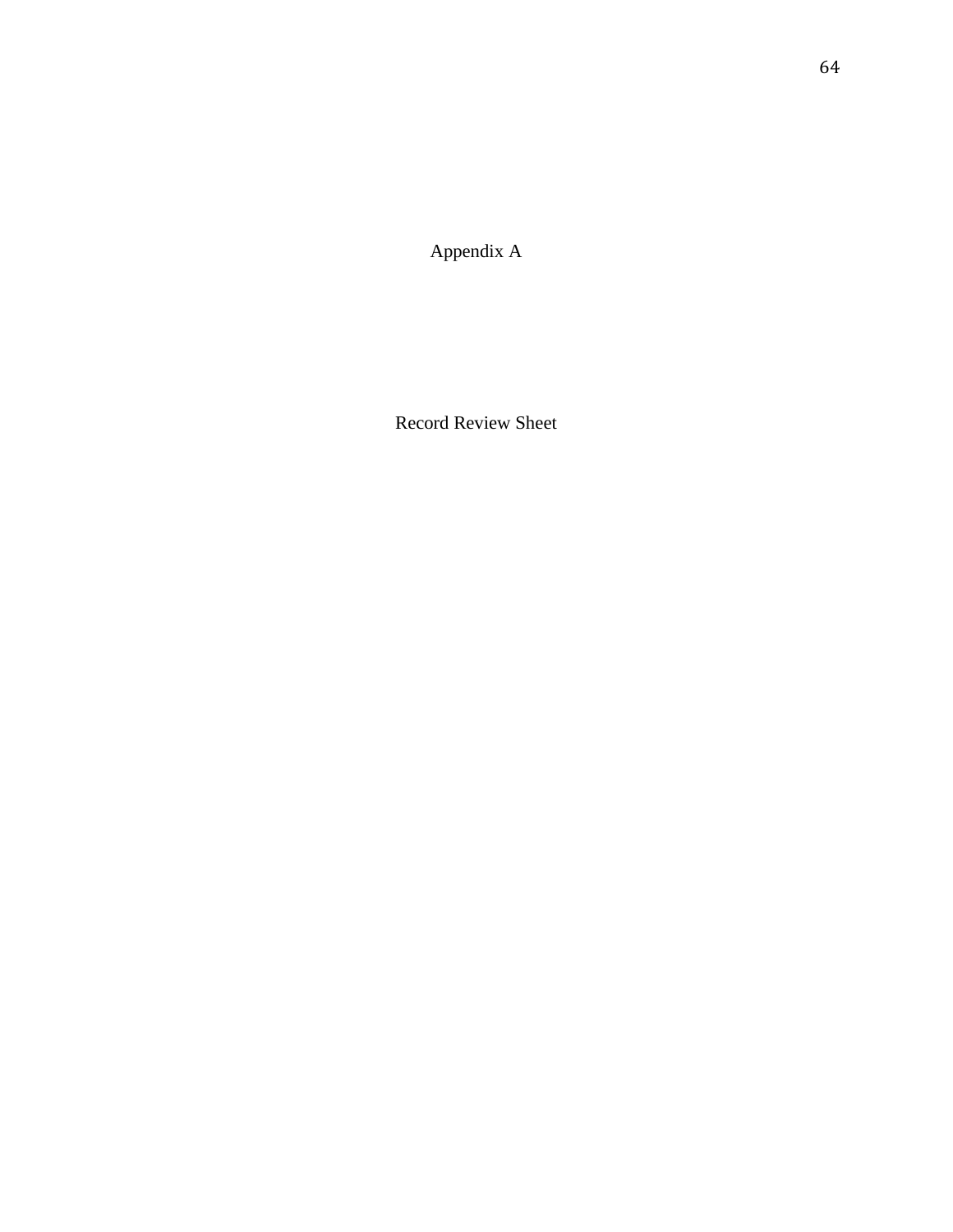# Name of Waterbody:

# **Record Review Sheet**

Name of Record:

Facility information:

- 1. Name of Facility
- 2. Latitude/longitude of facility and fish waste pile
- 3. City/Community
- 4. Type(s) of seafood processed
- 5. Time frames for processing (in days and months) by type of seafood
- 6. Receiving water
	- a. Approximate rate of flow (e.g., current)
	- b. Designated uses

## Monitoring:

- 1. Dive survey
	- a. Date(s) and name of company conducting dive survey(s)
	- b. Size(s) of waste pile per dive survey, including depth
	- c. Description of benthic and/or marine life observed during each dive survey
- 2. Benthic Assessment
	- a. Date(s) and name of company conducting benthic assessment(s)
	- b. Size of waste pile per benthic assessment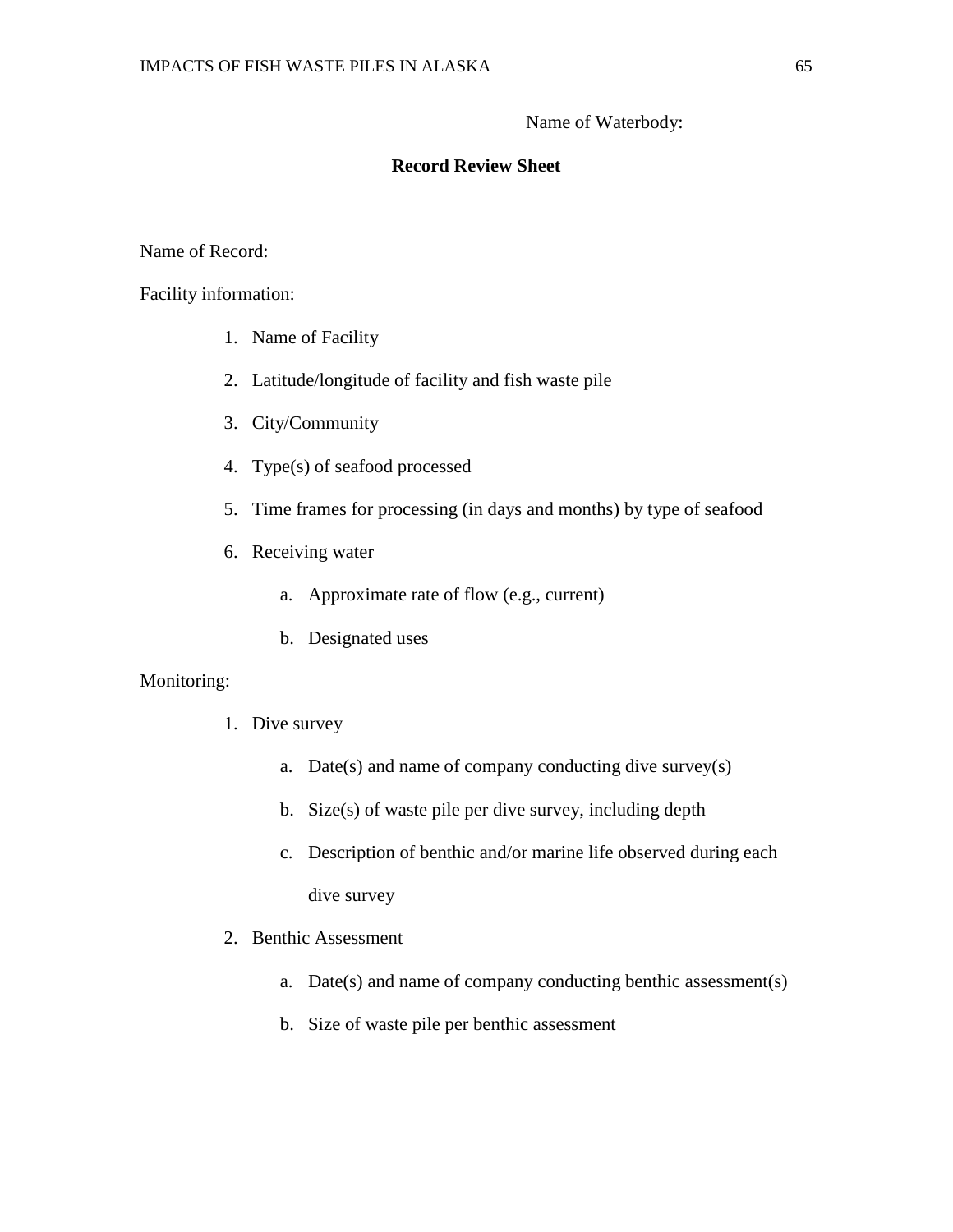- c. Description of health of benthic community as documented at time of the benthic assessment (including successional stages of benthic life).
- d. Other pertinent notes included in the benthic assessment report
- 3. Inspection report(s)
	- a. Date and entity conducting inspection
	- b. General findings, as they pertain to waste piles and/or observations regarding health of the waterbody
- 4. Agency staff knowledge
	- a. Name, title, and date of communication
	- b. Summary of information provided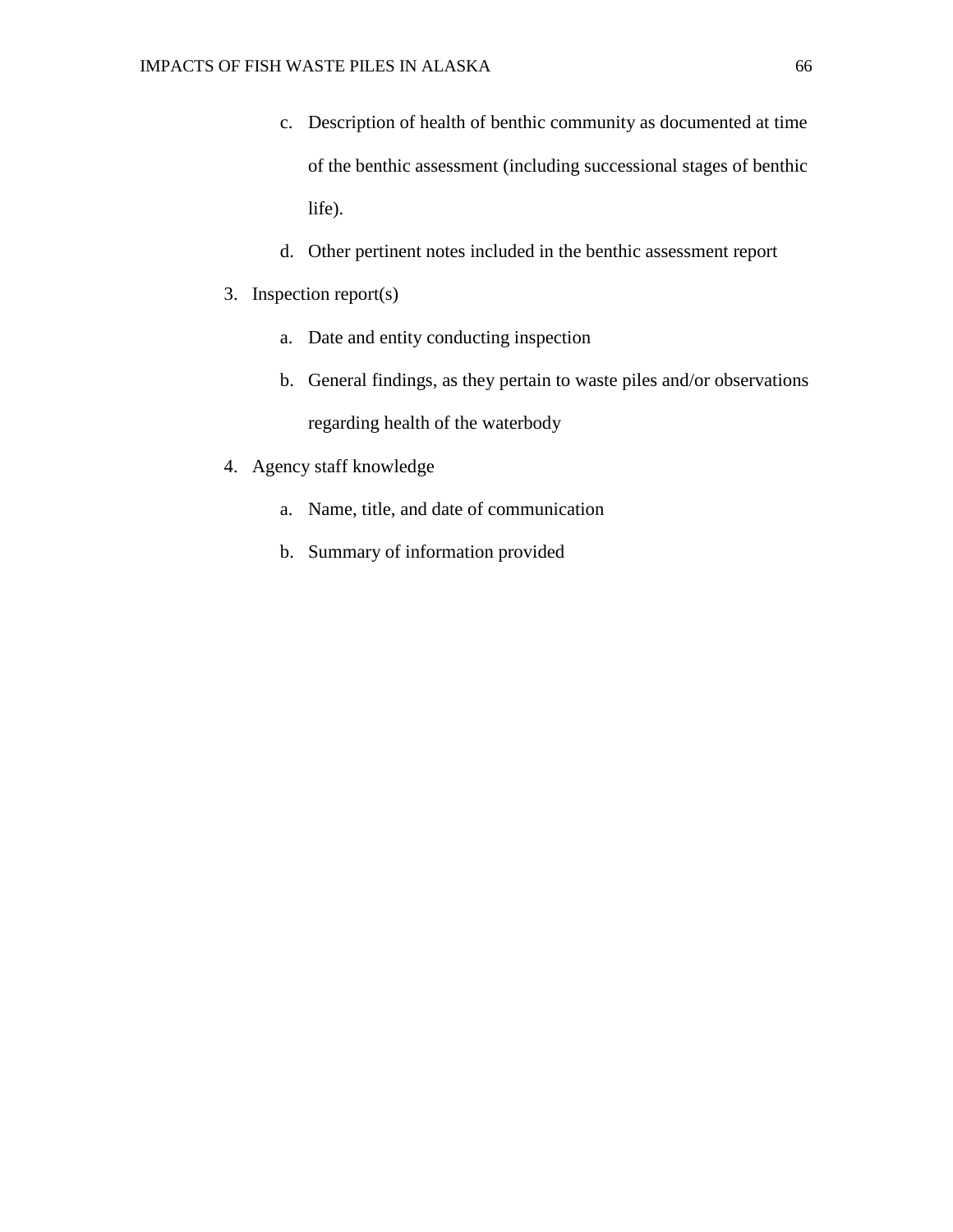Appendix B

Project Database Template and Excerpt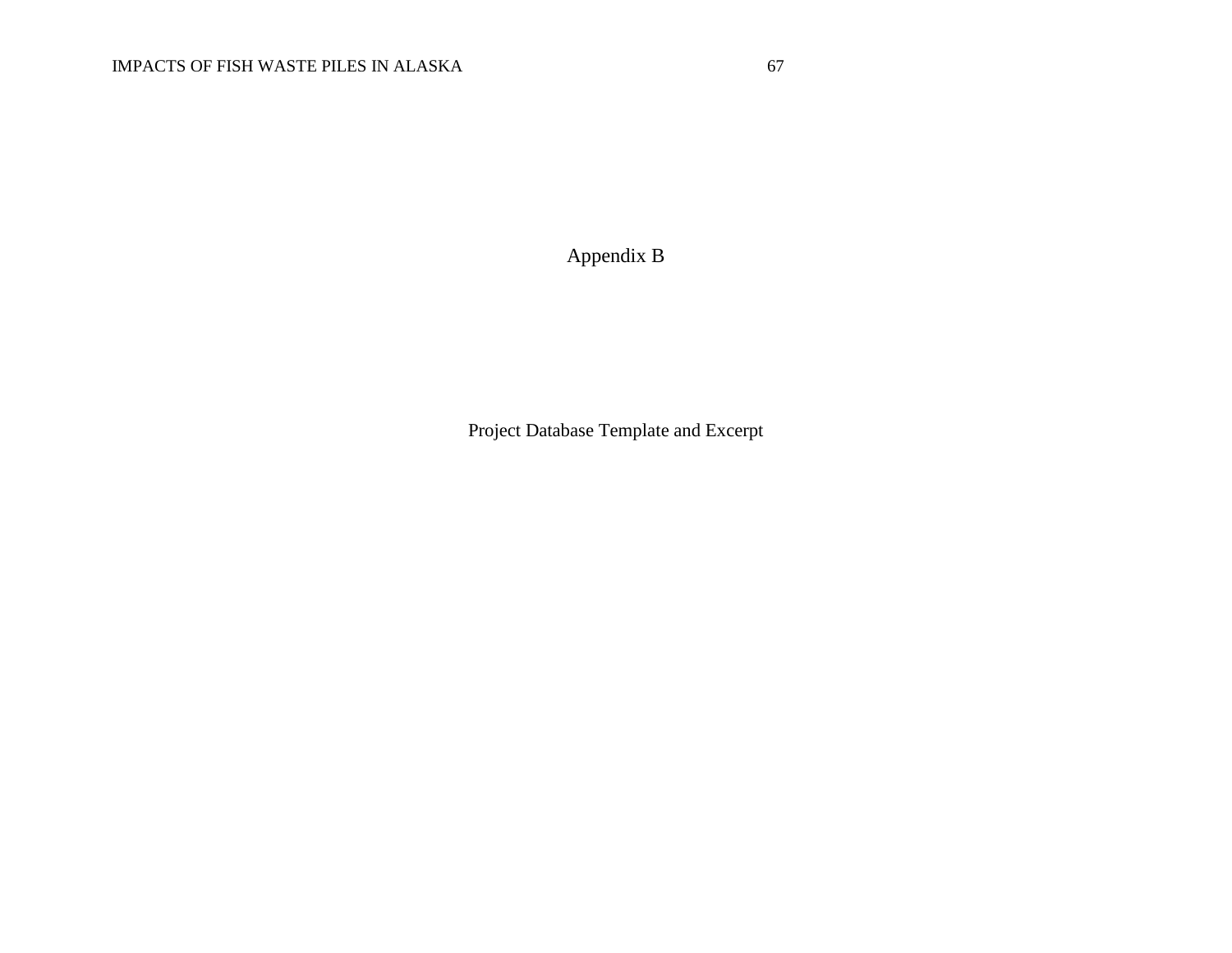|               |                       |                         |                  | <b>Pile Size</b><br>(acre, unless |                   |                            |                        |
|---------------|-----------------------|-------------------------|------------------|-----------------------------------|-------------------|----------------------------|------------------------|
|               |                       |                         |                  | noted                             | <b>Maximum</b>    |                            |                        |
| Waterbody     | <b>Community Name</b> | <b>Name of Facility</b> | <b>Permit ID</b> | otherwise)                        | <b>Pile Depth</b> | Lat/Long                   | <b>Designated Uses</b> |
|               |                       |                         |                  | 15(2010)                          |                   |                            |                        |
|               |                       | <b>Trident Seafoods</b> |                  | $7.6*(2008)$                      | 20' (2010)        |                            |                        |
|               |                       | <b>Akutan Shore</b>     |                  | 8.5 (2006)                        | 25' (2006)        |                            |                        |
| Akutan Harbor | Akutan                | Plant                   | AK0037303        | 8(2004)                           | 12' (2004)        | 45 07'55" N 165 47'29" W   |                        |
|               |                       | Ocean Beauty            |                  |                                   |                   |                            |                        |
|               |                       | Seafoods Alitak         |                  | 0.69(2012)                        | 10' (2012)        |                            |                        |
| Lazy Bay      | Alitak                | Plant                   | AKG520036        | 0.70(2008)                        | 4' (2008)         | 56 50'50" N 154 14'36" W   |                        |
|               |                       | <b>Trident Seafoods</b> |                  | 0.85(2013)                        | 8' (2013)         |                            |                        |
|               |                       | Chignik                 |                  | (2012)                            | 8.4' (2012)       |                            |                        |
| Anchorage Bay | Chignik               | <b>Production Plant</b> | AKG520053        | 1.1(2011)                         | 7.5' (2011)       | 56 16'933" N 158 23'239" W |                        |
|               |                       | <b>Trident Seafoods</b> |                  | 0.32(2013)                        | 2.9' (2013)       |                            |                        |
|               |                       | Chignik Support         |                  | 0.36(2012)                        | 3.1' (2012)       |                            |                        |
| Anchorage Bay | Chignik               | Plant                   | AKG520103        | 0.65(2011)                        | 5' (2011)         | 56.29650 N 158.40202 W     |                        |